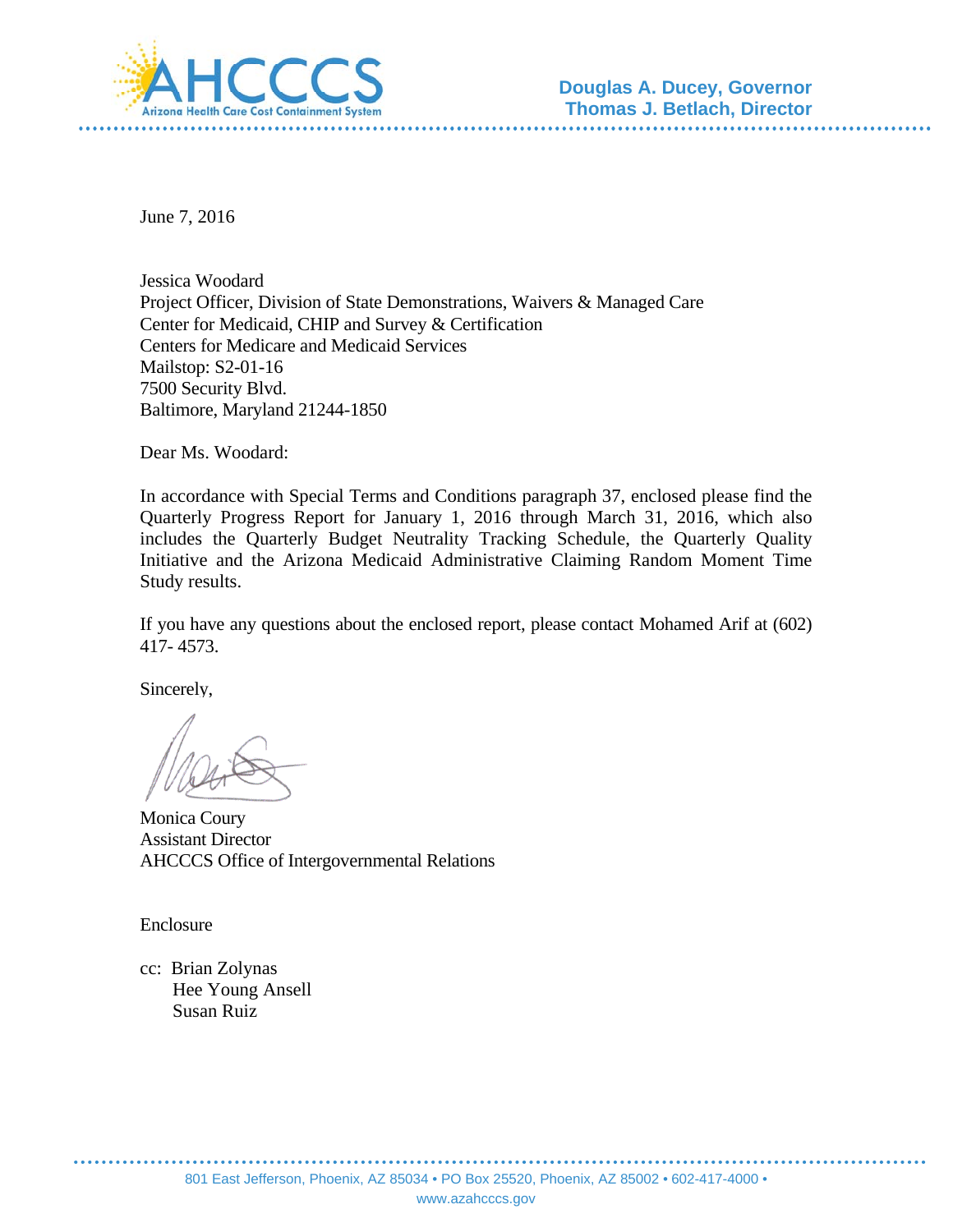

# **AHCCCS Quarterly Report January 1, 2016 through March 31, 2016**



Arizona Health Care Cost Containment System – AHCCCS A Statewide Approach to Cost Effective Health Care Financing

 Section 1115 Quarterly Report Demonstration Year: 33 Federal Fiscal Quarter:  $2<sup>nd</sup>$  (January 1, 2016 – March 31, 2016)

# **INTRODUCTION**

As written in Special Terms and Conditions, paragraph 37, the State submits quarterly progress reports to CMS. Quarterly reports inform CMS of significant demonstration activity from the time of approval through completion of the Demonstration.

## **ENROLLMENT INFORMATION**

**Table 1** contains a summary of the number of unduplicated enrollees for quarter January 2016- March 2016, by population categories. The table also includes the number of voluntarily and involuntary disenrolled members during this period.

| <b>Population Groups</b>    | <b>Number</b><br><b>Enrollees</b> | <b>Number Voluntarily</b><br><b>Disenrolled-Current Qtr</b> | <b>Number Involuntarily</b><br><b>Disenrolled-Current Qtr</b> |
|-----------------------------|-----------------------------------|-------------------------------------------------------------|---------------------------------------------------------------|
| <b>Acute AFDC/SOBRA</b>     | 1,274,468                         | 2,077                                                       | 328,789                                                       |
| <b>Acute SSI</b>            | 187,350                           | 187                                                         | 29,840                                                        |
| <b>Prop 204 Restoration</b> | 478,356                           | 669                                                         | 89,067                                                        |
| <b>Adult Expansion</b>      | 127,452                           | 229                                                         | 38,823                                                        |
| <b>LTC DD</b>               | 29,258                            | 35                                                          | 2,146                                                         |
| <b>LTC EPD</b>              | 31,206                            | 32                                                          | 4,264                                                         |
| <b>Non-Waiver</b>           | 3,330                             | 9                                                           | 343                                                           |
| <b>Total</b>                | 2,131,420                         | 3,238                                                       | 493,272                                                       |

**Table 2** is a snapshot of the number of current enrollees (as of April 1, 2016) by funding categories as requested by CMS.

| <b>State Reported Enrollment in the</b><br><b>Demonstration (as requested)</b> | <b>Current Enrollees</b> |
|--------------------------------------------------------------------------------|--------------------------|
| <b>Title XIX funded State Plan</b>                                             | 1,330,005                |
| Title XXI funded State Plan <sup>2</sup>                                       | 665                      |
| Title XIX funded Expansion <sup>3</sup>                                        | 86,176                   |
| Title XXI funded Expansion <sup>4</sup>                                        |                          |

 $<sup>1</sup>$  SSI, 1931 Families and Children, 1931 Related, TMA, SOBRA child and pregnant, ALTCS, FTW, QMB, BCCP, SLMB, QI-1</sup>  $2$  KidsCare

 $\overline{a}$ 

<sup>3</sup> MI/MN

<sup>4</sup> AHCCCS for Parents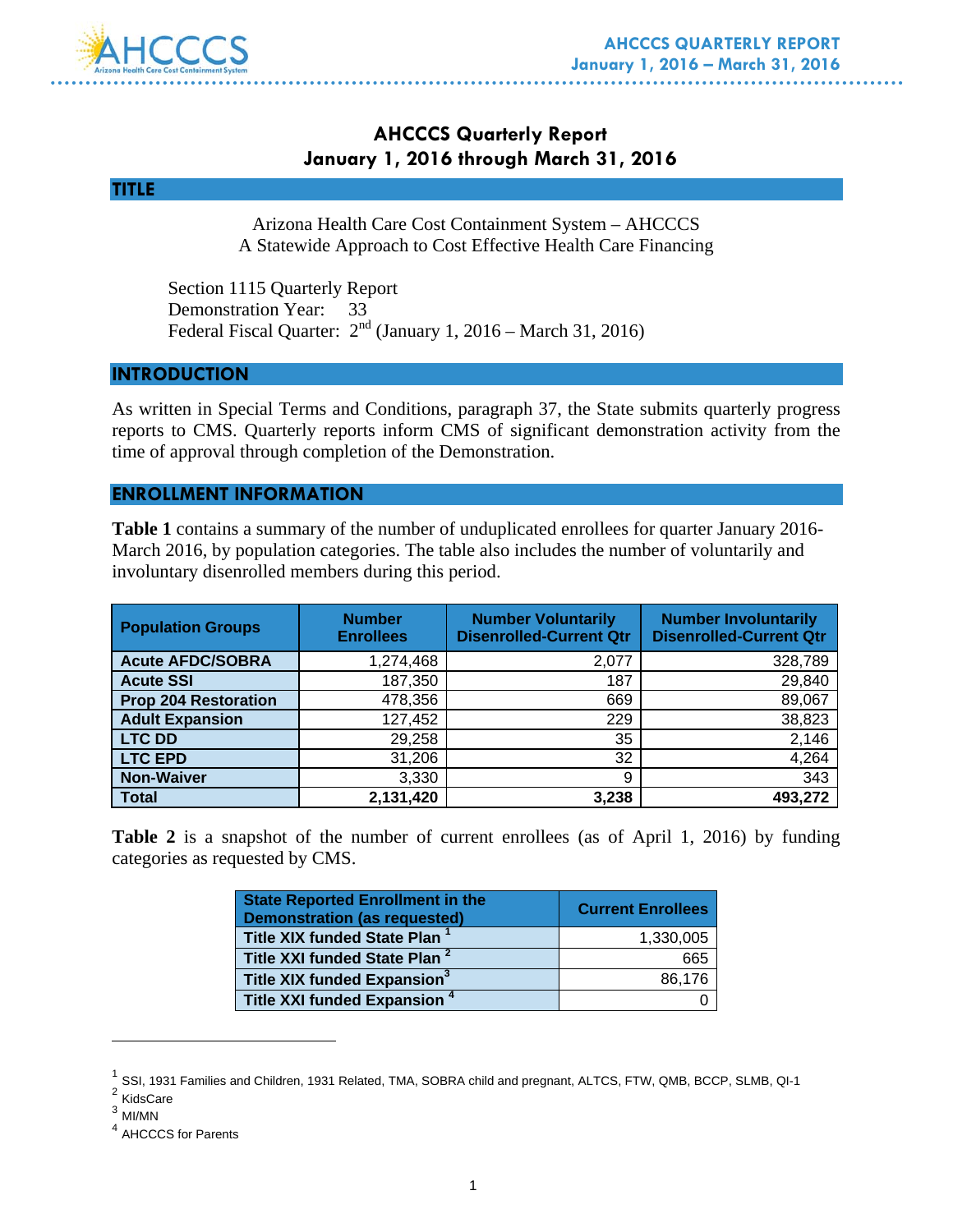

| <b>DSH Funded Expansion</b>             |        |
|-----------------------------------------|--------|
| <b>Other Expansion</b>                  |        |
| <b>Pharmacy Only</b>                    |        |
| <b>Family Planning Only<sup>5</sup></b> |        |
| <b>Enrollment Current as of</b>         | 4/1/16 |

**Table 3** represents number of members who received services through the Agency with Choice program $^6$  for the quarter January 2016 – March 2016.

| <b>State Reported Program Enrollment</b> | <b>Current Enrollees</b> |
|------------------------------------------|--------------------------|
| <b>Agency with Choice Program</b>        | 2,397                    |

## **OPERATIONAL/POLICY DEVELOPMENTS/ISSUES**

### *Waiver Update*

AHCCCS submitted the 1115 Waiver application on September 30, 2015. We are continuing our negotiations with CMS on issues related to our waiver proposal.

### *State Plan Update*

During the reporting period, the following State Plan Amendments (SPA) were filed and/or approved:

| SPA#              | <b>Description</b>                              | <b>Filed</b> | <b>Approved</b> | <b>Eff. Date</b> |
|-------------------|-------------------------------------------------|--------------|-----------------|------------------|
| <b>Title XIX</b>  |                                                 |              |                 |                  |
| <b>SPA 15-010</b> | <b>DRG Update</b>                               | 12/29/15     | 3/18/16         | 10/1/15          |
| <b>SPA 15-009</b> | Rehab and LTAC Hospital<br>Rates                | 12/29/15     | 3/16/16         | 10/1/15          |
| <b>SPA 15-008</b> | NF Assessment Out-of-<br><b>State Exemption</b> | 12/15/15     | 3/7/16          | 10/1/15          |
| <b>SPA 16-002</b> | Air Ambulance Rates<br>Update                   | 3/31/16      | Pending         | 1/1/16           |
| <b>SPA 16-002</b> | <b>Hospice Rates Update</b>                     | 3/31/16      | Pending         | 1/1/16           |
| <b>Title XXI</b>  |                                                 |              |                 |                  |
| N/A               |                                                 |              |                 |                  |

## *Legislative Update*

 $\overline{a}$ 

AHCCCS did not propose or advocate on behalf of any legislation. Instead, the legislature introduced a number of bills that would have impacted the agency, including HB 2309, HB 2357, HB 2442, SB 1283, SB 1305, SB 1442, and SB 1507.

<sup>5</sup> Represents point-in-time enrollment as of 4/1/16

 $6$  Under the Agency with Choice option, the provider agency and the member/IR enter into a co-employment agreement. The provider agency serves as the legal employer of the Direct Care Worker (DCW) and the member/IR serves as the day-to-day managing employer of the DCW.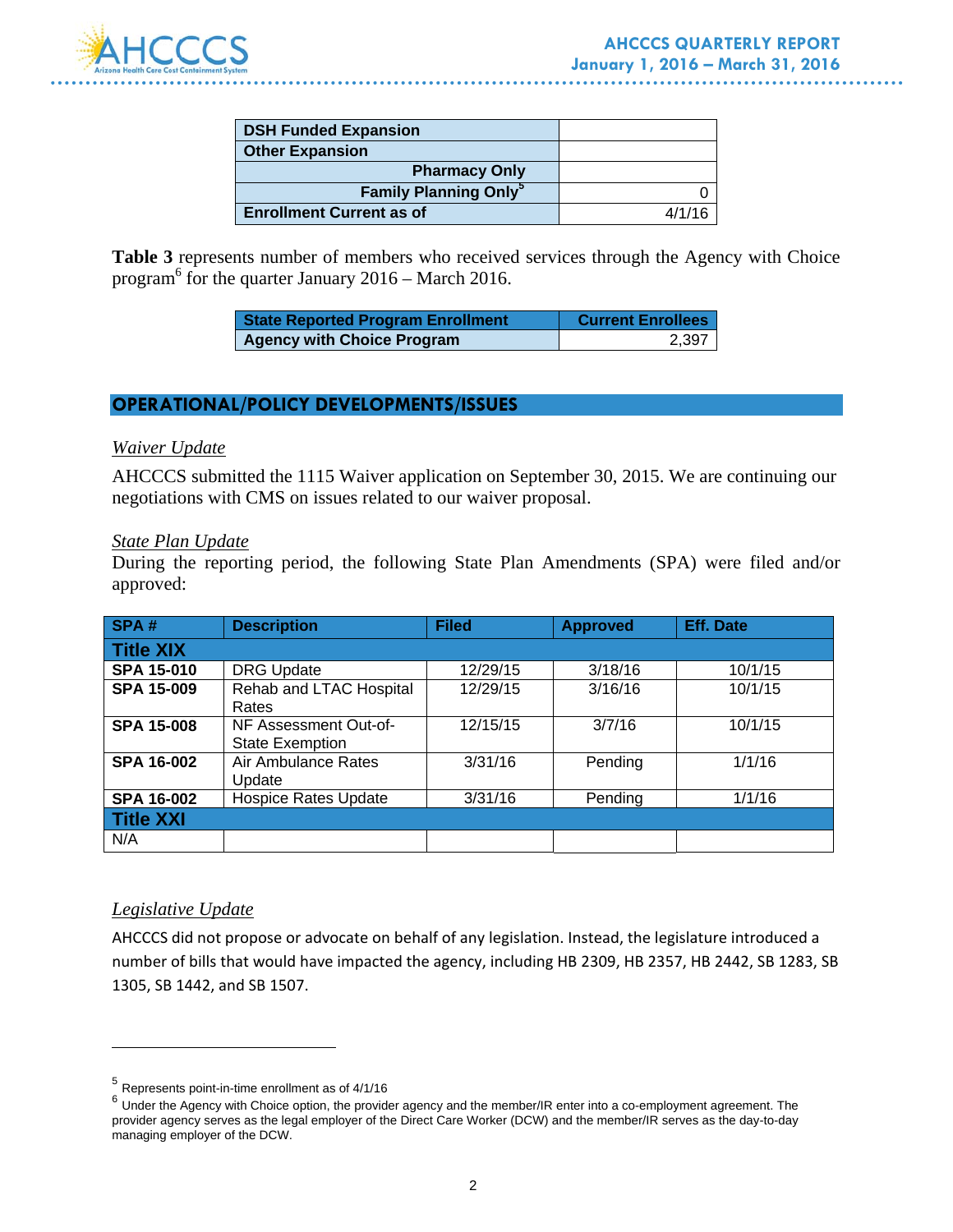

**HB 2309** (children's health insurance program) restores the CHIP (KidsCare) program. The bill would have required AHCCCS to submit to CMS a State Plan Amendment (SPA) within five days of enactment to resume enrollment in the program. Although the bill did not successfully make its way through the legislative process, proponents were successful in amending SB 1457 (eligibility; empowerment scholarships; health insurance), which included the same restoration language.

**HB 2357** (AHCCCS; podiatry services) adds podiatry services performed by a Podiatrist to the list of covered services for members who are at least 21 years of age. It was estimated that the restoration of these services would result in a General Fund (GF) obligation of \$214,200. Similar to HB 2309, HB 2357 was unsuccessful in making its way through the legislative process. Instead, restoration of podiatry services performed by a Podiatrist was included as part of the FY 2017 budget.

**HB 2442** (behavioral health; urgent need; children) was an emergency measure that was signed and effectuated by Governor Ducey on March 24, 2016. First, the bill requires that an out-of-homeplacement shall receive immediately on placement of the child from the Department of Child Safety (DCS) an updated complete placement packet that includes: 1) The child's RBHA designated point of contact; 2) AHCCCS customer service line; 3) A list of AHCCCS registered providers; and 4) Information regarding the out‐of‐home placement's rights. Second, if it is determined the foster or adoptive child is in need of behavioral health services, and the child is eligible for either Title XIX or Title XXI services, the out‐of‐home placement or adoptive parent may directly contact the RBHA for a screening and evaluation. Third, on completion of the initial evaluation, the out‐of‐home placement or adoptive parents shall call the RBHA designated point of contact and the AHCCCS customer service line if services are not received within twenty-one days to document the failure to receive services. If there is a failure to receive services, the out‐of‐home placement or adoptive parents may access services directly from any AHCCCS registered provider regardless of whether the provider is contracted with the RBHA and the provider must submit claims to the RBHA and accept the lesser of one hundred thirty percent of the AHCCCS fee schedule. Lastly, if the foster child moves into a different county because of the location of the child's out‐of‐home placement, the child's out‐of‐home placement may choose to have the child continue any current treatment in the previous county, or seek any new or additional treatment for the child in the out‐of‐home placement's county of residence.

**SB 1283** (controlled substances prescription monitoring program) requires a medical practitioner before prescribing an opioid analgesic or benzodiazepine controlled substance listed in schedule II, III or IV for a patient to obtain a patient utilization report regarding the patient for the preceding twelve months from the program's central database tracking system at the beginning of each new course of treatment, and reference the database at least quarterly while that prescription remains a part of the treatment. Exceptions to the requirements of the bill include a patient receiving hospice care or palliative care for a serious or chronic illness, a patient receiving care for cancer, a cancer-related illness or condition or dialysis treatment, a medical practitioner will administer the controlled substance, a patient is receiving the controlled substance during the course of inpatient or residential treatment in a hospital, nursing care facility, assisted living facility, correctional facility or mental health facility, a medical practitioner is prescribing the controlled substance to the patient for no more than a ten‐day period for an invasive medical or dental procedure or a medical or dental procedure that results in acute pain to the patient, a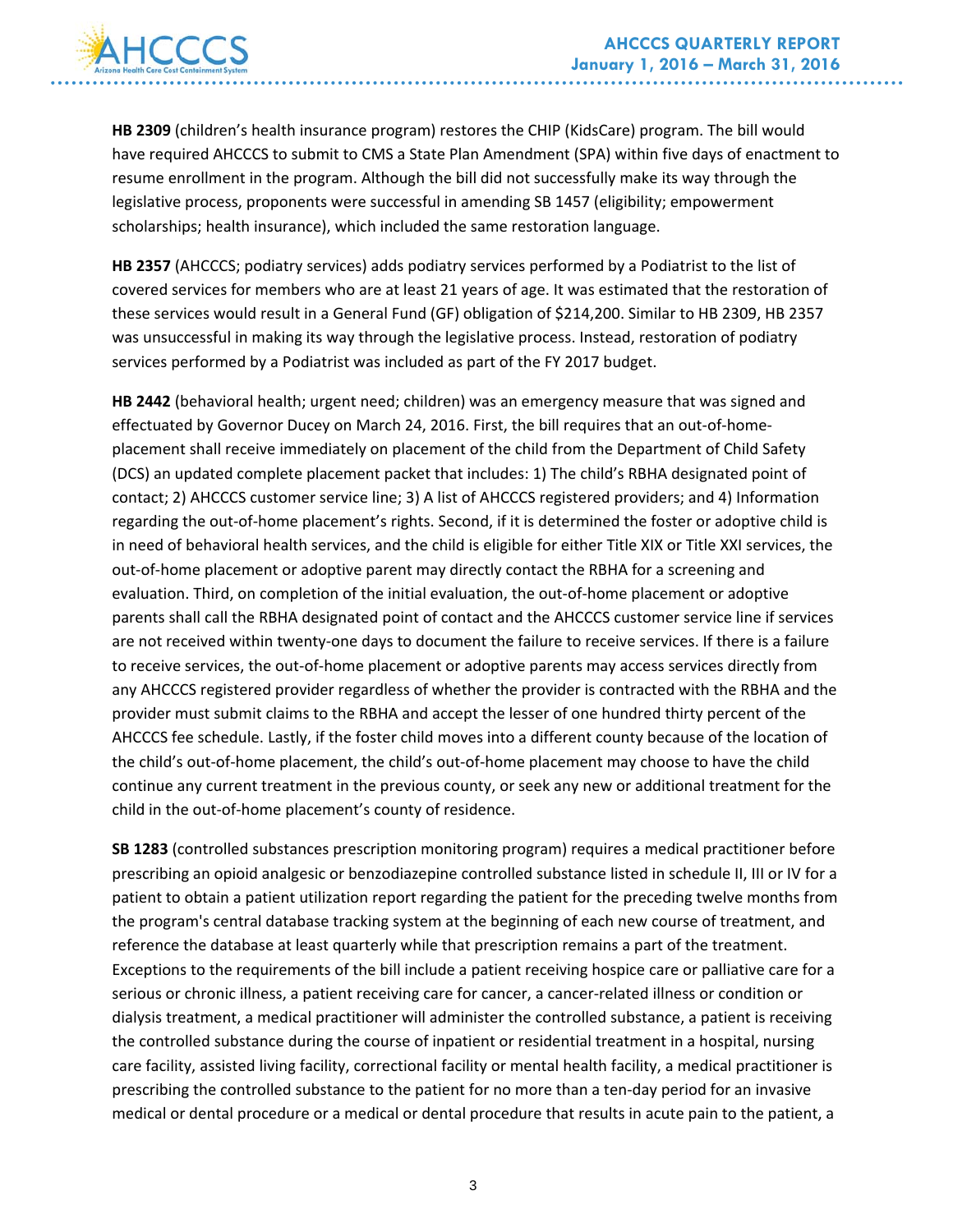

medical practitioner is prescribing no more than a five‐day prescription and has reviewed the program's central database tracking system for that patient within the last thirty days, and the system shows that no other prescriber has prescribed a controlled substance in the preceding thirty-day period, and medical practitioner that uses electronic medical records that integrate data from the controlled substances prescription monitoring program.

**SB 1305** (AHCCCS; covered services) expands the list of services available to the adult population by including Occupational Therapy in an outpatient setting. The GF costs associated with this service has been estimated to range from \$113,300 to \$271,900. SB 1305 was unsuccessful in making its way through the legislative process.

**SB 1442** (mental health services; information disclosure) modifies the requirements for health care providers or entities to allow the disclosure of confidential health care records to relatives, close personal friends or any other person identified by the patient as otherwise authorized or required by state or federal law.

**SB 1507** (ALTCS; dental services) expands the list of services that are required to be provided by the Arizona Long‐Term Care System (ALTCS) program contractors to ALTCS members to include dental services in an annual amount of not more than \$1,000 per member. The legislation is consistent with the Governor's FY 2017 Budget Recommendation and is estimated to have a GF cost of \$1.4 million for the Elderly and Physically Disabled (EPD) program, and \$1.2 million for the Developmentally Disabled (DD) program.

The Arizona Legislature adjourned Sine Die on May  $7<sup>th</sup>$ , 2016.

# **CONSUMER ISSUES**

In support of the quarterly report to CMS, presented below is a summary of advocacy issues received in the Office of Client Advocacy (OCA) for the quarter January 2016 – March 2016.

| Table 1 Advocacy Issues                                                          | <b>January</b> | <b>February</b> | <b>March</b> | <b>Total</b> |
|----------------------------------------------------------------------------------|----------------|-----------------|--------------|--------------|
| 9+Billing Issues                                                                 | 18             | 10              | 18           | 46           |
| <b>Member reimbursements</b><br><b>Unpaid bills</b>                              |                |                 |              |              |
| <b>Cost Sharing</b>                                                              |                | 3               |              | 10           |
| Co-pays<br><b>Share of Cost (ALTCS)</b><br><b>Premiums (Kids Care, Medicare)</b> |                |                 |              |              |
| <b>Covered Services</b>                                                          | 32             | 35              | 65           | 132          |
| <b>Eligibility Issues by Program</b><br>Can't get coverage due to:               |                |                 |              |              |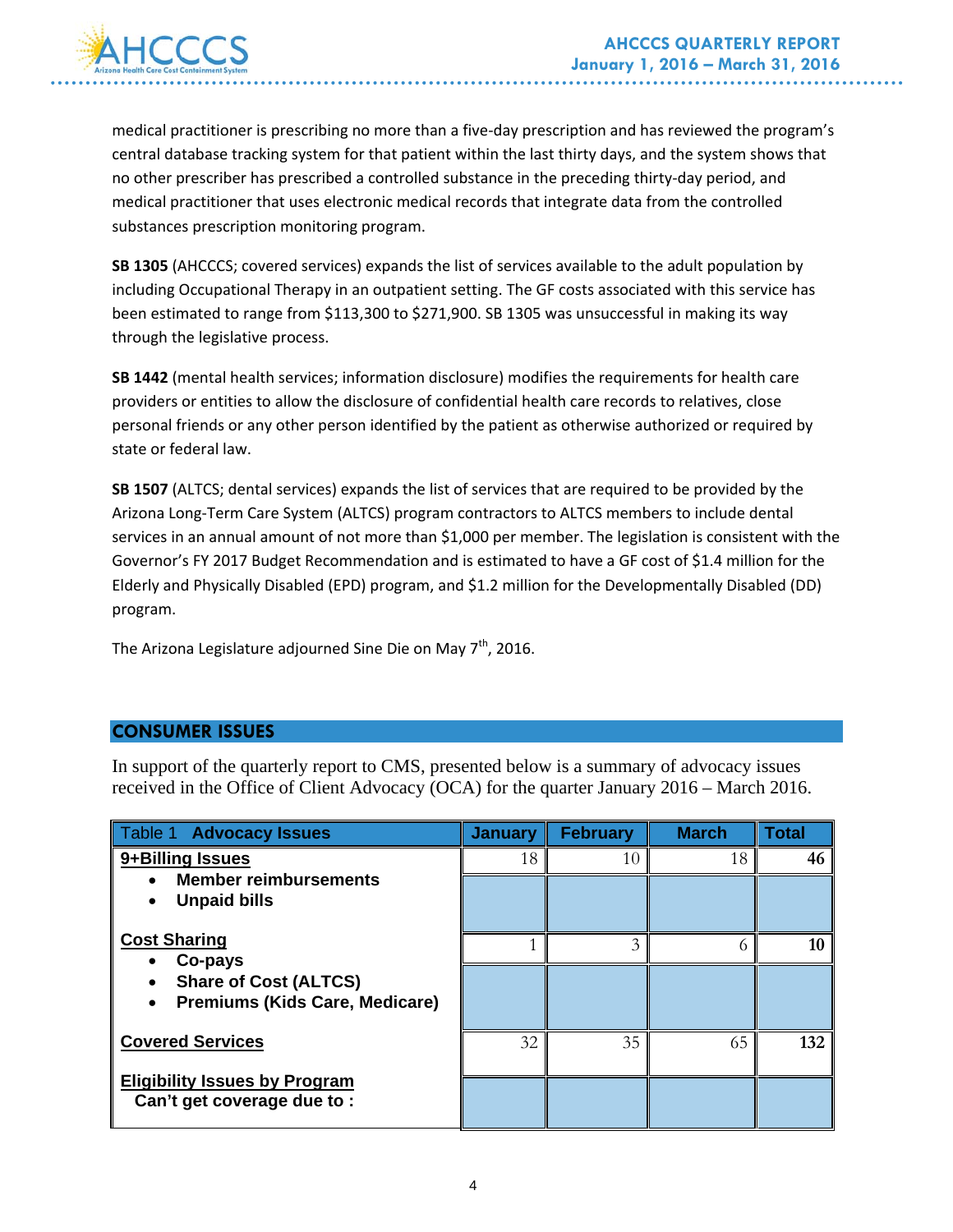

# **AHCCCS QUARTERLY REPORT January 1, 2016 – March 31, 2016**

. . . . . .

| <b>ALTCS</b>                               | 9              | 10             | 12             | 31       |
|--------------------------------------------|----------------|----------------|----------------|----------|
| <b>Resources</b>                           |                |                |                |          |
| <b>Income</b>                              |                |                |                |          |
| <b>Medical</b>                             |                |                |                |          |
| <b>DES</b>                                 | 72             | 89             | 63             | 224      |
| <b>Income</b><br>$\bullet$                 |                |                |                |          |
| <b>Incorrect determination</b>             |                |                |                |          |
| Improper referrals                         |                |                |                |          |
| <b>Kids Care</b>                           | $\overline{0}$ | $\overline{0}$ | $\overline{0}$ | $\bf{0}$ |
| <b>Income</b>                              |                |                |                |          |
| <b>Incorrect determination</b>             |                |                |                |          |
| <b>SSI/Medical Assistance Only</b>         |                |                |                |          |
| <b>Income</b>                              | 21             | 8              | 8              | 37       |
|                                            |                |                |                |          |
| Not categorically linked                   |                |                |                |          |
| <b>Information</b>                         | 27             | 32             | 31             | 90       |
| <b>Status of application</b><br>$\bullet$  |                |                |                |          |
| <b>Eligibility Criteria</b>                |                |                |                |          |
| <b>Community Resources</b>                 |                |                |                |          |
| Notification (Did not receive or           |                |                |                |          |
| didn't understand)                         |                |                |                |          |
|                                            |                |                |                |          |
| <b>Medicare</b>                            |                |                |                |          |
| <b>Medicare Coverage</b><br>$\bullet$      | 3              | 8              | 14             | 25       |
| <b>Medicare Savings Program</b>            |                |                |                |          |
| <b>Medicare Part D</b>                     |                |                |                |          |
|                                            |                |                |                |          |
|                                            |                |                |                |          |
| <b>Prescriptions</b>                       | 19             | 48             | 64             | 131      |
| <b>Prescription coverage</b>               |                |                |                |          |
| <b>Prescription denial</b>                 |                |                |                |          |
|                                            |                |                |                |          |
| <b>Issues Referred to other Divisions:</b> |                |                |                |          |
|                                            |                |                |                |          |
| 1. Fraud-Referred to Office of Inspector   | $\overline{0}$ | $\overline{0}$ | $\theta$       | 0        |
| General (OIG)                              |                |                |                |          |
|                                            |                |                |                |          |
| 2. Quality of Care-Referred to Division of | 7              | 5              | $\mathbf{1}$   | 13       |
| <b>Health Care Management (DHCM)</b>       |                |                |                |          |
| <b>Health Plans/Providers (Caregiver</b>   |                |                |                |          |
| issues, Lack of providers)                 |                |                |                |          |
| <b>Services</b><br>$\bullet$               |                |                |                |          |
| (Equipment, Nursing Homes,                 |                |                |                |          |
| <b>Optical and Surgical)</b>               |                |                |                |          |
| <b>Total</b>                               | 209            | 248            | 282            | 739      |
|                                            |                |                |                |          |

**Note: Categories of good customer services, bad customer service, documentation, policy, and process are captured under the category it may relate to.**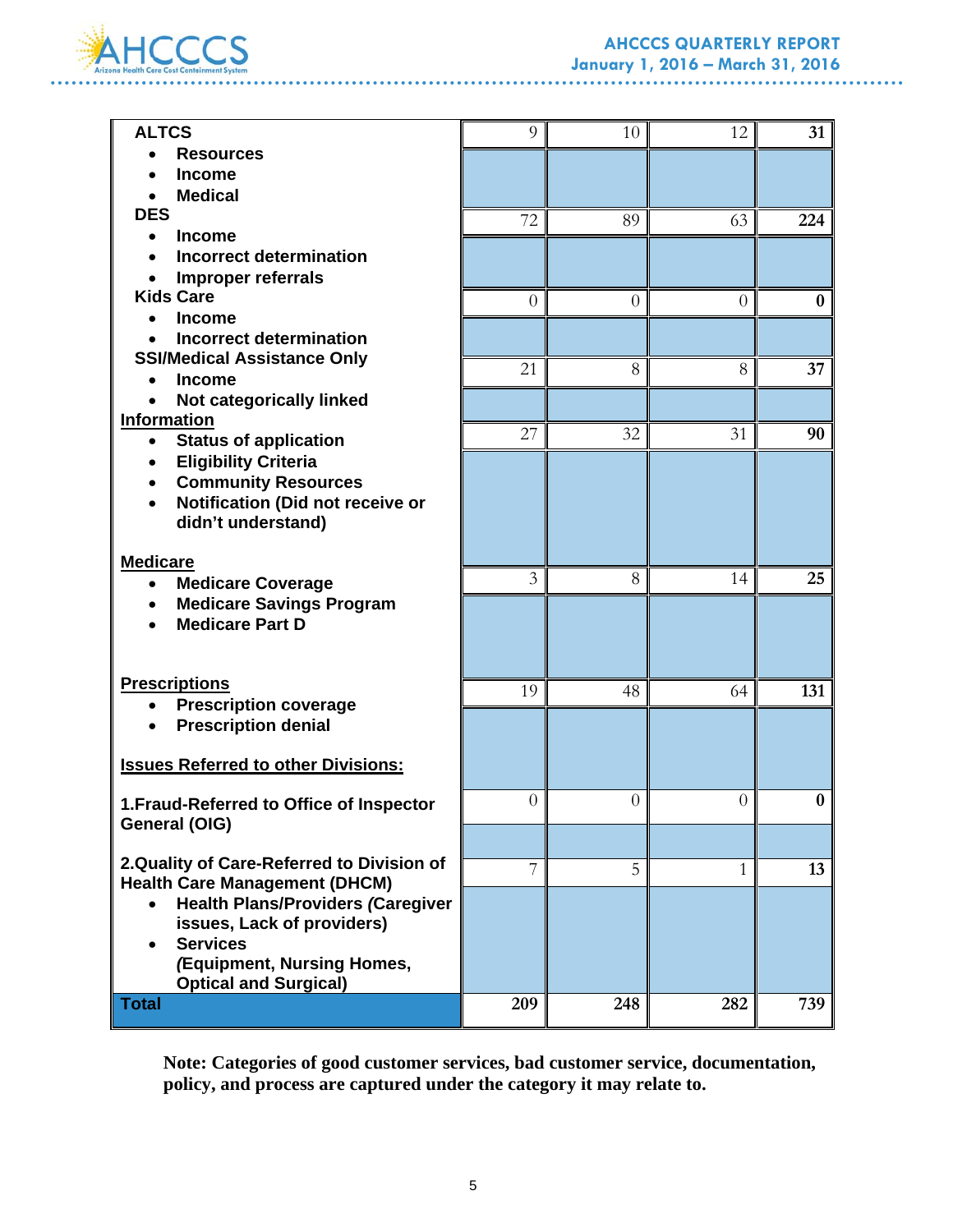

| <b>Table 2 Issue Originator</b>               | January | <b>February</b> | <b>March</b> | Total |
|-----------------------------------------------|---------|-----------------|--------------|-------|
| <b>Applicant, Member or</b><br>Representative | 160     | 199             | 240          | 599   |
| <b>CMS</b>                                    |         |                 |              | 10    |
| <b>Governor's Office</b>                      | $0*$    | $0*$            | ∩*           | ∩*    |
| <b>Ombudsmen/Advocates/Other</b><br>Agencies  | 40      | 34              | 36           | 110   |
| <b>Senate &amp; House</b>                     |         | 10              |              | 20    |
| Total                                         | 209     | 248             | 282          | 739   |

**Note: This data was compiled from the OCA logs from the OCA Client Advocate and the Member Liaison.** 

**\*Governor's staff now sending through Ombudsmen office** 

### **COMPLAINTS AND GRIEVANCES**

In support of the quarterly report to CMS, presented below is a summary of the number of complaints and grievances filed on behalf of beneficiaries participating in the SMI and CRS integration projects, broken down by access to care, health plan and provider satisfaction.

| <b>Member Grievances and Complaints</b> | $Jan-16$ | $Feb-16$ | $Mar-16$ | Total |
|-----------------------------------------|----------|----------|----------|-------|
| <b>Access to Care</b>                   | 28       | 47       | 25       | 100   |
| <b>Health Plan</b>                      | 113      | 127      | 134      | 374   |
| <b>Provider Satisfaction</b>            | 152      | 181      | 238      | 571   |
| <b>Total</b>                            | 293      | 355      | 397      | 1045  |

### **OPT-OUT FOR CAUSE**

Attached is a summary of the opt-out requests filed by individuals with SMI in Maricopa County and Greater Arizona, broken down by months, health plans, counties, reasons for opt-out requests, opt-out outcome, and post-appeal opt-out outcomes.

# **QUALITY ASSURANCE/MONITORING ACTIVITY:**

Attached is a description of AHCCCS' Quality Assurance/Monitoring Activities during the quarter. The attachment also includes updates on implementation of the AHCCCS Quality Assessment and Performance Improvement Strategy, in accordance with Balanced Budget Act (BBA) requirements.

### **ENCLOSURES/ATTACHMENTS**

Attached you will find the Budget Neutrality Tracking Schedule, the Quality Assurance/Monitoring Activities, including the CRS update for the quarter, SMI opt-out for cause data, and the Arizona Medicaid Administrative Claiming (MAC) Random Moment Time Study (RMTS) results.

## **STATE CONTACT(S)**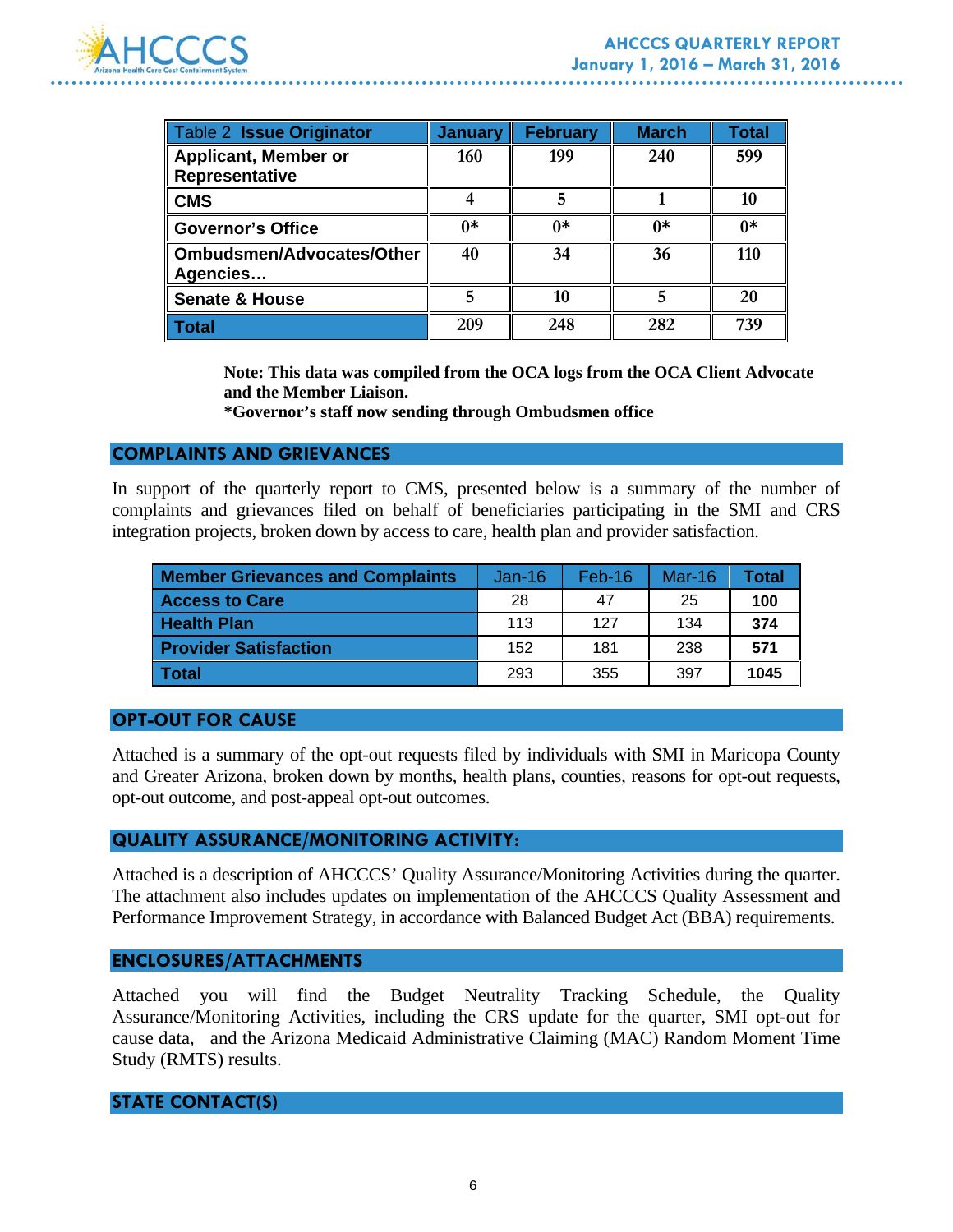

Monica Coury 801 E. Jefferson St., MD- 4200 Phoenix, AZ 85034 (602) 417-4534 **DATE SUBMITTED TO CMS** 

June 7, 2016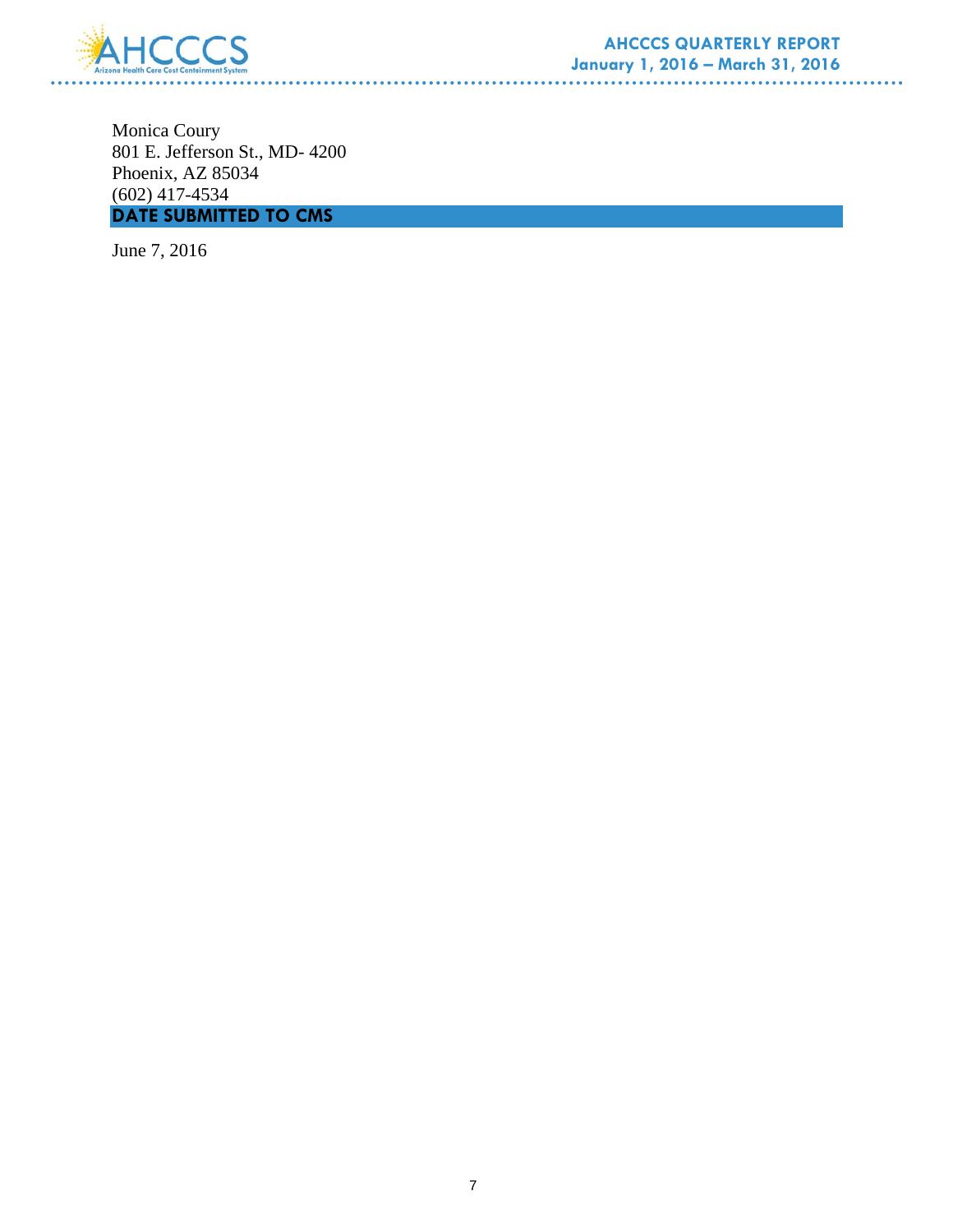# **ARIZONA HEALTH CARE COST CONTAINMENT SYSTEM**

# *Attachment II to the Section 1115 Quarterly Report*

# *Quality Assurance/Monitoring Activity*

# **Demonstration/Quarter Reporting Period**

Demonstration Year: 33

Federal Fiscal Quarter 2/2016 (1/2016 – 3/2016)

Prepared by the Division of Health Care Management May 2016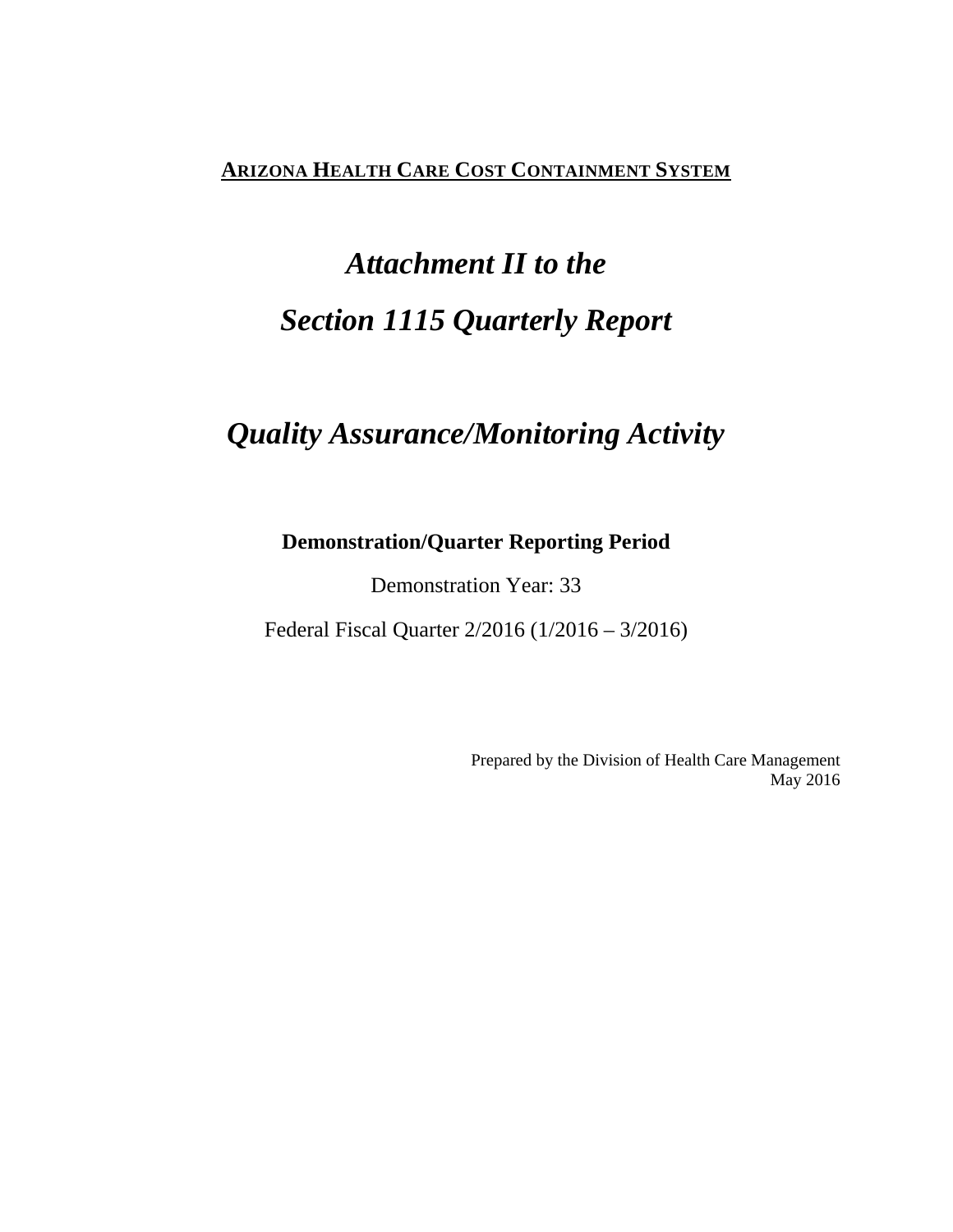# Introduction

This report describes the Arizona Health Care Cost Containment System (AHCCCS) quality assurance and monitoring activities that took place during the first quarter of federal fiscal year 2016, as required in STC 37 of the States' Section 115 Wavier. This report also includes updates related to AHCCCS' Quality Assessment and Performance Improvement Strategy, in accordance with the Balanced Budget Act requirements.

The AHCCCS Division of Health Care Management (DHCM) is responsible for directly overseeing the quality of health care services provided to its members enrolled with managed care organizations. DHCM is also responsible for the administrative and financial functions of the contracted health plans (Contractors). DHCM, in conjunction with other AHCCCS Divisions, sister agencies and community partners, continually focus on the provision of "comprehensive, quality health care for those in need", as delineated in the Agency mission.

The following sections provide an update on the States' progress and activities under each of the components of the 1115 Wavier and AHCCCS Quality Strategies.

# Stakeholder Involvement

The success of AHCCCS can be attributed, in part, to concentrated efforts by the agency to foster partnerships with its sister agencies, contracted managed care organizations (Contractors), providers and the community. During quarter two, AHCCCS continued these ongoing collaborations to improve the delivery of health care and related services to Medicaid recipients and KidsCare members, including those with special health care needs, and to facilitate networking to address common issues and solve problems. Feedback from sister agencies, providers and community organizations are included in the Agency's process for identifying priority areas for quality improvement and the development of new initiatives.

# *Collaborative Stakeholder Involvement Synopses*

During quarter two, AHCCCS participated in several collaborative efforts related to various different quality components. Community and sister agencies that AHCCCS collaborated with during quarter two include:

• *Arizona Department of Health Services (ADHS) Bureau of Tobacco and Chronic Disease* – In collaboration with ADHS, AHCCCS continued monitoring the utilization of, and access to, smoking cessation drugs and nicotine replacement therapy program. AHCCCS members are being encouraged to participate in ADHS' Tobacco Education and Prevention Program (TEPP) smoking cessation support programs such as "ASHLine" and/or counseling, in addition to seeking assistance from their primary care physician. Additional efforts have been focused on the integrated seriously mentally ill (SMI) population in connecting them to smoking cessation and nicotine replacement programs.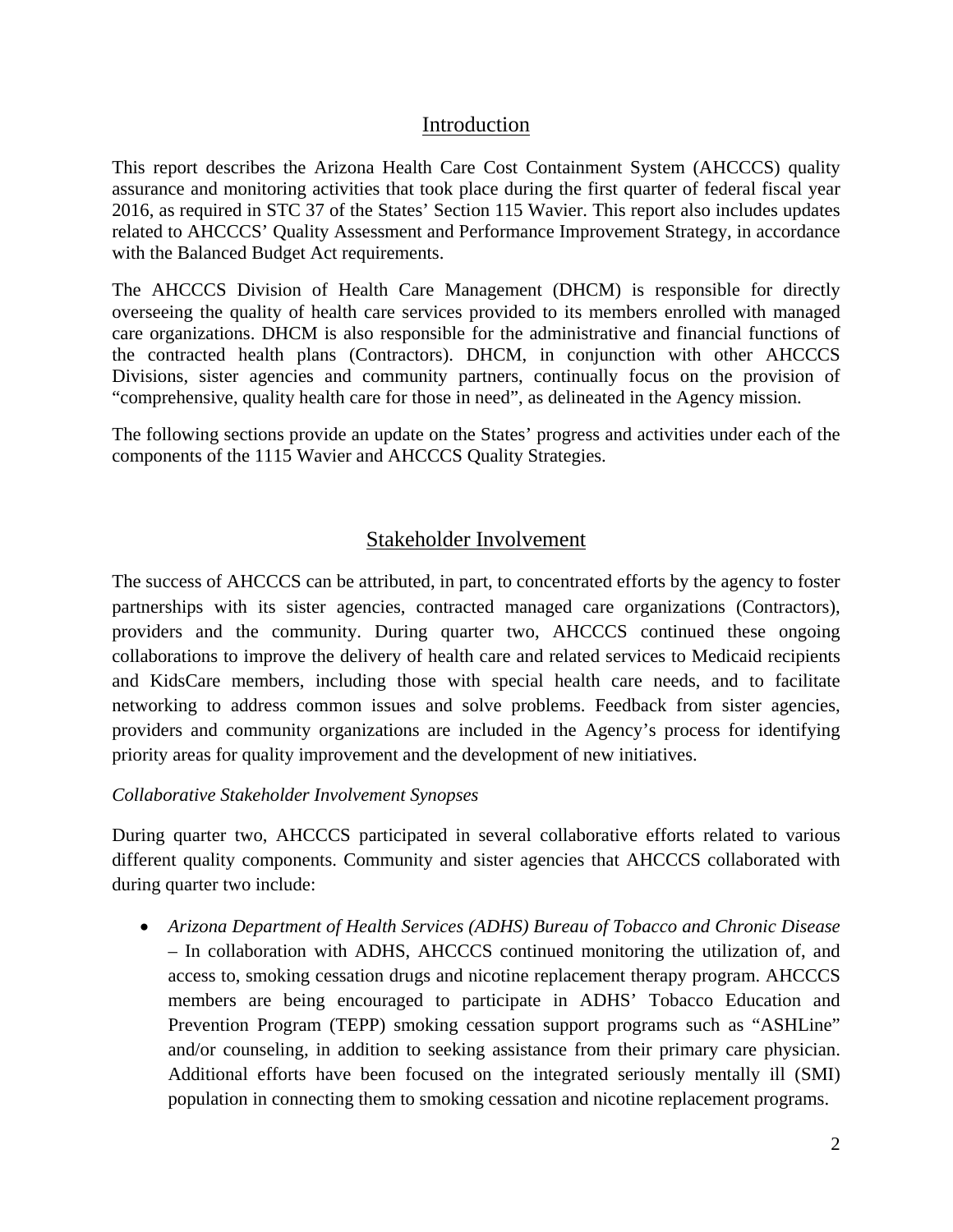AHCCCS also initiated discussions with the ADHS Bureau of Tobacco and Chronic Disease related to intervention strategies for members diagnosed with Alzheimer's or memory issues and those at-risk of Alzheimer's Disease. AHCCCS will implement requirements for its Contractors to utilize education and outreach material provided by ADHS to inform its members about evidence based prevention and treatment options for individuals diagnosed or at-risk for the conditions. In addition, will share information about upcoming ADHS sponsored educational and Continuing Medical Education events for providers.

- *Arizona Department of Health Services (ADHS) Bureau of USDA Nutrition Programs*  AHCCCS works with ADHS Bureau of USDA Nutrition Programs for many initiatives ranging from Contractor education to Women, Infants and Children (WIC) promotion and obesity issues. The nutrition coordinators present the most up-to-date information, at the AHCCCS Contractor Quarterly meetings.
- *Arizona Department of Health Services (ADHS) Immunization Program* Vaccine for Children (VFC) program– Ongoing collaboration with the ADHS help ensure efficient and effective administration and oversight of the federal Vaccines for Children (VFC) program. The VFC program representatives provide education to Contractors, regular notification to AHCCCS regarding vaccine-related trends and issues, and updates regarding the Arizona State immunization Information System (ASIIS) which is an immunization registry that can capture immunization data on individuals within the state.
- *Arizona Department of Health Services (ADHS) Office of Environmental Health Targeted Lead Screening*– The Centers for Medicare and Medicaid Services (CMS) has approved the Agency to implement a targeted approach to lead screening based on data obtained and analyzed by ADHS. The targeted policy is based on a three-pronged approach that takes into account high risk zip codes, Arizona Health Care Cost Containment System (AHCCCS) enrollment, and individual risk assessment. The AHCCCS Policy change effective April 2015 requires all children living in a high risk zip code, as identified by the Arizona Department of Health Services Targeted Lead Screening Plan for the Prevention of Childhood Lead Poisoning, must have a blood lead test at 12 and 24 months of age. Children between 36 and 72 months of age must receive a screening blood lead test, if they have not been previously screened for lead poisoning. Children living outside of the targeted high-risk zip codes must receive an individual risk assessment according to the AHCCCS periodicity schedule (when the child is 6, 9, 12, 18, and 24 months of age and then annually through age 6 years), with appropriate follow-up action taken for those children who are determined to be at high risk based on criteria included within the Arizona Department of Health Services Targeted Lead Screening Plan for the Prevention of Childhood Lead Poisoning.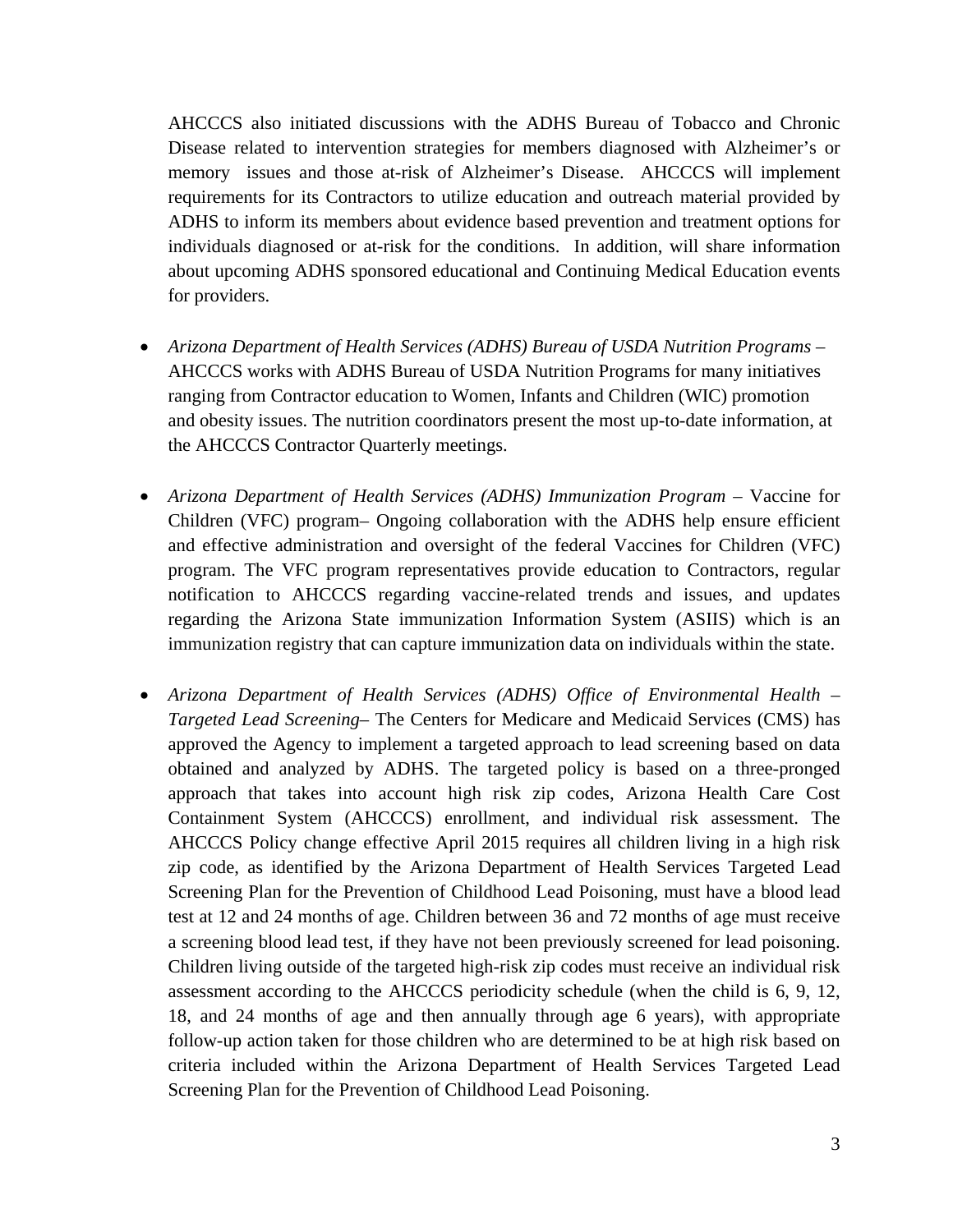AHCCCS reviews and analyzes quarterly reports submitted by AHCCCS Contractors which includes information on members who received a blood lead test, members who received verbal lead screen as well as those who had an elevated blood lead level (EBLL). The Contractors track and monitor this information and provide appropriate follow up when needed. ADHS continues with ongoing community surveillance efforts and outreach for those children with EBLLs, AHCCCS remains committed to evaluating performance using CMS-416 data and results of intermittent auditing efforts to ensure children with EBLLs are screened and identified appropriately.

Collaborative efforts between ADHS and AHCCCS remain ongoing.

- *Arizona Early Intervention Program* The Arizona Early Intervention Program (AzEIP), Arizona's IDEA Part C program, is administered by the Department of Economic Security (DES). Maternal and Child Health (MCH) staff in the Clinical Quality Management (CQM) unit at AHCCCS work with AzEIP to facilitate early intervention services for children under three years of age who are enrolled with AHCCCS Contractors. These services are closely monitored to ensure timely access to availability of services to members. AHCCCS and AzEIP continue to collaborate and meet regularly to ensure members receive care in a timely manner.
- *Arizona Head Start Association* The Arizona Head Start and Early Head start programs provide education, development, health, nutrition and family support services to qualifying families. The Arizona Head Start grantees including the City of Phoenix, Maricopa County, Chicanos Por La Causa and Southwest Human Development continue to host community meetings on a quarterly basis. The meetings are attended by families participating with the Head Start program along with AHCCCS and the AHCCCS Contractor MCH/EPSDT Coordinators.
- *Task Force on Prevention of Prenatal Exposure to Alcohol and other Drugs* The task force is comprised of representatives from various agencies. The Task force works towards increasing awareness and addressing concerns in the community regarding fetal alcohol spectrum disorders. AHCCCS attends the monthly meetings and regaularly participate in discussions on solutions to reduce prenatal exposure to alcohol and other drugs. The strategic Plan has been finalized by the Task Force and members are meeting regularly to work on the goals and objectives.
- *Arizona Medical Association and the Arizona Chapter of the American Academy of Pediatrics* – AHCCCS collaborates with the Arizona Medical Association (ArMA) and the Arizona Chapter of the American Academy of Pediatrics (AAP) in a number of ways, from development and review of assessment tools to data sharing and support of system enhancements for providers, such as Electronic Health Record (EHR) Incentive Program.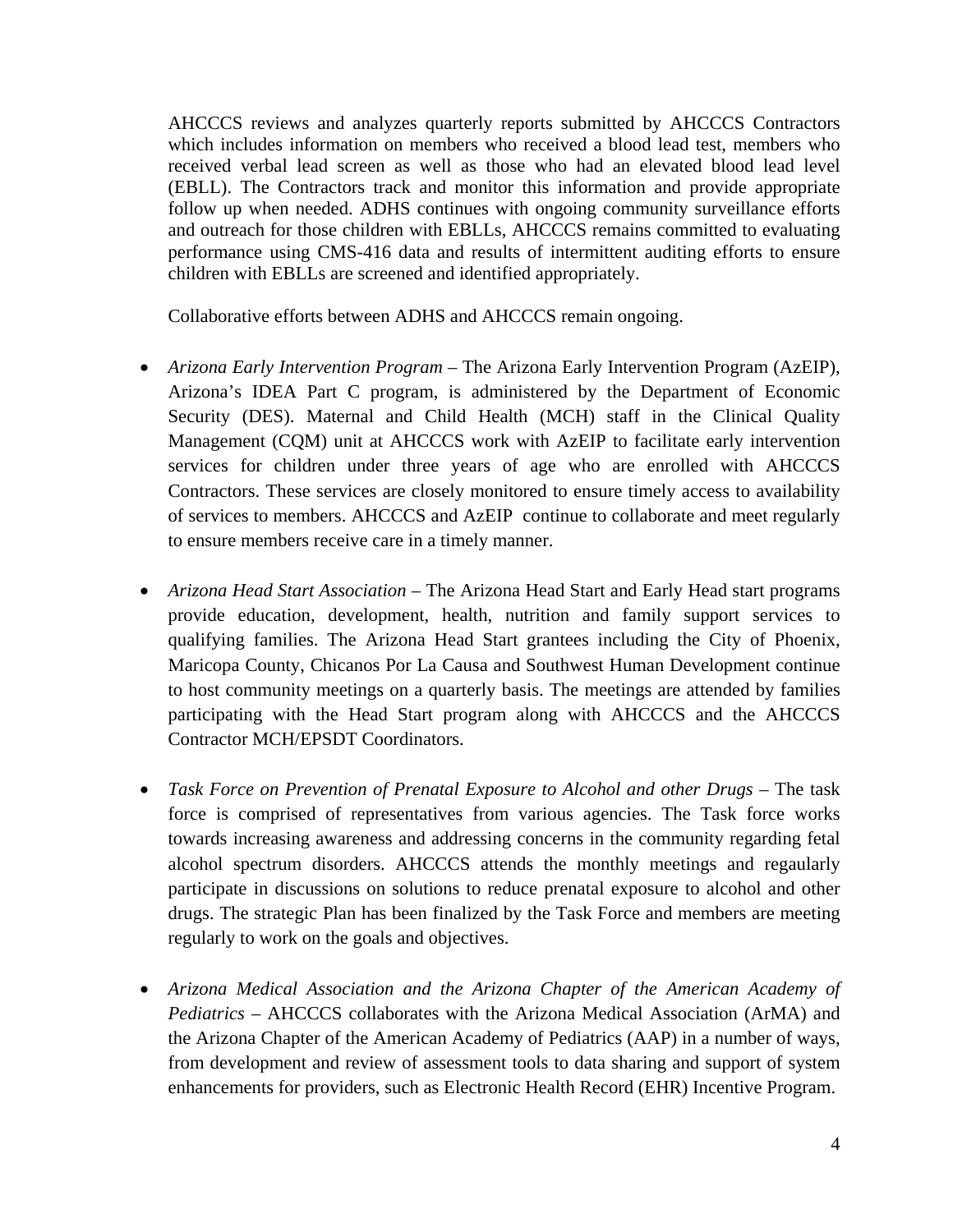- The Arizona Partnership for Immunization (TAPI) During the quarter, CQM staff attended subcommittee meetings for community awareness, provider issues and adult immunizations. TAPI regularly communicates immunization trends and best practices with AHCCCS and its Contractors. TAPI's Providers Awareness and Adult and Community Awareness committee continue to focus on long-term projects such as updating the TAPI website with the most current information for providers, parents and the community at large.
- *Arizona Perinatal Trust* The Arizona Perinatal Trust (APT) oversees voluntary certification of hospitals for the appropriate level of perinatal care according to established guidelines and conducts site visits for initial certification and recertification. Since AHCCCS covers approximately half the births in Arizona, the site reviews give the Agency a better look at the hospitals that provide care to pregnant women and newborns, from normal labor and delivery to neonatal intensive care. Details of the site visit review are kept confidential and are not shared with the public. However, site visit reviews do allow opportunities for collaboration among health care professionals to learn about innovative practices hospitals have implemented as well as sharing of best practice policies, guidelines, etc. which is encouraged at the site visits. AHCCCS continues to support APT and participate in site visits regularly.
- *Healthy Mothers, Healthy Babies* The Healthy Mothers, health Babies Maricopa County Coalition is focused on improving maternal child health outcomes in the Maryvale community. AHCCCS supports the Coalition through assisting in educating communities about AHCCCS-covered services for women and children and the initiation of prenatal care. The Coalition meetings have been suspended until further notice.
- *Arizona Health-E Connection/Arizona Regional Extension Center* Arizona Health-E Connection (AzHeC) is a public-private community agency geared towards promotion of, and provider support for, electronic health record integration into the healthcare system. AzHeC is a key partner with AHCCCS in promoting the use of health information technology (HIT) as well as Arizona's Health Information Exchange (HIE). As a subset of AzHeC, the Arizona Regional Extension Center (REC) provides technical assistance and support to Medicare and Medicaid eligible professionals who are working to adopt, implement or upgrade (AIU) an electronic health record (EHR) in their practice and/or achieve Meaningful Use in order to receive monetary payments through state (Medicaid) and national (Medicare) EHR Incentive Programs. The long term goal is to be able to use this technology for quality improvement purposes and to improve outcomes for AHCCCS members. A first step in utilizing electronic health records is being taken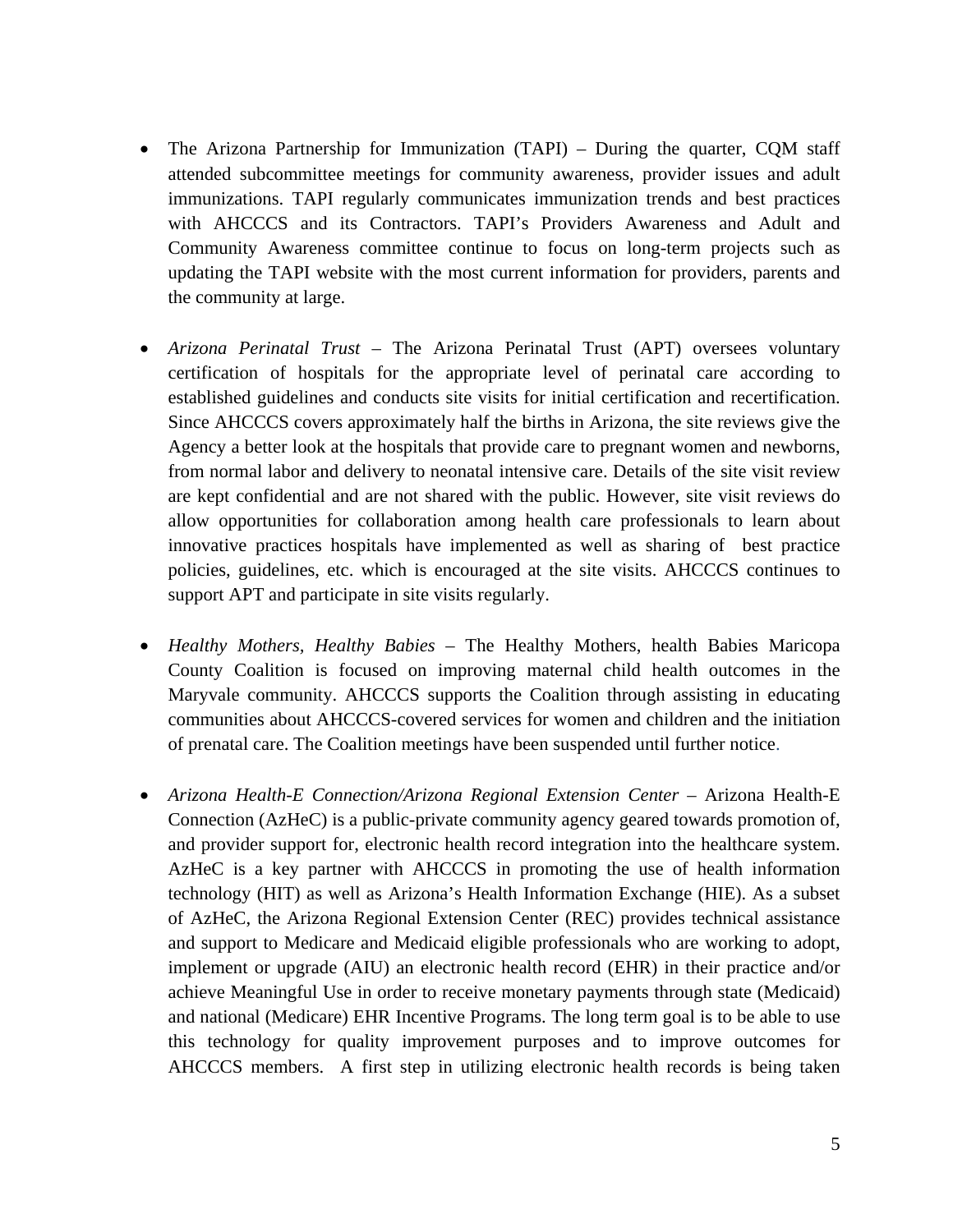through the Childhood Obesity Learning Collaborative where Federally Qualified Health Center E.H.R. data will be utilized to collect data for the initiative.

AzHeC is the umbrella company for the Health Information Network of Arizona (HINAz), which is responsible for building the state's largest electronic health information exchange (HIE) site. HINAz partners with a multitude of community partners and stakeholders, including AHCCCS, in order to make the HIE a successful reality. To date, approximately 35 health systems (representing 55% of covered lives in AZ) have signed agreements with HINAz to share health information in the HIE. Additionally, HINAz has formed a partnership opportunity with the Behavioral health Information Network of Arizona (BHINAz) to ensure coordination of care between physical and behavioral health providers. During the quarter, HINAz continued to onboard Managed Care Organizations and hospitals. A fully operating HIE opened in April, 2015 with many planned enhancements scheduled through 2016.

- *Arizona Diabetes Steering Committee* The Diabetes Steering Committee is responsible for increasing adherence to evidence based guidelines, guiding efforts to improve state policy and implementing the Chronic Disease Self-Management Program to improve quality of life and outcomes for Arizona citizens diagnosed with diabetes. AHCCCS is a member of the Steering Committee as well as the Diabetes Coalition and works to align Medicaid policy with statewide efforts. AHCCCS continues to collaborate and encourage the participation of its Contractors in the Diabetes Coalition.
- *Injury Prevention Advisory Council* Arizona's injury statistics exceed the national average. In response, the Arizona Department of health Services (ADHS) entered into a cooperative agreement with the Centers for Disease Control (CDC) in September 2000 to develop systematic injury surveillance and control process. ADHS formed an internal work group with representatives from the divisions of Public Health Services, Assurance and Licensure Services, and Behavioral Health services. An AHCCCS representative also participates in this counsel in order to provide opportunities to implement change and interventions in the Medicaid program to prevent injuries. The work group, with input from leaders in the field of injury control met to develop the Arizona Injury Surveillance and Prevention Plan, 2001-2005, 2006-2010, and 2012-2016. Along with development of the plan the Injury Prevention Advisory Council provides recommendations to ADHS on injury priorities, reviews progress in implementation, assists in problem solving, participates in revision and evaluation of the plan, and acts as a liaison between external agencies and ADHS.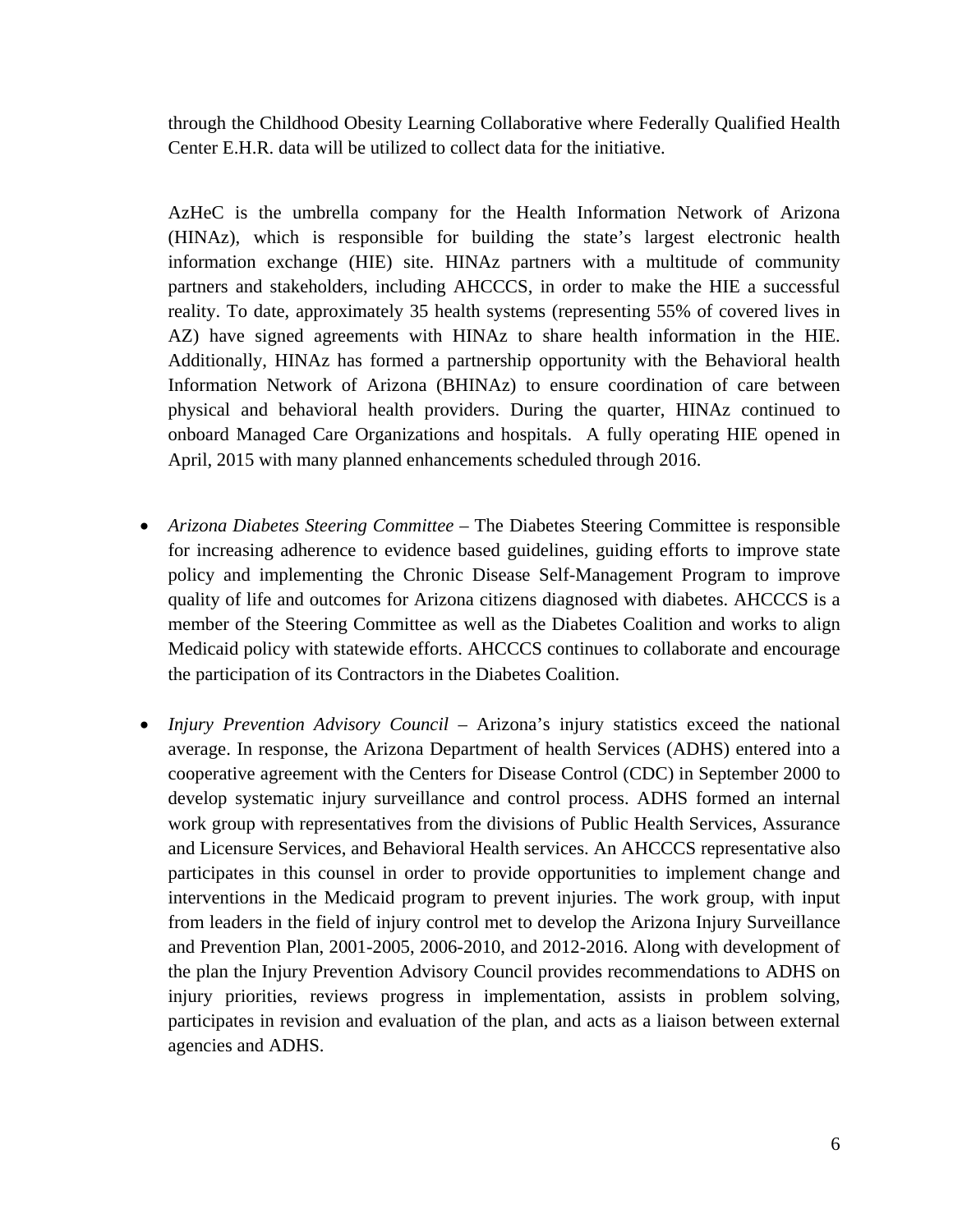- *Arizona Newborn Screening Advisory Committee*  The Newborn Screening Advisory Committee is established to provide recommendations and advice to the Arizona Department of Health services regarding tests that should be included in the Newborn Screening panel. The committee recommended the 29 disorders, including hearing loss, of the core panel of the Uniform Screening Panel from the HHS Secretary's Advisory Committee on Heritable Disorders in Newborns and Children. Any recommendation of a test to be added to the panel must be accompanied by a cost-benefit analysis. The committee is chaired by the Director of the Department of health Services and meets at least annually. The Director appoints the members of the committee to include: seven physicians representing the medical specialties of endocrinology, pediatrics, neonatology, family practice, otology and obstetrics; a neonatal nurse practitioner; an audiologist; a representative of an agency that provides services under part C of the Individuals with Disabilities Education Act; at least one parent of a child with a hearing loss or a congenital disorder; a representative from the insurance industry familiar with health care reimbursement issues; the director of the AHCCCS or the director's designee; and a representative of the hospital or health care industry.
- *Behavioral Health Children's Executive Committee (ACEC)* In 2002, the child-serving agencies of Arizona signed a Memorandum of Understanding (MOU) calling for the formation of the Arizona Children's Executive Committee (ACEC). The signers of the MOU include the Arizona Department of Health Services, the Arizona Department of Economic security, AHCCCS, the Arizona Department of Juvenile Corrections the Arizona Department of Education, and the Administration of the Courts. ACEC brings together multiple state and government agencies, community advocacy organizations, and family members of children/youth with behavioral health needs to collectively ensure that behavioral health services are being provided to children and families according to the Arizona Vision and 12 Principles. ACEC strives to create and implement a successful system of behavioral health care in Arizona by serving as a state-level link for local, county, tribal and regional teams. ACEC includes four sub-committees comprised of committee participants, family members and other representatives from state agencies, behavioral health authorities and family-run organizations including Family Involvement, Clinical/substance Abuse, Training, and Information sharing.
- *Arizona Chapter of the American Academy Pediatrics* The Arizona Chapter of the American Academy of Pediatrics (AzAAP) was initially founded to play a vital role in child-oriented public health initiatives. AzAAPs membership boasts more than 900 pediatric and allied health professionals supporting and championing key child health programs, services and issues from all regions of the state. Efforts include early childhood literacy, fighting childhood obesity, ensuring that all Arizona's children have the best health care available to them by providing the highest quality of continuing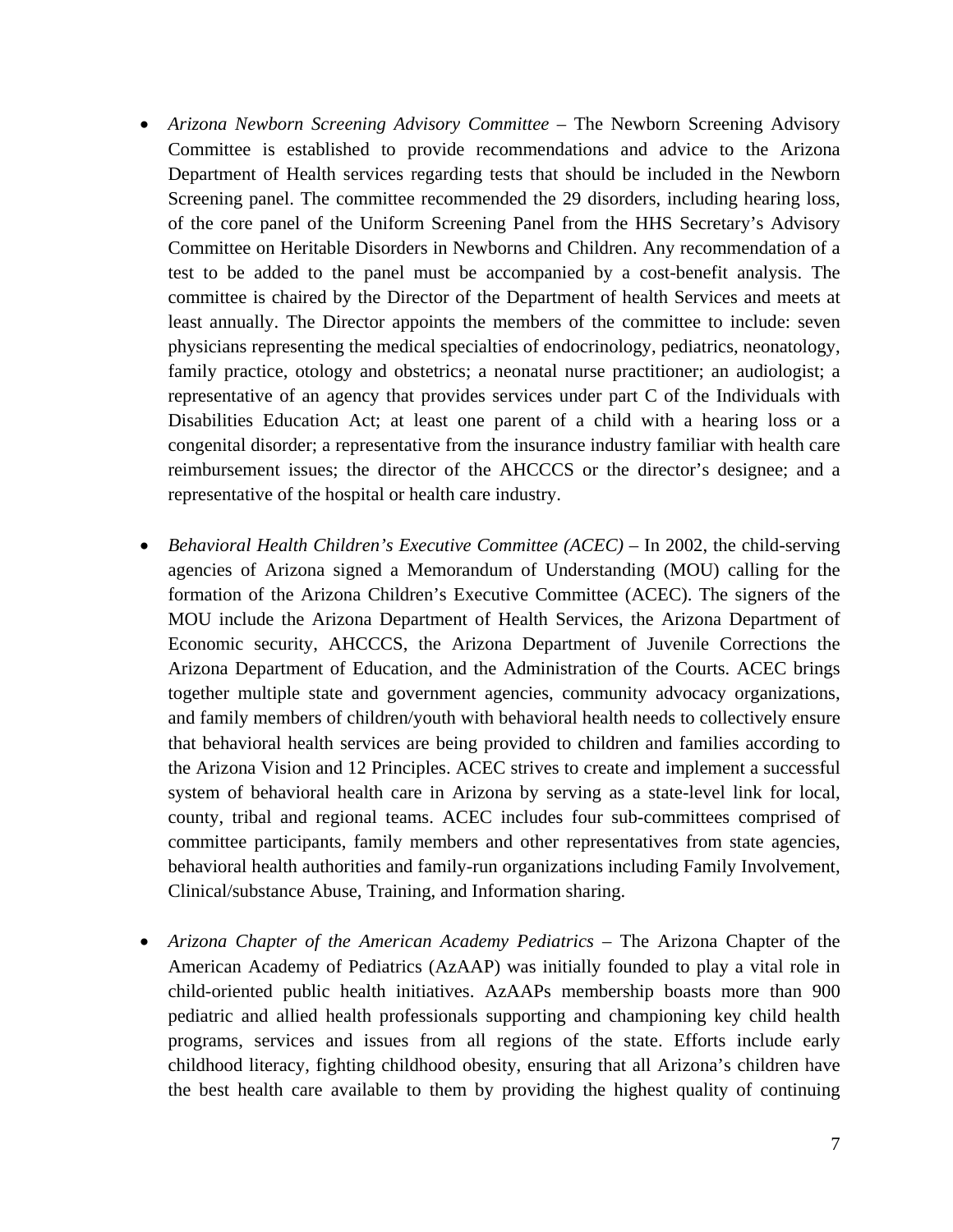education to the professionals who care for them. AHCCCS works closely with the AzAAP seeking stakeholder input regarding its EPSDT program. The AzAAP has been a consistent partner with AHCCCS in developing and implementing developmental screening tools and guidelines, fluoride varnish in primary care offices, ensuring the AHCCCS EPSDT policies and forms reflect best practices and current recommendations and in communicating the needs of children that are served in the Arizona communities. The AzAAP is working with AHCCCS and the Arizona Association of Health Plans to maintain a list and links to developmental tool training opportunities as well as training for primary care providers on the application of fluoride varnish during EPSDT visits.

- *First Things First Health Advisory Committee* A child's most important developmental years are those leading up to kindergarten. First Things First is committed to helping Arizona kids, ages five and younger, receive the quality education, healthcare and family support they need to arrive at school healthy and ready to succeed. The purpose of the First Things First Health Advisory Committee is to provide health content expertise and to make recommendations to the First Things First Board Policy and Program Committee regarding children's healthy development. AHCCCS services on this committee for the purpose of aligning children's health care initiatives, identifying opportunities for AHCCCS to inform other represented organizations regarding AHCCCS covered services, policies and procedures, and to ensure best practices promoted by First Things First are incorporated when possible into AHCCCS program requirements.
- *Build Arizona Health Committee* The Build Arizona Steering Committee is comprised of both public and private sector early childhood leaders. Representatives are from government agencies, business, the child care community and higher education. The steering committee also includes five workgroups, Communications, Early Learning, Professional Development, Health and early Grade success. These workgroups include an even broader range of state, community and early childhood leaders in Arizona. Arizona is one of the newest Build Initiative partner states. The Build Arizona Steering Committee and workgroups are creating work plans focused on supporting early grade success. Their overall goal is to reframe early care and education from birth to age eight (0-8) as critical component of the overall education system and policy framework. AHCCCS is a member of the health Committee and has provided information and updates on the comprehensive nature of the AHCCCS EPSDT program. AHCCCS' values align with Build's goal of supporting expanded access to comprehensive screening and services to include social, emotional, physical and cognitive assessments for children. A current focus of Build is on the Public Health home visitation initiatives of which AHCCCS also is a statewide partner. There were no meetings of the Build Arizona Steering Committee during this quarter.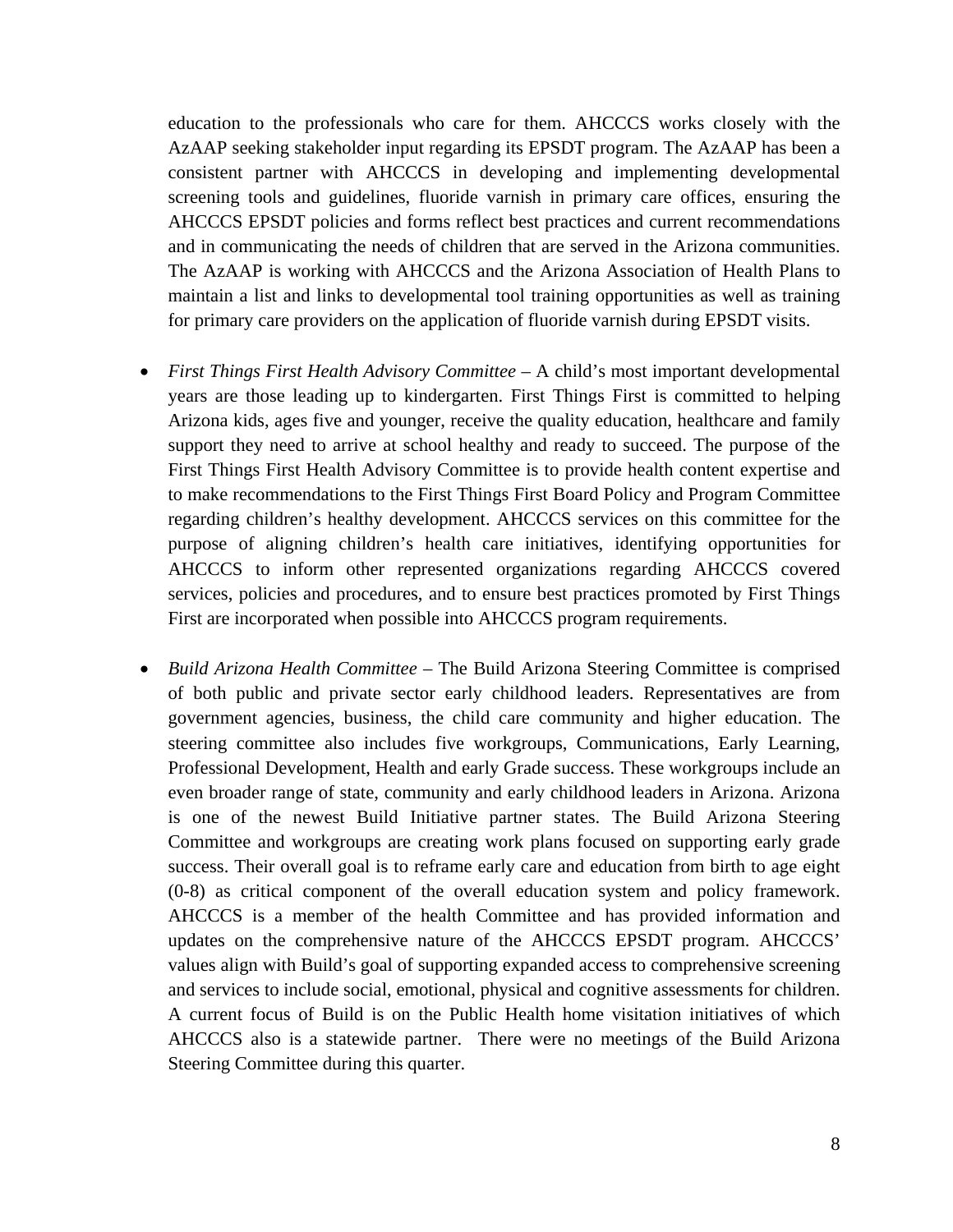• *Strong Families Interagency Leadership Team (IALT)* – the Strong Families Interagency Leadership Team (IALT) was established as a result of the MIECHV grant, which ensures high-risk families have access to home visitation services in Arizona. The IALT is composed of various stakeholders in the community and some of the represented agencies include the Department of Economic security, Department of Education, Department of health Services and AHCCCS. The purpose of the leadership team is to discuss strategy for building a statewide home visiting system. Additionally, this team oversees the implementation of the MIECHV grant and any decisions that need to be made regarding home visitation practices. The role of AHCCCS is to provide input and support around the implementation efforts of a home visiting system in our state.

## Developing and Implementing Projects to Improve the Delivery System

## *Serious Mental Illness (SMI) Integration*

In December 2014, AHCCCS sought and received, from CMS, approval to amend the state's current 1115 wavier. This amendment allowed for the integration of physical and behavioral health services for individuals living with Serious Mental Illness (SMI) in Greater Arizona requiring the Arizona Department of Health Services/Division of Behavioral Health Services (ADHS/DBHS) to serve as the only managed care plan for both acute and behavioral health conditions. The objective of this integration project is to reduce the fragmentation of care that this population currently experience as they navigate the multiple systems of care in order to receive their physical and behavioral health services. The demonstration will test the effect of integrating behavioral and physical health services for this population by measuring the improvements in health outcomes as compared to the state's current structure.

AHCCCS also sought to at least maintain alignment for Medicare/Medicaid enrollees (formerly referenced as "dual eligible") with SMI who are currently enrolled in acute care health plans that are also Special Needs Plans (SNPs) by requiring the ADHS/DBHS subcontractor to become a Medicare Dual Special Needs Plan (D-SNP) and passively enrolling those Medicare/Medicaid enrollees into the D-SNP. These changes allow that state to improve care coordination and health outcomes for individuals with SMI Greater Arizona, increase the ability for ADHS/DBHS to collect and analyze data to better assess the health needs of their members, streamline the current fragmented health care delivery system, reduce cost by decreasing hospital utilizations and promote sharing of information between physical and behavioral health providers to work as a team and manage treatment designed to address an individual's whole health needs. AHCCCS and ADHS/DBHS implemented the SMI Integrated RBHAs statewide on October 1, 2015. AHCCCS receives quarterly reports specific to the SMI Integration from the RBHAs.

*Children's Rehabilitative Services (CRS) Integration*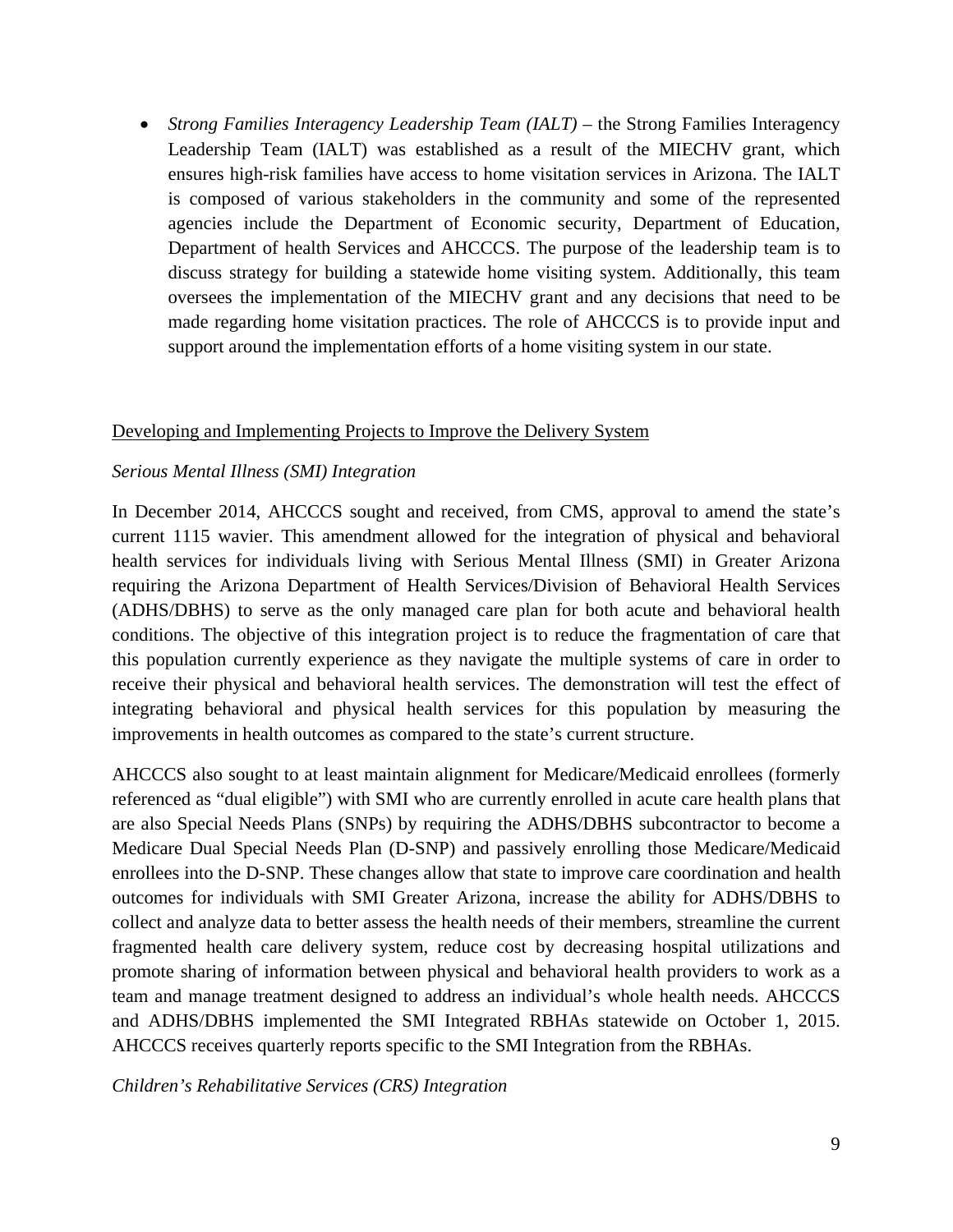AHCCCS sought and received, from CMS, approval to amend the state's current 1115 wavier. This amendment allows for the state to create one singe, statewide integrated CRS Managed Care Organization (MCO) that will serve as the only managed care plan for acute care enrollees with a CRS-qualifying condition.

This change allows the state to improve care coordination for children with special health care needs, increase ability of the integrated CRS MCO to collect and analyze data to better assess the health needs of their members, streamline the current fragmented health care delivery system, improve health outcomes and promote sharing of information between CRS, acute and behavioral health providers.

# *Agency with Choice*

On January 1, 2013, AHCCCS implemented and instituted a new member-directed option, Agency with Choice. The option is available to Arizona Long Term Care System (ALTCS) members who reside in their own home. A member or the member's Individual Representative (IR) may choose to participate in the Agency with Choice option. Under the option, the provider agency and the member/IR enter into a formal partnership agreement. The provider agency serves as the legal employer of the Direct Care Worker and the member/IR serves as the day-today managing employer. Agency with Choice presents an opportunity for members interested in directing their own care who would also like the support offered by a provider agency. For provider agencies, the new option affords them an opportunity to support members in directing their own care.

During CYE 2012, AHCCCS worked in collaboration with a Development and Implementation Council comprised of ALTCS members, providers, community stakeholders and contractors. The Council's primary function was to provide input on programmatic changes AHCCCS needed to make in order to implement the new Agency with Choice member-directed option, including policy and form changes. The Council continues to meet on a regular basis; however, the role has now expanded to that of an ALTCS Advisory Council that discusses all issues and opportunities related to improving care and health outcomes for ALTCS members.

In CYE 2013, the primary focus was on supporting contractors to educate members/IRs about all the available service model options including member-directed options. While Contractors monitor the delivery and quality of services on a routine basis, in CYE 2014, AHCCCS prioritized the development of tools for the purpose of assessment members support needs for directing their care under this option. The following are examples of those monitoring tools.

 Developed a Case Manager refresher training to ensure Case Managers are able to support members/IRs to make informed choices about electing member-directed options.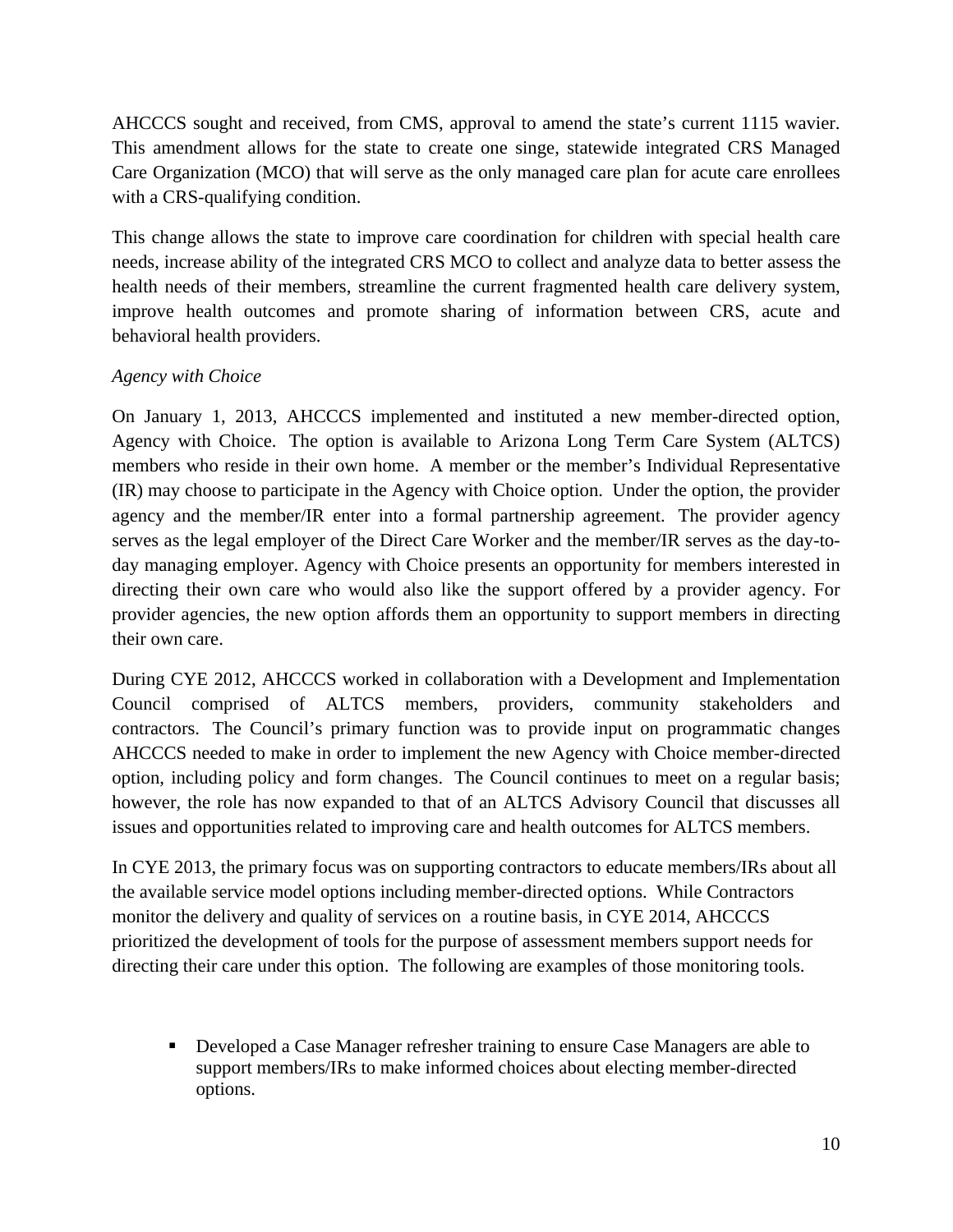- Developed tools to educate Case Managers on how to assess whether or not a member/IR is fulfilling their respective roles and responsibilities and how to determine the need for additional support
- Developed a provider assessment tool that helps providers and Contractors assess whether or not a provider agency is fulfilling its respective roles and responsibilities and whether or not additional technical assistance is required.

In CYE 2015, AHCCCS planned to work in collaboration with Contractors to implement the use of these specific tools, but implementation was postponed to CYE 2016 to align with other program development activities.

In CYE 2015, there was a 10.5% increase of member's electing this option from the previous year.

# *Direct Care Workforce Development*

Significant activities continue regarding the growing challenges related to ensuring the establishment of an adequate direct care (caregiver) workforce. The foundation for current activities began in March of 2004 when former Governor Napolitano formed the Citizens' Workgroup on the Long Term Care Workforce. The purpose of the Workgroup was to study the issue of the direct care workforce and provide recommendations regarding potential strategies to improve the workforce.

In an effort to address the recommendations outlined in a report issued by the Workgroup in April 2005, AHCCCS, the Department of Economic Security and the Department of Health Services funded and created a Direct Care Workforce Specialist position in 2007 to provide coordination for direct care workforce initiatives, including recruitment and retention, training, and raising the qualifications of direct care professionals in Arizona. Since 2007, the Workforce Specialist has coordinated the activity of the Direct Care Workforce Committee (DCWC), which has established training and competency standards for all in-home caregivers (housekeeping, personal care and attendant care).

Beginning October 1, 2012, AHCCCS formally incorporated the competency standards, training curriculum and testing protocol into its service specifications for attendant care, personal care and housekeeping. All in-home care givers are now required to pass standardized examinations based upon the competency standards established by the Committee in order to provide care to ALTCS members in their homes.

In CYE 2013, AHCCCS and Contractors initiated audits of the Approved Direct Care Worker Training and Testing Programs to ensure the programs were in compliance with AHCCCS standards pertaining to the training and testing of Direct Care Workers. Additionally, AHCCCS developed and implemented an online database to serve as a tool to support the portability or transferability of Direct Care Worker testing records from one employer to another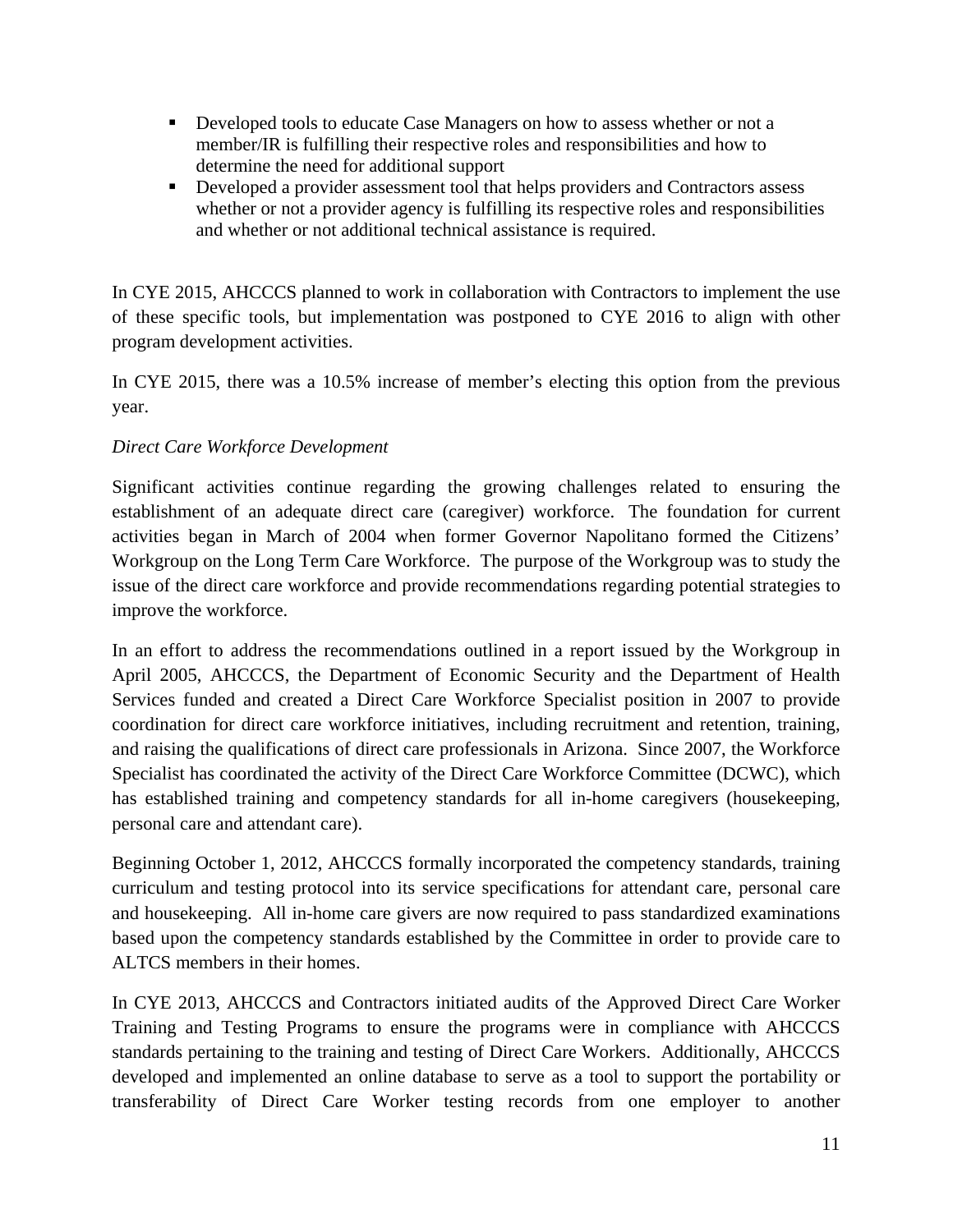employer. The online database also serves a secondary purpose to assist in monitoring compliance with the AHCCCS Direct Care Worker training and testing initiative.

In CY 2015, AHCCCS created online computer-based training (CBT) modules to support users to learn how to set up the accounts and enter and access data within the online database. The CBT modules have proven to be an effective technical assistance tool for users. Additionally, AHCCCS and the MCOs formally incorporated the utilization of the online database into monitoring and auditing tools for both Direct Care Service Agencies and Approved Direct Care Worker Training and Testing Programs. Priorities related to revisions to the standardized curriculum, development of alternate standardized competency tests and requirements for Direct Care Workers providing respite services to pass the competency tests in order to provide care to ALTCS members continue to be identified for future implementation, as well as utilization of the online database to crosscheck Direct Care Workers with Medicare and Medicaid exclusions lists.

AHCCCS continues to explore options internally with the Office of Clinical Quality Management to identify quality of care measures that may be utilized to assess the impact of the new competency and training standards on the quality of care received by members including measures pertaining to member satisfaction, hospitalization re-admittance (in-patient, emergency room visits, etc.) and incident reports.

# *Arizona Association of Health Plans (AzAHP)*

The Arizona Association of Health Plans (AzAHP) is an Association comprised of most health plans that contract with AHCCCS for Medicaid business. The Association led an effort, with the support of AHCCCS, in selecting and implementing a credential verification organization (CVO) that would be utilized by all AHCCCS Contractors. The purpose of moving this initiative forward was to reduce the burden of submission of applications, documents and attestations on providers that are contracted with multiple Medicaid health plans. The credentialing process for primary source verification was implemented in the first quarter of this fiscal year. This process has reduced inefficiencies with different Contractors credentialing the same panel of physicians. AHCCCS requested that the Association expand these efforts to include behavioral health credentialing and tracking of provider training in developmental screening tools and primary care physician application of fluoride varnish.

# *Emergency Medical Services (EMS): Treat and Refer Innitiaive*

AHCCCS began the process of looking at treatment deferrals with the City of Mesa EMS teams a year or more ago. One of the primary concerns that the team identified was that many times, members do not need to be taken to an emergency department for treatment; however, that was the only mechanism for payment that the EMS teams had when they were called out. From those insightful discussions, AHCCCS took the opportunity to explore a broad-based approach to EMS care and is currently working on opening code sets to allow EMS crews to treat and release members as appropriate and bill for those evaluations versus having to bill for transport and have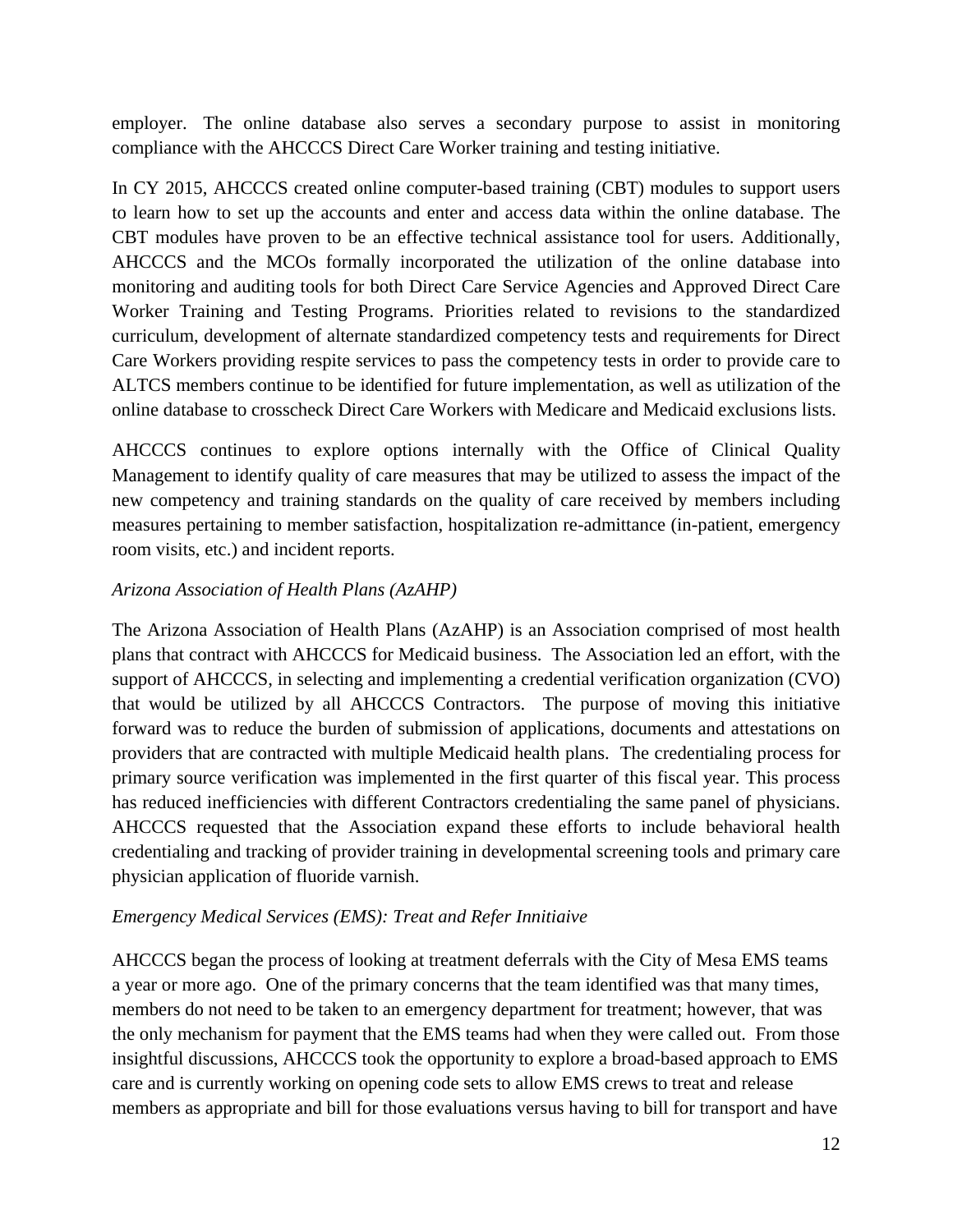the member incur an emergency department fee also. It is expected that EMS teams will use their training to complete a thorough assessment of the member and make the best decision for care while limiting burden and unnecessary treatment of the member. If a member needs emergent services, the member will be expeditiously transported; however, if the member is ok, the EMS teams can make recommendations for home care and timely follow-up with PCPs.

Qualifying as a Treat and Refer provider is open state-wide for EMS entities. If EMS entities qualify to be recognized as a Treat and Refer entity, they are eligible to register as an AHCCCS provider. If they meet the criteria for registering as a Medicaid provider, they can be reimbursed for treat and refer services as detailed in the protocols that have been established. Qualifying providers will receive one year of recognition and must requalify to continue with recognition. Qualifying providers are required to meet data submission requirements that will be monitored closely to ensure appropriate level of care is performed. If providers are unable to meet data submission requirements, they lose their treat and refer recognition.

We met with CMS on May 2nd and was well received. A state plan amendment will be submitted soon for CMS review.

Proposed Model:

- AHCCCS to create new provider type specifically for treat and refer
- AHCCCS to identify scope of services assigned to this provider type
- AHCCCS to determine rate for this provider type (different from ambulance providers)
- Similar to "Premier Status" but focused on Treat and Refer
- DHS to develop training requirements to qualify
- Data submission by provider required
- Provider must meet specific performance measures to qualify
- Each jurisdiction would be required to have their Medical Director review referrals
- Provider required to demonstrate continuous process improvement
- Implement new process (October, 2016)

# *Identifying Priority Areas for Improvement*

AHCCCS has established an objective, systematic process for identifying priority areas for improvement. This process involves a review of data from both internal and external sources, while also taking into account such factors as the prevalence of a particular condition and population affected, the resources required by both AHCCCS and Contractors to conduct studies and effect improvement, and whether the areas currently are priorities of CMS or state leadership and/or can be combined with existing initiatives. Of importance is whether initiatives focused on the topic area are actionable and would result in improved quality improvement, member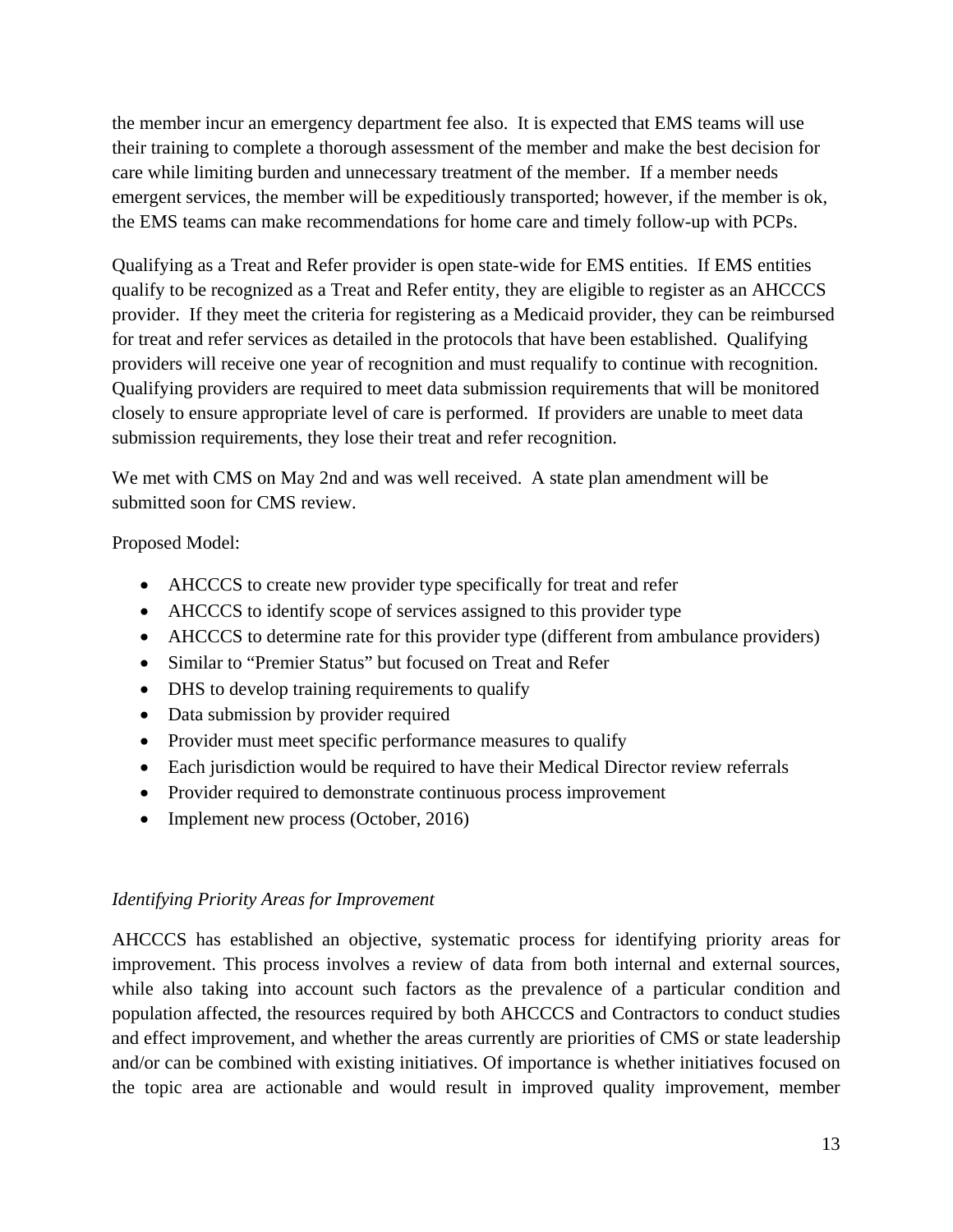satisfaction and system efficiencies. Contractor input is also sought in prioritizing areas for improvement.

During this quarter, one initiative continued for specific Contractor involvement and improvement, decreasing childhood obesity for the EPSDT population. This topic is being promoted through an AHCCCS/Contractor collaborative workgroup, with external stakeholders also being invited to participate to give presentations on community efforts.

• Innovations in Childhood Obesity – AHCCCS was selected by CHCS to participate in this initiative, AHCCCS formed a collaborative workgroup to drive these improvements across the state. AHCCCS has selected an FQHC to work in partnership with to collect data and implement interventions relevant to this initiative; AHCCCS Contractors have joined the workgroup that is driving the intensive planning efforts related to these directives. During quarter two AHCCCS and the selected FQHC discussed methods for collecting data and current efforts in place on both the FQHC and Contractor level..

# *Establishing Realistic Outcome-Based Performance Measures*

AHCCCS has long been a leader in developing, implementing and holding Contractors accountable to performance measure goals. AHCCCS developed and implemented HEDIS-*like* measures, before HEDIS existed. AHCCCS' consistency in performance expectations has resulted in many performance measures performing at a rate close to the NCQA HEDIS national Medicaid mean. For AHCCCS, the HEDIS-*like* measures have been a reasonable indicator of health care accessibility, availability and quality. AHCCCS has transitioned to measures found in the CMS Core measure sets that provide a better opportunity to shift the system towards indicators of health care outcomes, access to care, and patient satisfaction. This transition will also result in the ability to compare AHCCCS' rates with those of other states as the measure sets are implemented.

AHCCCS has developed new performance measure sets for all lines of business. Additional measures have been added to contracts for all lines of business, these measures largely include preventative measures for adults such as; Adults Access to Care, Breast Cancer Screening and Cervical Cancer screening. The new measures and related Minimum Performance Standards/Goals became effective on October 1, 2015 which aligns with the start of a new contract period for all lines of business. The AHCCCS decision to transition to a new measure set was partially driven by a desire to align with measures sets such as the CHIPRA Core Measure Set, the Adult Core Measure Set, Meaningful Use, and others measure sets being implemented by CMS. AHCCCS has also updated the measure sets with contracts to reflect changes on measures implemented by CMS for the current contract year.

It is AHCCCS' goal to continue to develop and implement additional Core measures as the data sources become valid and reliable. Initial measures were chosen based on a number of criteria,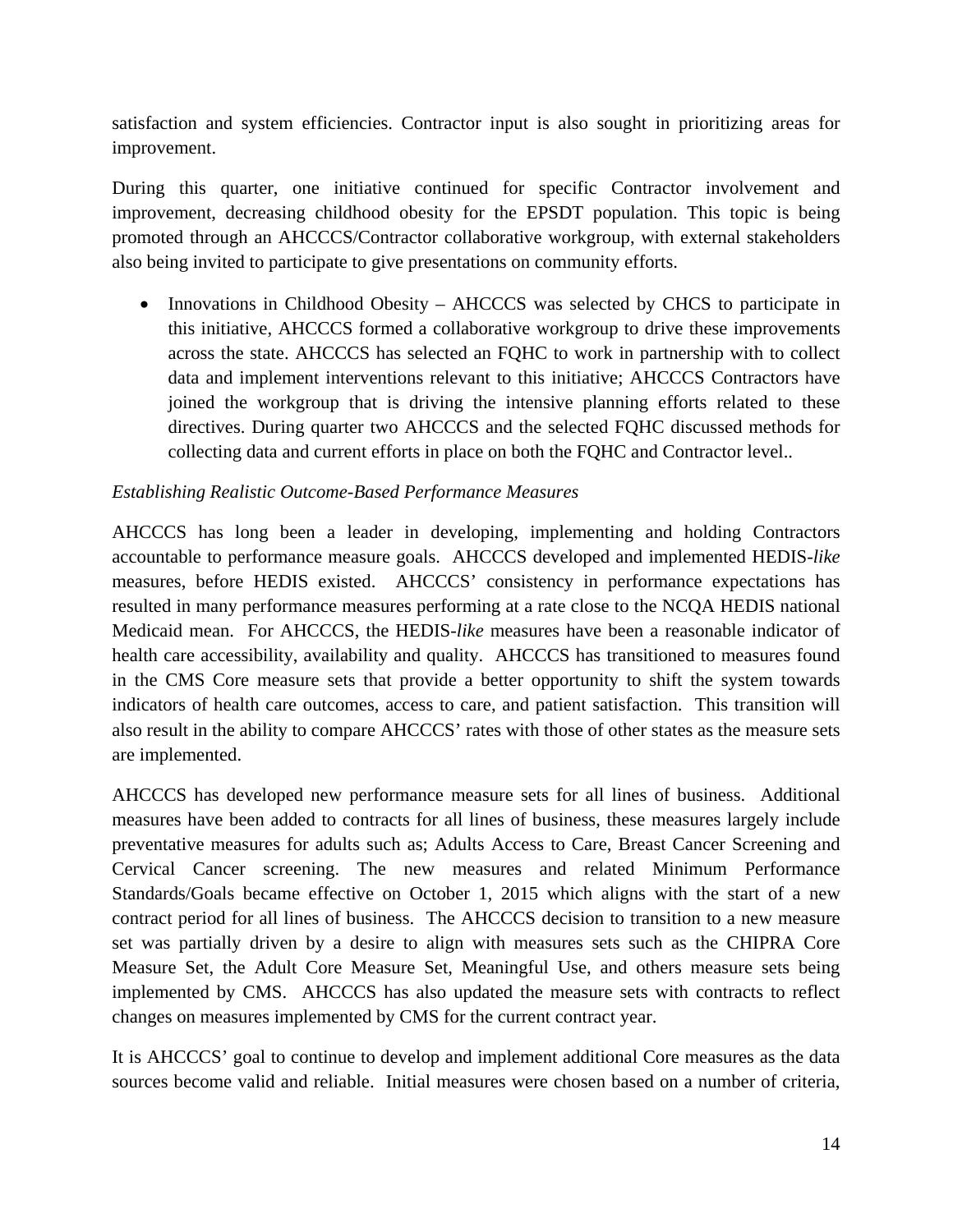which include greatest need for members, system ability to impact/improve results, alignment with national measure sets, and comparability across lines of business.

The health care system is evolving in relation to measuring quality. It is in a transitional phase in that what has existed as data sources and methodologies will no longer be enough. Yet, the systems, data sources and processes to fully achieve the next level in clinical outcomes and satisfaction measures are not yet fully developed or implemented such as electronic health records, health information exchange data and information that will be available through public health connectivity. Transitioning the AHCCCS measure sets is anticipated to support the adoption of electronic health records and use of the health information exchange which will, in turn, result in efficiencies and data/information that will transform care practices, improve individual patient outcomes and population health management, improve patient satisfaction with the care experience, increase efficiencies and reduce health care costs.

| <b>Measures</b>                                                      | <b>Acute</b> | <b>ALTCS</b><br>E/PD      | GMS/SA                    | <b>SMI</b>                | <b>CMDP</b>               | <b>CRS</b>                | <b>DDD</b>   | <b>HEDIS</b>              | <b>CMS Adult</b><br><b>Core</b><br><b>Measures</b> | <b>CHIPRA</b><br><b>Core</b><br><b>Measures</b> |
|----------------------------------------------------------------------|--------------|---------------------------|---------------------------|---------------------------|---------------------------|---------------------------|--------------|---------------------------|----------------------------------------------------|-------------------------------------------------|
| <b>ADULT MEASURES</b>                                                |              |                           |                           |                           |                           |                           |              |                           |                                                    |                                                 |
| <b>Inpatient Utilization</b>                                         | $\mathsf{X}$ | $\boldsymbol{\mathsf{X}}$ | $\mathsf{X}$              | $\mathsf{X}$              | $\mathsf{X}$              | $\boldsymbol{\mathsf{X}}$ | $\mathsf{X}$ | $\mathsf{X}$              |                                                    |                                                 |
| <b>ED Utilization</b>                                                | X            | X                         | $\boldsymbol{\mathsf{X}}$ | X                         | $\boldsymbol{\mathsf{X}}$ | $\boldsymbol{\mathsf{X}}$ | X            | $\mathsf{X}$              |                                                    |                                                 |
| <b>Hospital Readmission</b>                                          | $\mathsf{X}$ | $\mathsf{X}$              | $\mathsf{X}$              | X                         |                           |                           | $\mathsf{X}$ |                           | $\mathsf{X}$                                       |                                                 |
| Follow-Up After Hospitalization<br>for Mental Health, 7 Days         |              | $\pmb{\mathsf{X}}$        | $\boldsymbol{\mathsf{X}}$ | $\boldsymbol{\mathsf{X}}$ |                           |                           |              |                           | $\mathsf{X}$                                       |                                                 |
| Follow-Up After Hospitalization<br>for Mental Health, 30 Days        |              | $\pmb{\mathsf{X}}$        | $\mathsf{X}$              | $\pmb{\times}$            |                           |                           |              |                           | $\boldsymbol{\mathsf{X}}$                          |                                                 |
| Adults' Access to<br>Preventive/Ambulatory Health<br><b>Services</b> | $\mathsf{X}$ | $\boldsymbol{\mathsf{X}}$ |                           | X                         |                           |                           | $\mathsf{X}$ | $\boldsymbol{\mathsf{X}}$ |                                                    |                                                 |
| <b>Breast Cancer Screening</b>                                       | X            |                           |                           | X                         |                           |                           | X            |                           | $\mathsf{X}$                                       |                                                 |
| <b>Cervical Cancer Screening</b>                                     | X            |                           |                           | X                         |                           |                           | $\mathsf{X}$ |                           | $\boldsymbol{\mathsf{X}}$                          |                                                 |

## **CYE 2014 Performance Measure Crosswalk**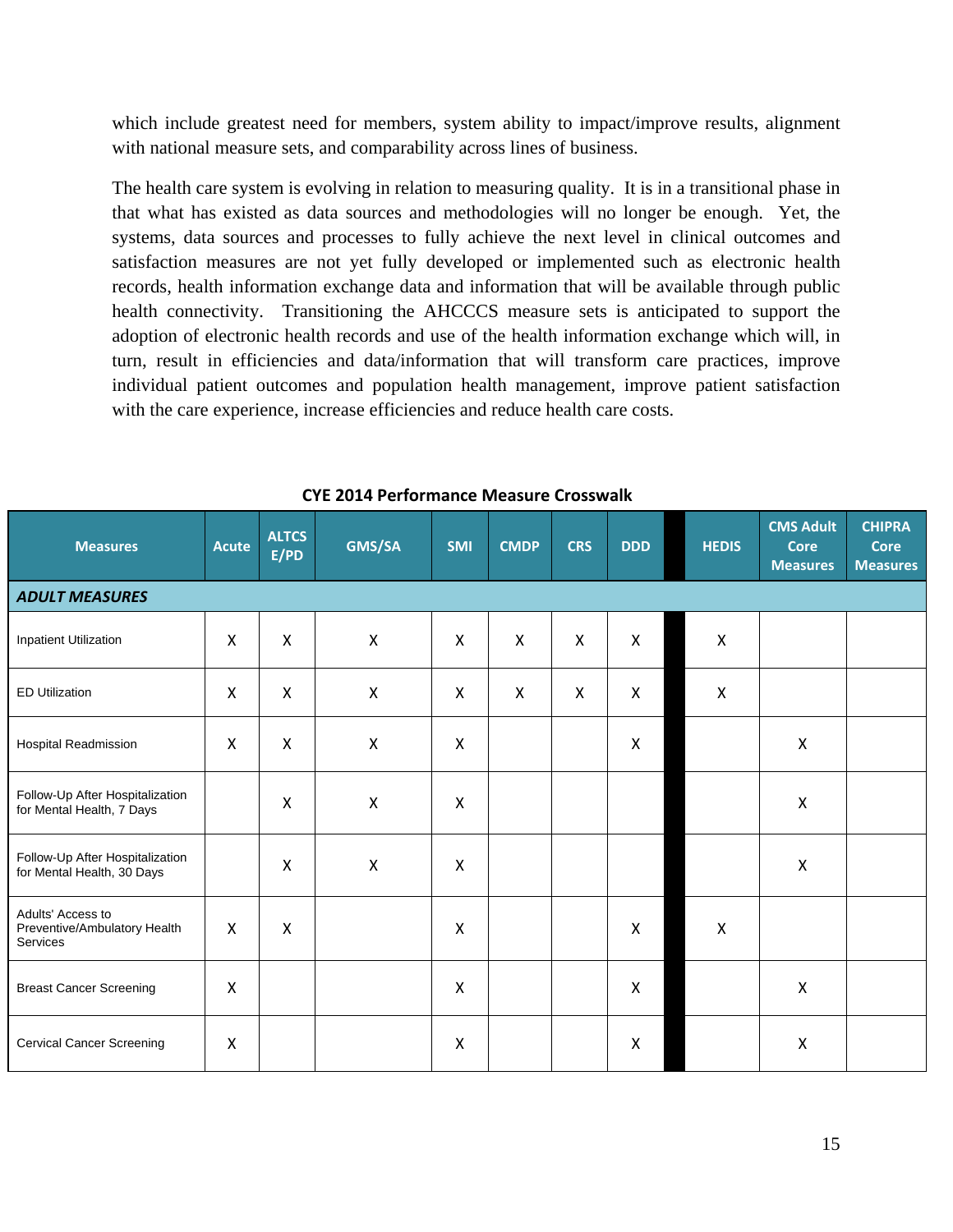| Chlamydia Screening in Women                                                                                     | $\pmb{\mathsf{X}}$ |              |                    | X |                    |   | $\mathsf{X}$ |                    | $\mathsf{X}$   |              |
|------------------------------------------------------------------------------------------------------------------|--------------------|--------------|--------------------|---|--------------------|---|--------------|--------------------|----------------|--------------|
| <b>Colorectal Screening</b>                                                                                      | $\mathsf{X}$       |              |                    | X |                    |   |              | $\mathsf{X}$       |                |              |
| CDC - HbA1c Testing                                                                                              | $\mathsf{X}$       | X            |                    | X |                    |   | X            |                    | $\mathsf{X}$   |              |
| CDC - HbA1c Poor Control<br>$( > 9.0\%)$                                                                         | X                  | X            |                    | X |                    |   | X            |                    | X              |              |
| CDC - Eye Exam                                                                                                   | X                  | $\mathsf{X}$ |                    | X |                    |   | X            | $\mathsf{X}$       |                |              |
| Flu Shots for Adults, Ages 18<br>and Older*                                                                      | $\mathsf{X}$       | X            |                    | X |                    |   | X            |                    | X              |              |
| Diabetes Admissions, Short-<br><b>Term Complications</b>                                                         | $\mathsf{X}$       | X            |                    | X |                    |   | X            |                    | $\pmb{\times}$ |              |
| <b>Chronic Obstructive Pulmonary</b><br>Disease (COPD) or Asthma in<br>Older Adults Admission Rate               | X                  | X            |                    | X |                    |   | X            |                    | X              |              |
| Asthma in Younger Adults<br>Admissions                                                                           | $\mathsf{X}$       |              |                    | X |                    |   | $\mathsf{X}$ |                    | X              |              |
| Heart Failure Admission Rate                                                                                     | X                  | X            |                    | X |                    |   | X            |                    | $\mathsf{X}$   |              |
| Timeliness of Prenatal Care:<br>Prenatal Care Visit in the First<br>Trimester or Within 42 days of<br>Enrollment | $\mathsf{X}$       |              |                    | X |                    |   |              |                    |                | $\mathsf{X}$ |
| Timeliness of Prenatal Care:<br>Postpartum Care Rate                                                             | $\mathsf{X}$       |              |                    | X |                    |   |              |                    | X              |              |
| Mental Health Utilization                                                                                        | $\mathsf{X}$       | X            | $\pmb{\mathsf{X}}$ | X |                    | X |              | $\pmb{\mathsf{X}}$ |                |              |
| Use of Opioids From Multiple<br>Providers at High Dosage in<br>Persons Without Cancer                            | $\pmb{\mathsf{X}}$ | X            | $\pmb{\mathsf{X}}$ | X | $\pmb{\mathsf{X}}$ | X | X            |                    | X              |              |
| Screening for Clinical<br>Depression and Follow-Up Plan                                                          |                    | X            |                    |   |                    |   |              |                    | $\pmb{\times}$ |              |
| Annual Monitoring for Patients<br>on Persistent Medications:<br>Combo Rate                                       |                    | X            |                    | X |                    |   | X            |                    | X              |              |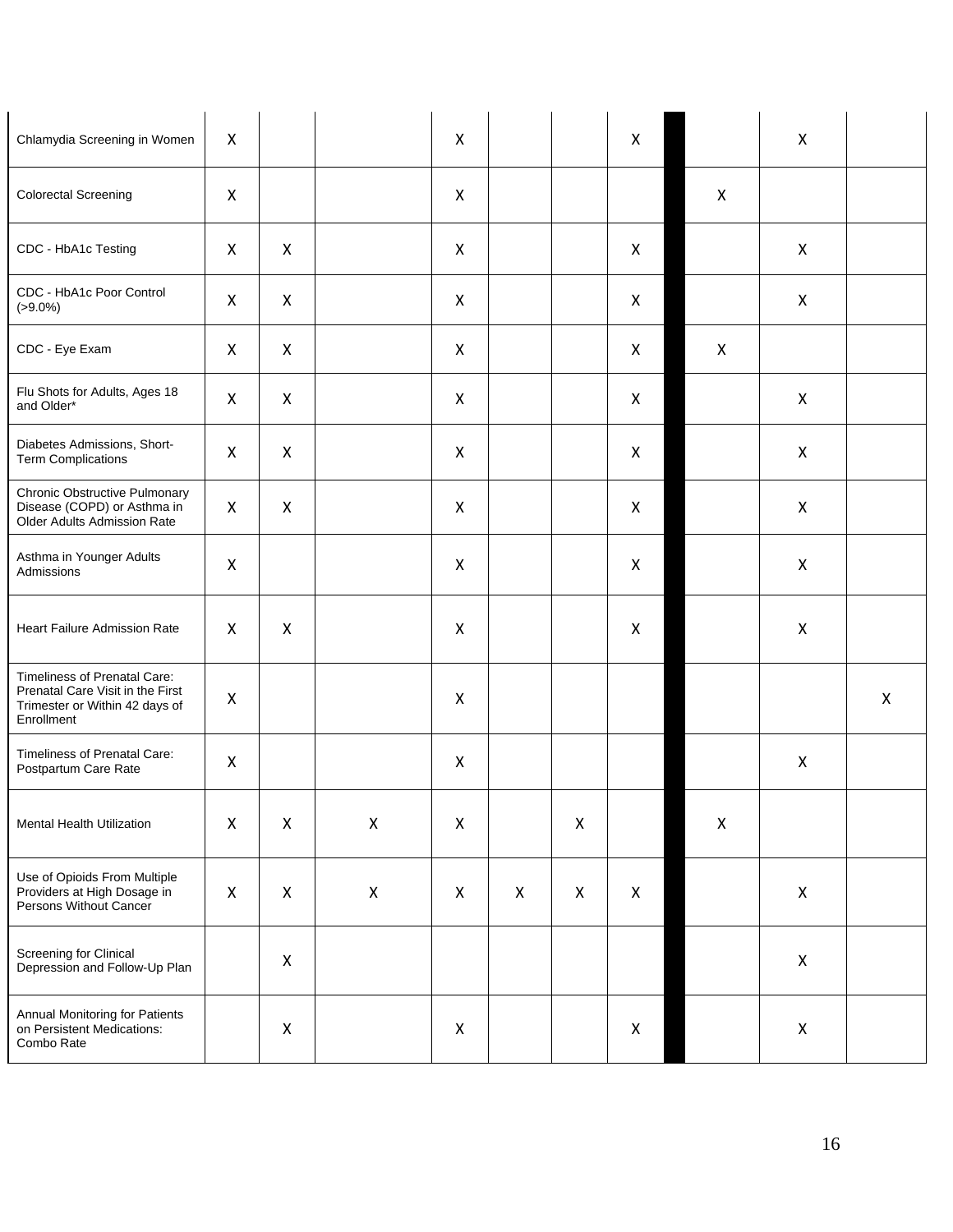| <b>Advance Directives</b>                                                                                            |                           | $\boldsymbol{\mathsf{X}}$         |                           |                                   |                                    |              |                |                           |                |
|----------------------------------------------------------------------------------------------------------------------|---------------------------|-----------------------------------|---------------------------|-----------------------------------|------------------------------------|--------------|----------------|---------------------------|----------------|
| Access to Behavioral Health<br>Professional Services, 7 Days                                                         |                           |                                   | $\boldsymbol{\mathsf{X}}$ | X                                 |                                    |              |                |                           |                |
| Access to Behavioral Health<br>Professional Services, 23 Days                                                        |                           |                                   | $\boldsymbol{\mathsf{X}}$ | X                                 |                                    |              |                |                           |                |
| Diabetes Screening for People<br>with Schizophrenia or Bipolar<br>Disorder Who Are Using<br>Antipsychotic Medication |                           |                                   |                           | X                                 |                                    |              |                | $\boldsymbol{\mathsf{X}}$ |                |
| <b>CHILDRENS MEASURES</b>                                                                                            |                           |                                   |                           |                                   |                                    |              |                |                           |                |
| Children's Access to PCPs, by<br>$12 -$<br>age:<br>24 mo.                                                            | $\mathsf{X}$              |                                   |                           |                                   | X                                  | X            | X              |                           | $\mathsf{X}$   |
| Children's Access to PCPs, by<br>25<br>age:<br>mo.- 6 yrs.                                                           | $\boldsymbol{\mathsf{X}}$ |                                   |                           |                                   | X                                  | X            | X              |                           | $\mathsf{X}$   |
| Children's Access to PCPs, by<br>age:<br>7 - 11 yrs.                                                                 | $\mathsf{X}$              |                                   |                           |                                   | X                                  | X            | X              |                           | X              |
| Children's Access to PCPs, by<br>age:<br>12 - 19 yrs.                                                                | $\pmb{\mathsf{X}}$        |                                   |                           |                                   | $\pmb{\mathsf{X}}$                 | X            | X              |                           | $\mathsf{X}$   |
| Well-Child Visits: 15 mo.                                                                                            | X                         |                                   |                           |                                   |                                    | X            |                |                           | $\mathsf{X}$   |
| Well-Child Visits: 3 - 6 yrs.                                                                                        | $\mathsf{X}$              |                                   |                           |                                   | X                                  | X            | X              |                           | $\mathsf{X}$   |
| Adolescent Well-Child Visits:<br>12-21 yrs.                                                                          | $\mathsf{X}$              |                                   |                           |                                   | X                                  | X            | X              |                           | $\mathsf{X}$   |
| Children's Dental Visits (ages<br>$2-21)$                                                                            | $\pmb{\times}$            |                                   |                           |                                   | $\pmb{\times}$<br>$(2-18)$<br>yrs) | X            | X              |                           | $\mathsf{X}$   |
| Weight Assessment and<br>counseling - Body Mass Index<br>(BMI) Assessment for<br>Children/Adolescents                | X                         | X                                 | $\pmb{\times}$            |                                   | X                                  | X            | X              |                           | $\pmb{\times}$ |
| <b>EPSDT Participation</b>                                                                                           | X                         | $\mathsf{X}$<br>$(18-21)$<br>yrs) | $\pmb{\mathsf{X}}$        | $\mathsf{X}$<br>$(18-21)$<br>yrs) | $\pmb{\mathsf{X}}$                 | $\mathsf{X}$ | $\pmb{\times}$ |                           |                |
| Percentage of Eligibiles Who<br>Received Preventive Dental<br>Services                                               | $\pmb{\mathsf{X}}$        | $\mathsf{X}$                      |                           |                                   | $\pmb{\mathsf{X}}$                 | X            | $\mathsf{X}$   |                           |                |
| SEAL: Dental Sealants for<br>Children Ages 6-9 at Elevated<br>Caries Risk                                            | X                         | $\pmb{\times}$                    |                           |                                   | X                                  | X            | $\pmb{\times}$ |                           | $\mathsf{X}$   |
| Developmental Screening in the<br>First Three Years of Life                                                          | $\pmb{\times}$            | $\pmb{\times}$                    |                           |                                   | X                                  | X            | $\mathsf{X}$   |                           | $\mathsf{X}$   |
| Human Papillomavirus Vaccine<br>for Female Adolescents                                                               | $\pmb{\mathsf{X}}$        |                                   |                           |                                   | X                                  | X            | X              |                           | $\mathsf{X}$   |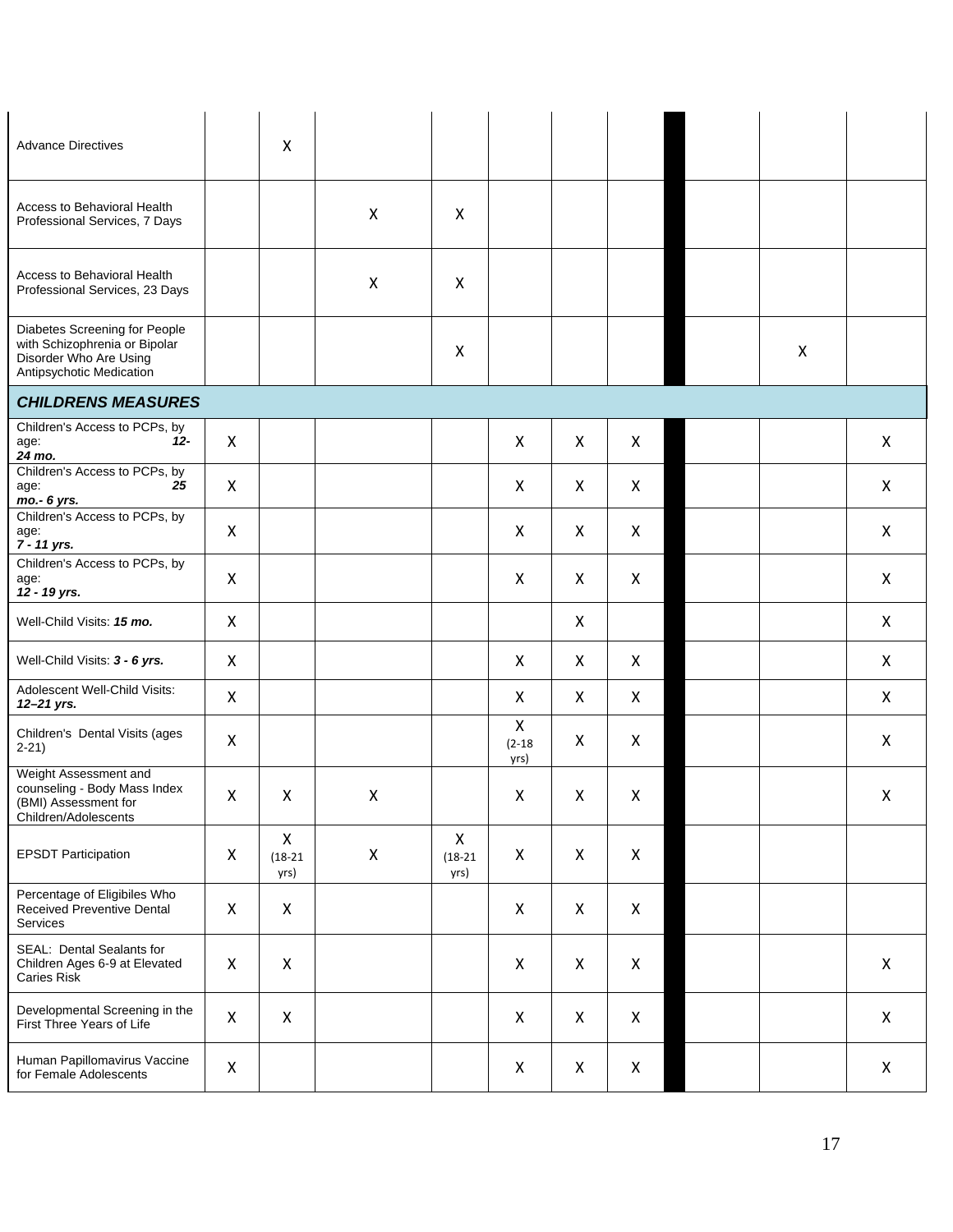| Use of Multiple Concurrent<br>Antipsychotics in Children and<br>Adolescents |                    |  | $\pmb{\mathsf{X}}$ | X                         |                           |                           |  | X                         |
|-----------------------------------------------------------------------------|--------------------|--|--------------------|---------------------------|---------------------------|---------------------------|--|---------------------------|
| <b>Childhood Immunization Status</b>                                        |                    |  |                    |                           |                           |                           |  |                           |
| <b>DTaP</b>                                                                 | X                  |  |                    | $\boldsymbol{\mathsf{X}}$ | X                         | X                         |  | $\pmb{\mathsf{X}}$        |
| <b>IPV</b>                                                                  | Χ                  |  |                    | $\boldsymbol{\mathsf{X}}$ | X                         | X                         |  | $\pmb{\chi}$              |
| <b>MMR</b>                                                                  | $\pmb{\times}$     |  |                    | $\boldsymbol{\mathsf{X}}$ | X                         | X                         |  | $\boldsymbol{\mathsf{X}}$ |
| Hib                                                                         | Χ                  |  |                    | $\mathsf{X}$              | $\boldsymbol{\mathsf{X}}$ | X                         |  | $\boldsymbol{\mathsf{X}}$ |
| <b>HBV</b>                                                                  | X                  |  |                    | $\boldsymbol{\mathsf{X}}$ | X                         | X                         |  | $\boldsymbol{\mathsf{X}}$ |
| <b>VZV</b>                                                                  | Χ                  |  |                    | $\boldsymbol{\mathsf{X}}$ | X                         | X                         |  | X                         |
| <b>PCV</b>                                                                  | Χ                  |  |                    | $\boldsymbol{\mathsf{X}}$ | X                         | X                         |  | X                         |
| Hep A                                                                       | $\pmb{\mathsf{X}}$ |  |                    | $\boldsymbol{\mathsf{X}}$ | $\boldsymbol{\mathsf{X}}$ | $\boldsymbol{\mathsf{X}}$ |  | $\boldsymbol{\mathsf{X}}$ |
| Rotavirus                                                                   | X                  |  |                    | $\boldsymbol{\mathsf{X}}$ | X                         | X                         |  | $\boldsymbol{\mathsf{X}}$ |
| Influenza                                                                   | Χ                  |  |                    | X                         | X                         | X                         |  | $\mathsf{X}$              |
| Combination 3<br>(4:3:1:3:3:1:4)                                            | Χ                  |  |                    | $\boldsymbol{\mathsf{X}}$ | X                         | X                         |  | $\pmb{\mathsf{X}}$        |
| <b>Immunizations for Adolescents</b>                                        |                    |  |                    |                           |                           |                           |  |                           |
| Adolescent Meningococcal                                                    | $\pmb{\mathsf{X}}$ |  |                    | X                         | $\pmb{\mathsf{X}}$        | X                         |  | $\pmb{\mathsf{X}}$        |
| Adolescent Tdap                                                             | $\pmb{\mathsf{X}}$ |  |                    | $\pmb{\mathsf{X}}$        | $\pmb{\mathsf{X}}$        | $\pmb{\mathsf{X}}$        |  | $\mathsf{X}$              |
| Combination 1                                                               | Χ                  |  |                    | X                         | X                         | $\pmb{\mathsf{X}}$        |  | $\pmb{\chi}$              |

# Identifying, Collecting and Assessing Relevant Data

## *Performance Measures*

AHCCCS has implemented several efforts over the past few years in preparation for the performance measure transition described above. First and foremost, the Agency undertook extensive internal planning efforts, including evaluation of new requirements, future goals and desired capabilities, as well as barrier identification and associated risk. One risk that was identified was the possibility that the information system and data analytic staff resources were reduced which would not allow the level of review and validation of performance measure programming necessary to ensure the validity and accuracy of Performance Measures. To address this concern, the Agency is utilizing its External Quality Review Organization to perform the measurement calculations. AHCCCS has finalized the contract with an external vendor to support future performance measurements.

Contractors have been provided the data to enhance their planning and implementation efforts related to the new performance measures as well as the sustaining/improving continuing measures. Some of these efforts will include new work groups, new reporting mechanisms, increased opportunities for technical assistance, a more transparent reporting process with plans for proactive reporting prior to the end of the measurement period so that Contractors can make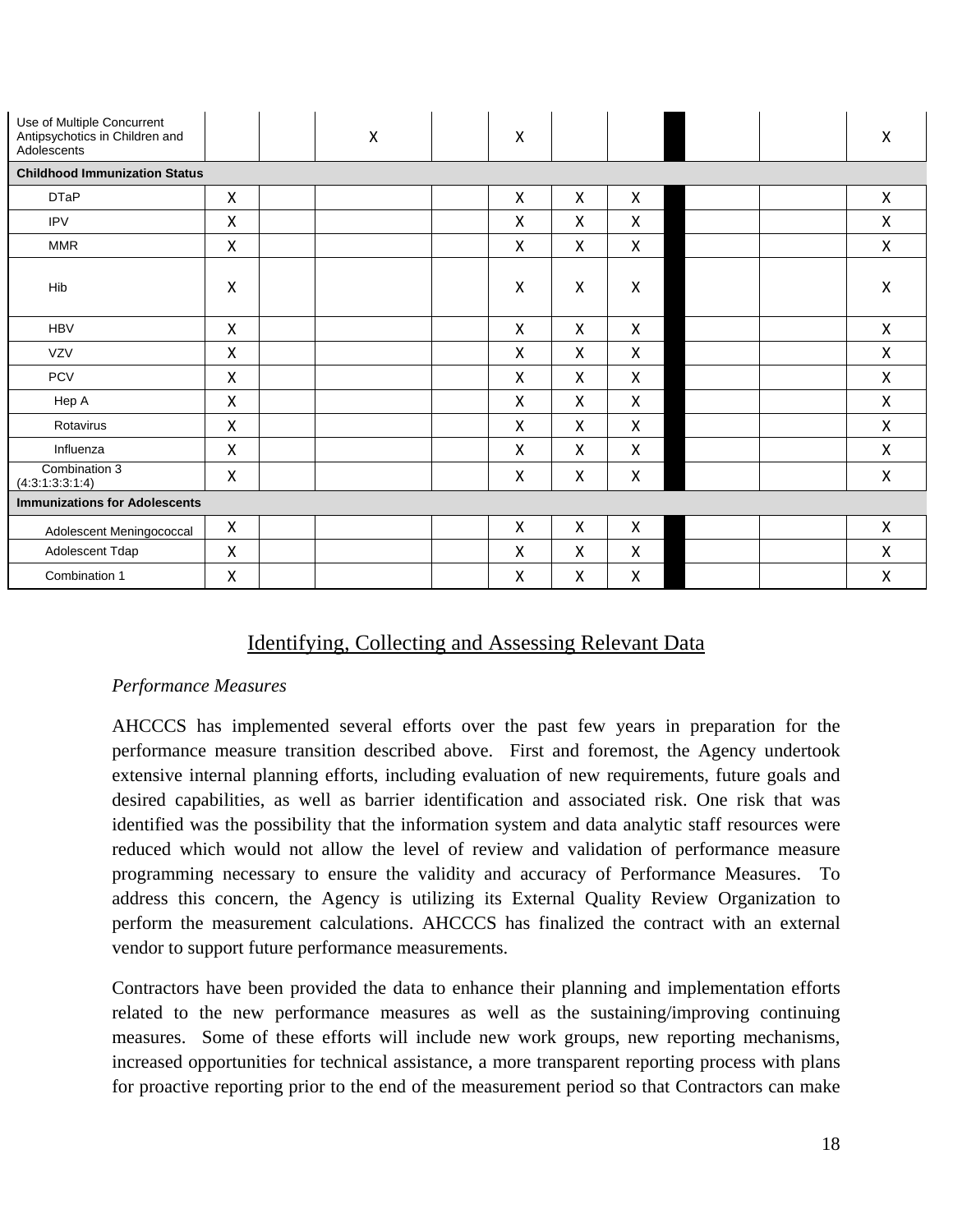necessary adjustments/final pushes and payment reform initiatives that align with performance measure thresholds.

# Performance Improvement Projects

# *Providing Incentives for Excellence and Imposing Sanctions for Poor Performance*

AHCCCS regularly monitors Contractors to ensure compliance with contractually-mandated performance measures. Contracts outline Minimum Performance Standards (MPS) that the Contractor must meet and Goals that the Contractor should strive to achieve. Those measures are evaluated to determine what regulatory actions should be taken. At a minimum, measures that fail to meet the MPS will require a Corrective Action Plan. Additional actions could include mandatory technical assistance, Notices to Cure, and financial sanctions.

AHCCCS has implemented a payment reform initiative (PRI) for the Acute Care population that is designed to encourage Contractor activity in the area of quality improvement, particularly those initiatives that are conducive to improved health outcomes and cost savings, and those related to child and adolescent health. This PRI process will be performed annually on a contract year basis. Starting with FFY15, AHCCCS has also implemented a payment reform initiative for the ALTCS EPD population as well. The EPD Quality Measures target ED Utilization, Readmissions, Diabetes Management and Flu Shots.

The Acute Care requirement of total payments under all contracts executed with health care providers governed by shared-savings arrangements increases to 10 percent in FFY15. For ALTCS EPD a minimum of five percent of the value of total payments under all EDP contracts executed (1.5% for D-SNP contracts) with health care providers must be governed by sharedsavings arrangements.

# *Performance Improvement Projects (PIPs)*

AHCCCS has a Performance Improvement Project under way with Contractors for all lines of business, which is designed to improve enrollee health outcomes and satisfaction.

• E-Prescribing - The purposes of this Performance Improvement Project (PIP) is to increase the number of prescribers electronically prescribing at least one prescription and increase the percentage of prescriptions which are submitted electronically, in order to improve patient safety. The baseline measurement period for this PIP is Contract Year Ending (CYE; federal fiscal year) 2014. Baseline data has been collected, validated and released to Contractors.

# *Providers e-Prescribing to Members Aged 0-64*

|                         | Percent of Providers who prescribed at least one |
|-------------------------|--------------------------------------------------|
| <b>Line of Business</b> | prescription electronically                      |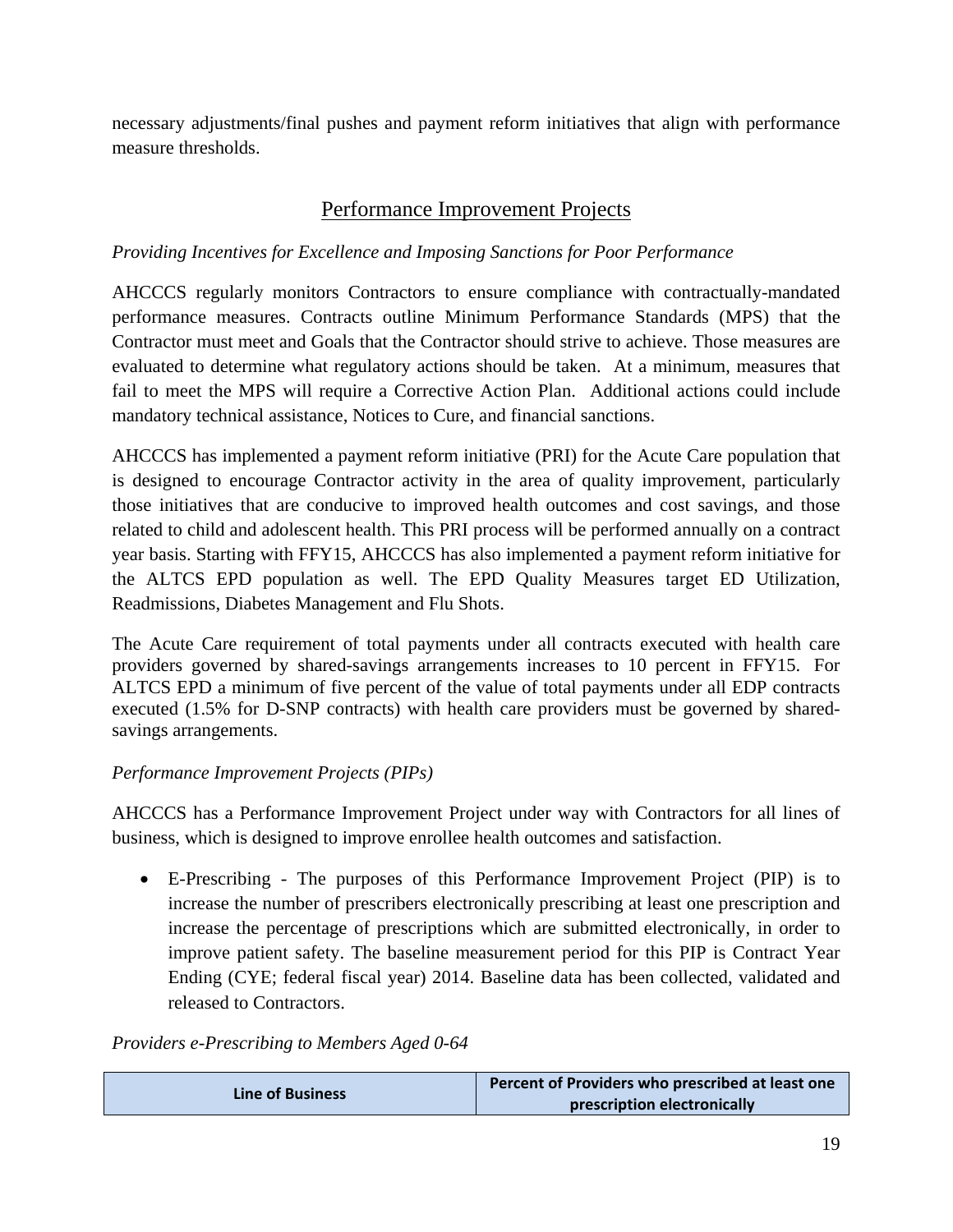| Acute                              | 52.44% |
|------------------------------------|--------|
| ALTCS E/PD                         | 43.36% |
| <b>ALTCS DDD</b>                   | 57.11% |
| <b>CRS</b>                         | 50.60% |
| Behavioral Health - non-integrated | 48.20% |
| Behavioral Health - integrated     | 47.24% |
| <b>CMDP</b>                        | 47.31% |

# *Providers e-Prescribing to Members Aged 65+*

| <b>Line of Business</b>            | Percent of Providers who prescribed at least one<br>prescription electronically |
|------------------------------------|---------------------------------------------------------------------------------|
| Acute                              | 56.56%                                                                          |
| ALTCS E/PD                         | 44.60%                                                                          |
| <b>ALTCS DDD</b>                   | 59.63%                                                                          |
| Behavioral Health - non-integrated | 56.72%                                                                          |
| Behavioral Health - integrated     | 55.84%                                                                          |

# *New Prescriptions e-Prescribed to Members Aged 0-64*

| <b>Line of Business</b>            | Percent of prescriptions prescribed electronically |
|------------------------------------|----------------------------------------------------|
| Acute                              | 42.06%                                             |
| <b>ALTCS E/PD</b>                  | 23.17%                                             |
| <b>ALTCS DDD</b>                   | 44.69%                                             |
| <b>CRS</b>                         | 43.04%                                             |
| Behavioral Health - non-integrated | 31.81%                                             |
| Behavioral Health - integrated     | 33.86%                                             |
| <b>CMDP</b>                        | 46.70%                                             |

# *New Prescriptions e-Prescribed to Members Aged 65+*

| <b>Line of Business</b>            | Percent of prescriptions prescribed electronically |
|------------------------------------|----------------------------------------------------|
| Acute                              | 56.02%                                             |
| ALTCS E/PD                         | 24.02%                                             |
| <b>ALTCS DDD</b>                   | 37.95%                                             |
| Behavioral Health - non-integrated | 29.87%                                             |
| Behavioral Health - integrated     | 45.31%                                             |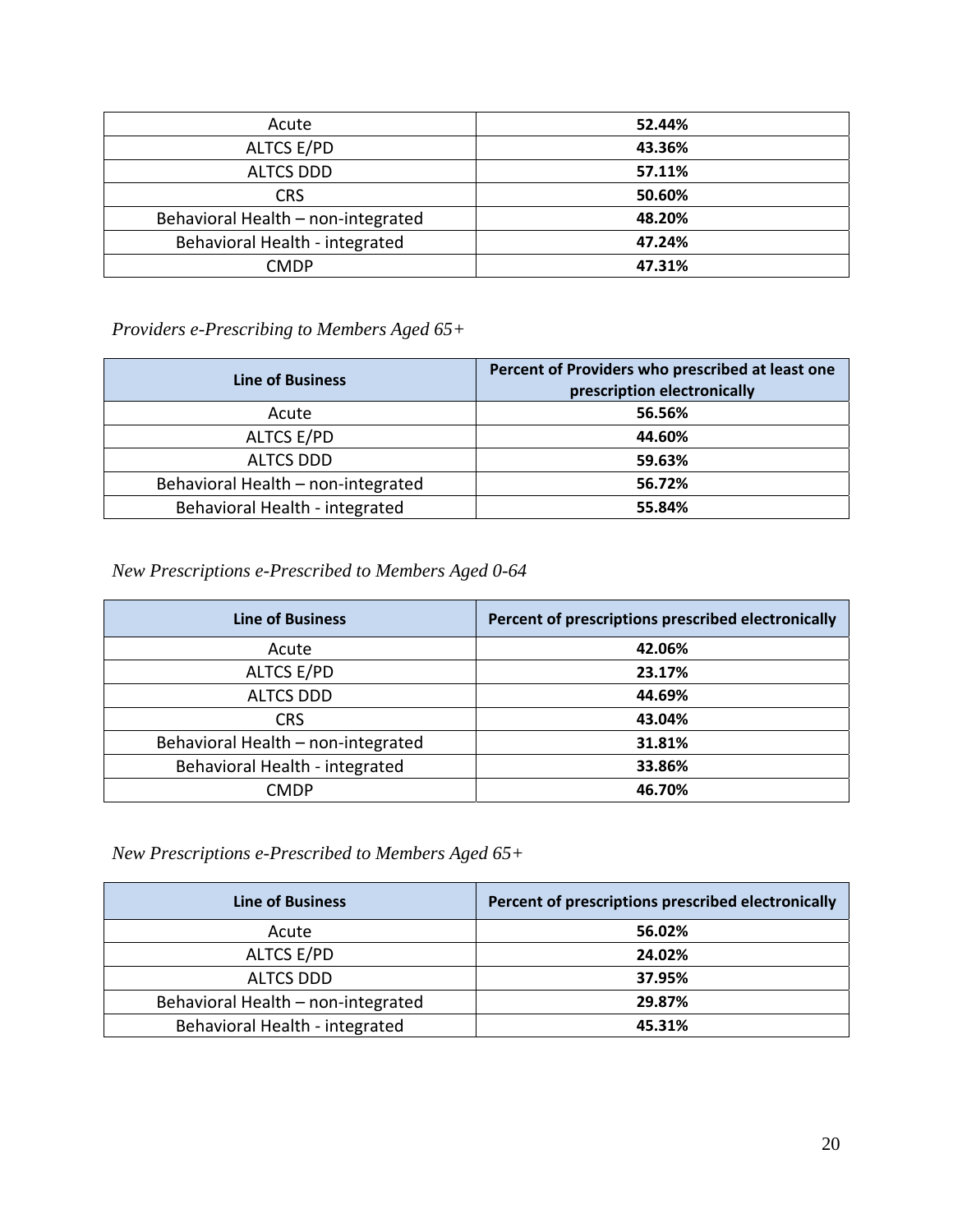The first target for improvement is a statistically significant increase in rates from the baseline measurement. The first remeasurement will be reflective of CYE 2017.

Additional PIPs that are currently under development include the following:

- Developmental Screening The purpose of the Developmental Screening PIP is to increase the number of early life screenings for members at 9-, 18-, and 24-months of age to ensure that developmental delays are identified early and referred for appropriate follow-up and treatment. The PIP measure will focus on the number of children who receive a developmental screening at the appropriate age intervals versus the total number of children in each age group. Although not formally tied to the PIP measurement, AHCCCS will be evaluating whether or not follow-up appointments are scheduled and maintained for any concerns identified through the screening process. Additionally, AHCCCS will monitor the care coordination process and Contractor oversight of the screening and referral processes. The baseline measurement will be reflective of Contract Year Ending (CYE; *federal fiscal year*) 2016.
- Opioid Mis- and Over-Prescribing and CSPMP Database Utilization The purpose of this PIP is to increase the number of prescribers registered and accessing the Board of Pharmacy Controlled Substance Prescription Monitoring Program (CSPMP) Database and to reduce the number of unexpected deaths and adverse outcomes related to opioid over- and mis-prescribing. There will be two measurements for this PIP. The first will focus on the number of prescribers that have registered with the CSPMP database and have logged on to (actively use) the database. The second measure will focus on the utilization rate of the CSPMP database prior to prescribing opioids to AHCCCS members. The baseline measurement will be reflective of Contract Year Ending (CYE; *federal fiscal year*) 2016.

# Including Medical Quality Assessment and Performance Improvement Requirements in AHCCCS Contracts

Contracts with health plans are reviewed to ensure that they include all federally required elements prior to renewal. As noted above, revisions were incorporated into contracts to continue incentivizing improvement in performance.

# Regular Monitoring and Evaluating of Contractor Compliance and Performance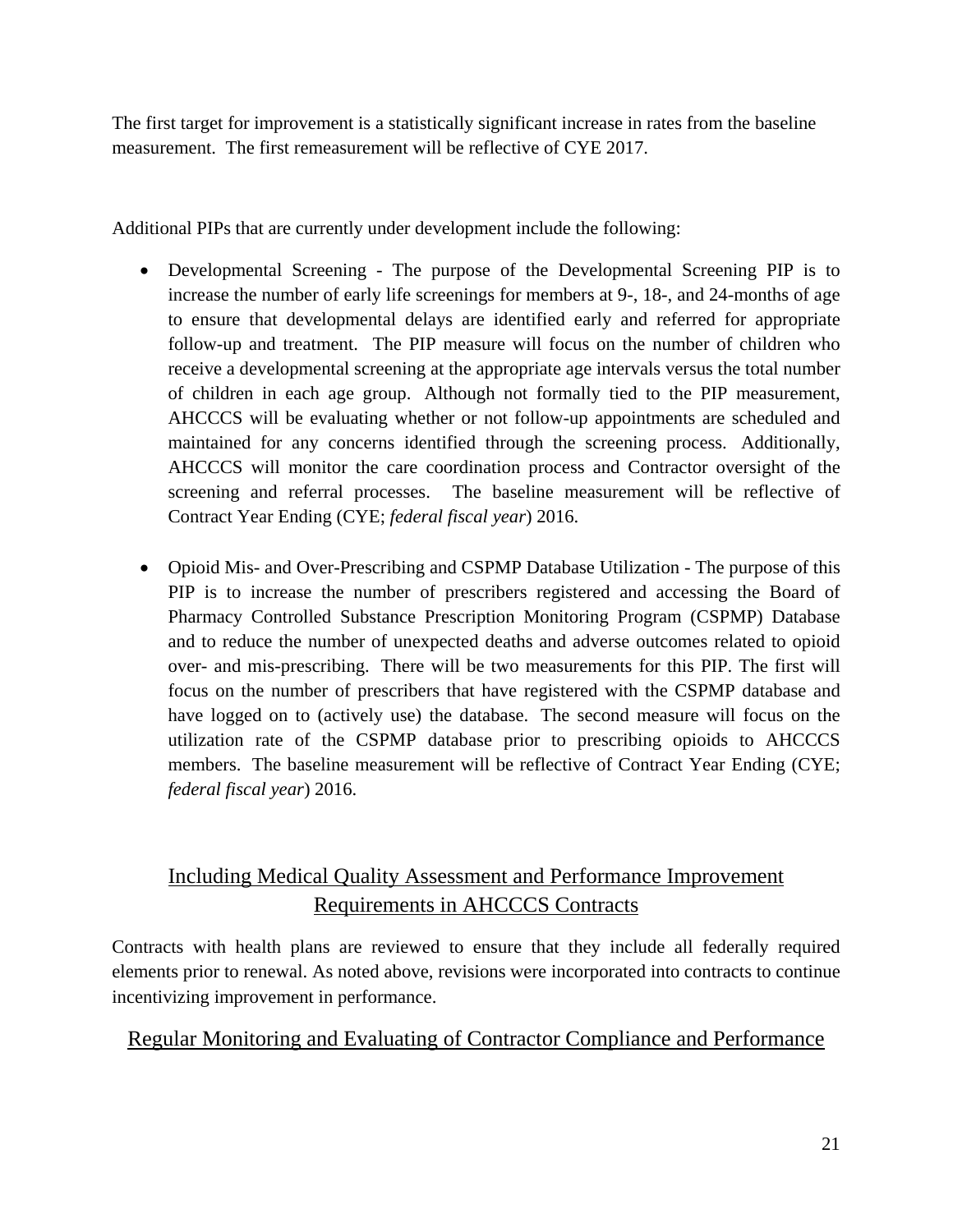AHCCCS monitors and evaluates access to care, organizational structure and operations, clinical and non-clinical quality measurement and performance improvement outcomes through the following methods.

- *On-site Operational Reviews Operational and Financial Reviews (ORs) are used by* AHCCCS to evaluate Contractor compliance related to access/availability and quality of services, including implementation of policies and procedures and progress toward plans of correction to improve quality of care and service for members.
- *Review and analysis of periodic report* A number of contract deliverables are used to monitor and evaluate Contractor compliance and performance. AHCCCS reviews, provides feedback and approves these reports as appropriate.
	- o Quarterly EPSDT and Adult Monitoring Reports AHCCCS requires CRS, Acute, ALTCS and RBHA Contractors to submit quarterly EPSDT and Adult Monitoring Reports demonstrating their efforts to sustain or improve annual performance rates for all contractually mandated performance measure as well as their efforts to inform families/caregivers and providers of EPSDT/Adult services. AHCCCS has developed a template for Contractors to report data on member and provider outreach, as well as Contractor rates for various EPSDT and adult services. The template prompts Contractors to evaluate the effectiveness of activities, including care coordination, follow up and new or revised interventions to improve quality and access to care. These reports were received and reviewed during the quarter.
	- o Annual Plans QM/QI, EPSDT, MCH and Dental AHCCCS requires all lines of business to submit an annual plan which will address details of the Contractors methods for achieving optimal outcomes for their members. A separate report is submitted for Quality Management and Improvement (QM/QI).
- *Review and analysis of program-specific Performance Measures and Performance Improvement Projects -* AHCCCS considers a Performance Improvement Project (PIP) as a planned process of data gathering, evaluation, and analysis to determine interventions or activities that are anticipated to have a positive outcome. PIPs are designed to improve the quality of care and service delivery and usually last at least four years. While Contractors may select and implement their own PIPs to address problems specific to their plans, AHCCCS mandates other program-wide PIPs in which Contractors must participate, and monitors performance until each Contractor meet requirements for demonstrable and sustained improvement.

Another method by which AHCCCS monitors the quality and appropriateness of care provided to members is through Performance Measures. Contractors submit encounter data to AHCCCS,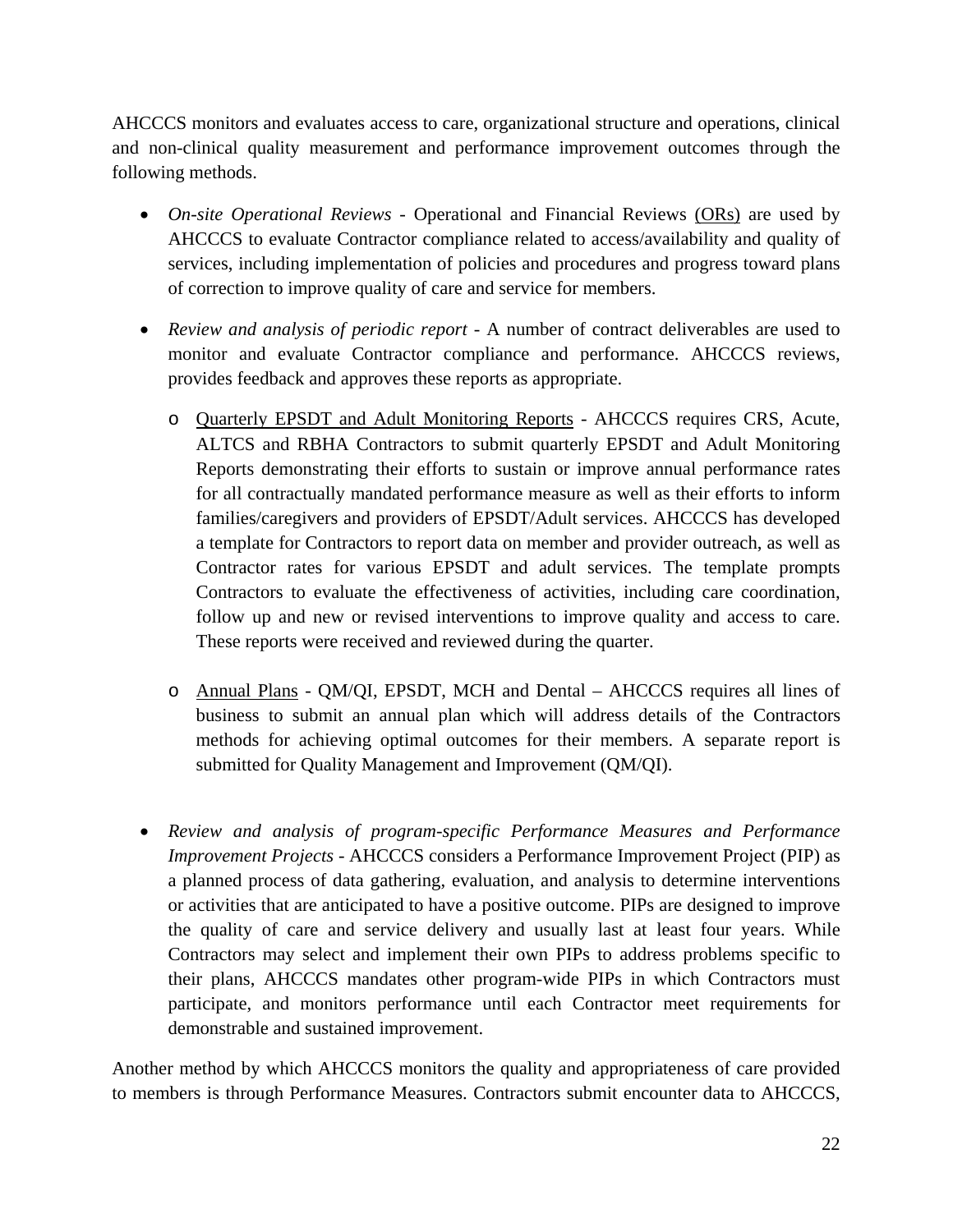which measures each plan's performance and evaluates its compliance in meeting contractual performance standards for specific health care services. Under their contracts with AHCCCS, Contractors are required to improve their rates for Performance Measures and achieve specific goals for each. AHCCCS requires corrective action plans from Contractors that do not meet the Minimum Performance Standard, or that show a statistically significant decline in their rates. Contractors also could face significant financial sanctions if they do not improve performance to a level that meets or exceeds the minimum standard.

• *External Quality Reviews -* AHCCCS has selected a vendor as a result of a Request for Proposal (RFP). The vendors' contracts began April 1, 2014.

# Maintaining an Information system that Supports Initial and Ongoing Operations

The AHCCCS Data Decision Support (ADDS) system provides greater flexibility and timeliness in monitoring a broad spectrum of data, including that supports ongoing operations and review of quality management and performance improvement activities. Enhancements have been made to the ADDS function that generates Performance Measure data. The system is used to support performance monitoring, as well as provide data through specific queries to guide new quality initiatives. In addition, AHCCCS has an ongoing process of reviewing and updating its programming for collecting and analyzing Performance Measures according to HEDIS-like specifications through the ADDS data warehouse. Measures are validated against historical data, as well as individual recipient and service records in PMMIS, to ensure accuracy and reliability of data.

# Reviewing, Revising and Beginning New Projects in any given Area of Quality Strategy

Review and revision of the components of the Quality Strategy is an ongoing process for AHCCCS. The Quality Strategy is aligned with federal Medicaid Managed Care requirements, including the CMS toolkit, and links to other significant documents, including annual External Quality Review reports, the AHCCCS Five Year Strategic Plan, AHCCCS E-Health Initiative, managed care contracts and other Agency reports. The Quality Strategy was last revised in July 2012 and received approval from the State Medicaid Advisory Committee in October 2012. Ahead of the anticipated release of the Final Rule for Medicaid Managed Care, AHCCCS has suspended the Quality Strategy revisions until final guidance is available. Due to the numerous implications for the Quality Strategy, AHCCCS has opted for a comprehensive review of the Strategy once the new requirements are known, in order to eliminate duplication of effort.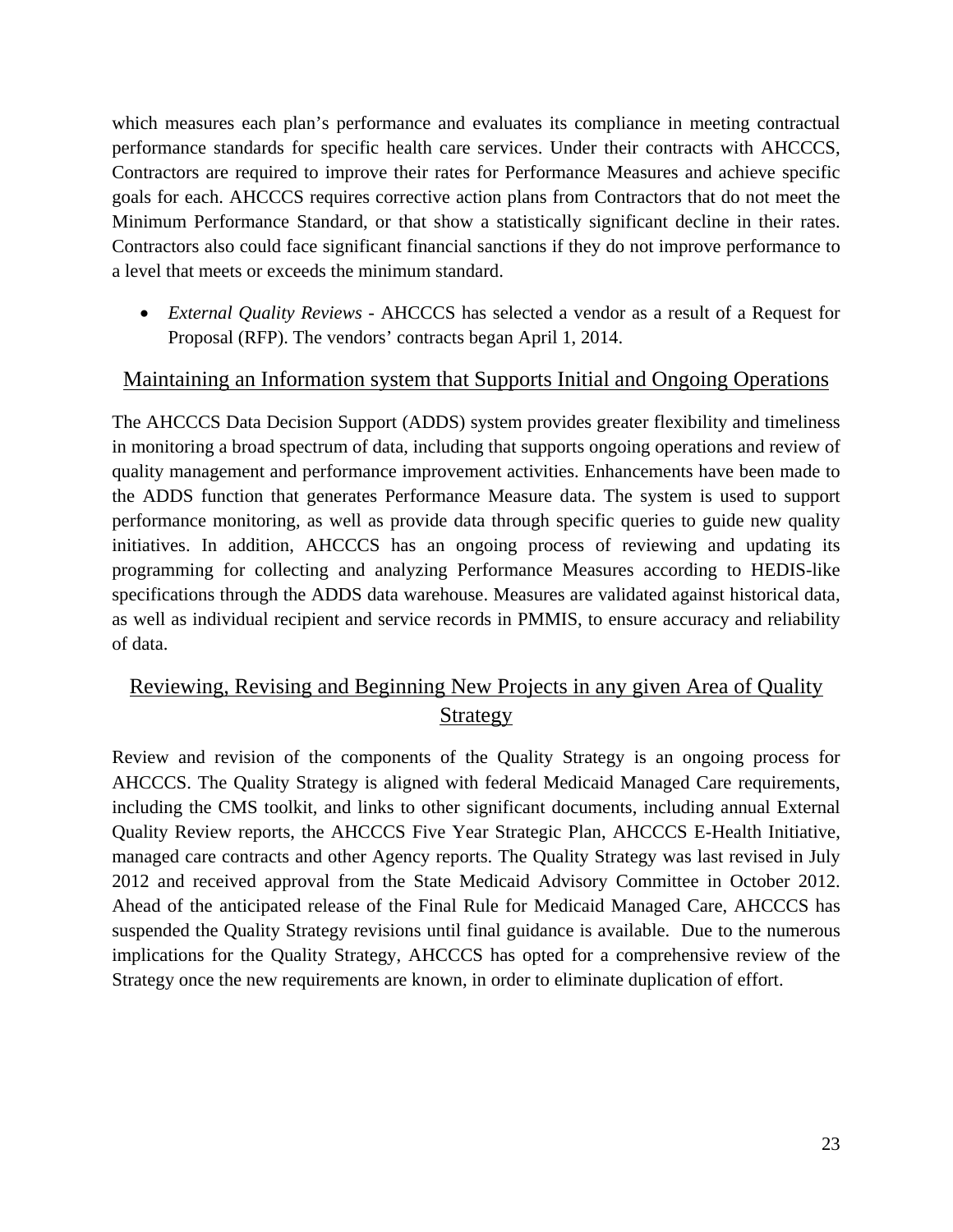# Wavier Evaluation Planning

The AHCCCS Office of Intergovernmental Relations is responsible for coordinating the waiver evaluation process and is working in close collaboration with the Division of Health Care Management as well as other key areas within the agency.

The Waiver Evaluation Manager serves as the project lead and primary contact person for the CMS waiver evaluation project. The Waiver Evaluation Manager will be supported in this effort by the Office of Intergovernmental Relations Team. The Waiver Evaluation Manager is working closely with qualified staff in the Division of Health Care Management, including Clinical Quality Management staff who have extensive experience in conducting program evaluations, performance improvement initiatives, and quality improvement processes, including developing the study design, data collection and analysis and the reporting of findings. Other Divisions and AHCCCS staff are also involved in the waiver evaluation processes including the Office of the Director (OOD), Division of Member Services (DMS), Division of Business and Finance (DBF), Office of Business Intelligence (OBI), and the Information Services Division (ISD).

| <b>Quarters</b>  | <b>Task Completed</b>                       | <b>Notes</b> |
|------------------|---------------------------------------------|--------------|
| <b>Quarter 4</b> | <b>CRS and SMI Integration- Independent</b> |              |
| July-September   | <b>Evaluation Components</b>                |              |
| 2015             | Procured contract with Mercer as the        |              |
|                  | independent evaluator for CRS and SMI       |              |
|                  | integration demonstrations.                 |              |
|                  |                                             |              |
| <b>Quarter 1</b> | <b>CRS and SMI Integration- Independent</b> |              |
| October-         | <b>Evaluation Components</b>                |              |
| December 2015    | Meetings were held with Mercer to           |              |
|                  | establish a detailed method for             |              |
|                  | evaluating the CRS and SMI integration      |              |
|                  | demonstrations.                             |              |
|                  | Organized internal planning meetings        |              |
|                  | with AHCCCS staff responsible for data      |              |
|                  | collection to ensure that there are no      |              |
|                  | gaps in the evaluation process.             |              |
|                  |                                             |              |
|                  | <b>Other Independent Waiver Evaluation</b>  |              |
|                  | <b>Components</b>                           |              |
|                  | Determined HSAG (AHCCCS' EQRO) as           |              |
|                  | the lead entity to conduct the              |              |
|                  | independent validation of AHCCCS            |              |
|                  | performance measures utilized for the       |              |
|                  | waiver evaluation components.               |              |

# **Independent Waiver Evaluation Timeline:**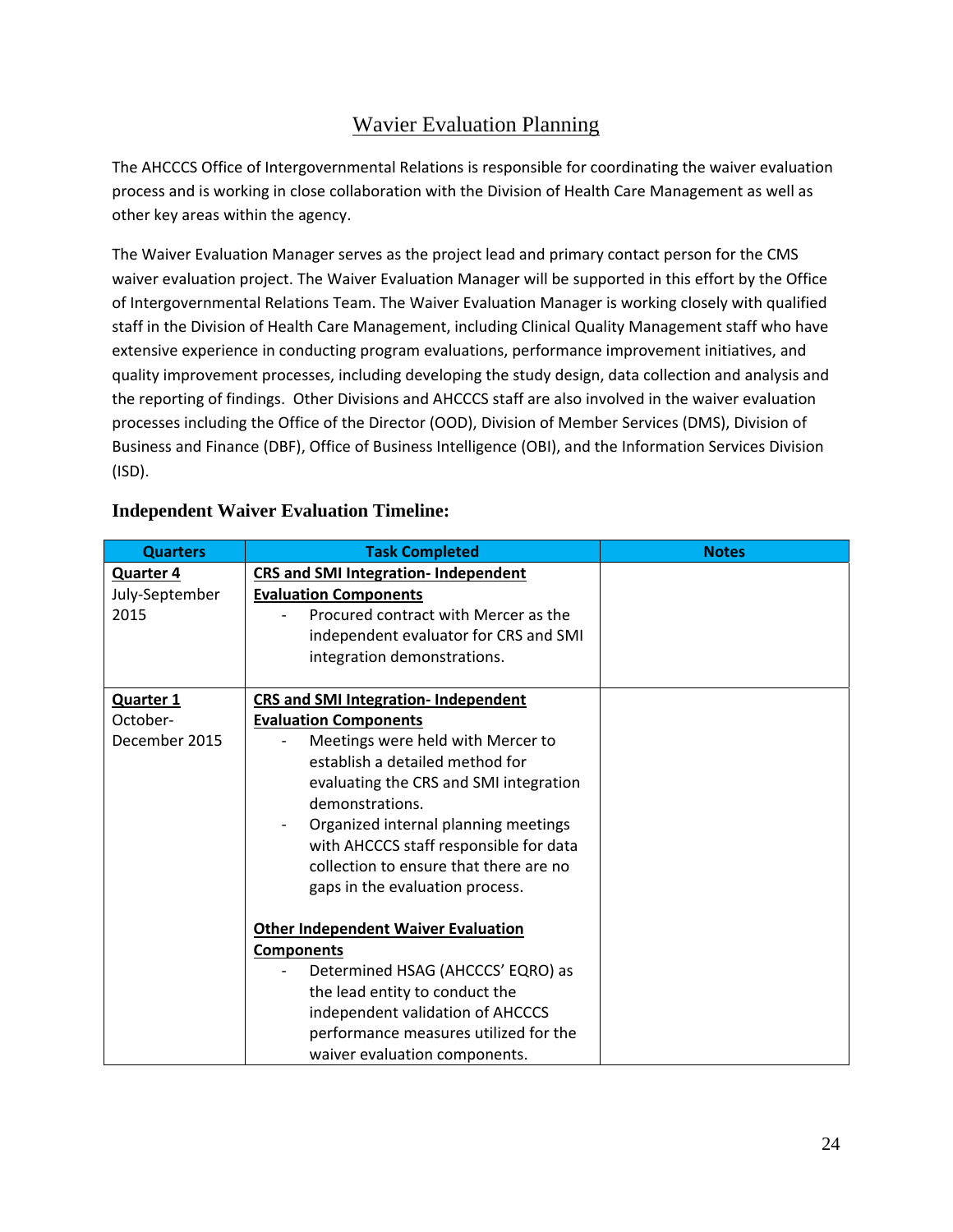| <b>Quarters</b>  | <b>Task Completed</b>                                                      | <b>Notes</b>                    |
|------------------|----------------------------------------------------------------------------|---------------------------------|
| <b>Quarter 2</b> | <b>CRS and SMI Integration- Independent</b>                                | <b>CRS and SMI Integration-</b> |
| January-March    | <b>Evaluation</b>                                                          | <b>Independent Evaluation</b>   |
| 2016             | Mercer acquired CRS and SMI data files                                     | During this quarter AHCCCS and  |
|                  | including baseline data from AHCCCS,                                       | Mercer encountered several      |
|                  | and starts data validation process.                                        | challenges with SMI and CRS     |
|                  |                                                                            | data files. Mercer requested    |
|                  | <b>Other Independent Waiver Evaluation</b>                                 | additional data files from      |
|                  | <b>Components</b>                                                          | AHCCCS. As result of this       |
|                  | Meetings were held with AHCCCS staff                                       | request, the timeline for       |
|                  | to develop project work plan and                                           | completing the evaluation was   |
|                  | discuss timelines for deliverables.                                        | moved back.                     |
|                  |                                                                            |                                 |
|                  |                                                                            |                                 |
|                  | Below are activities that are projected to occur in the upcoming quarters: |                                 |
| <b>Quarter 3</b> | <b>CRS and SMI Integration- Independent</b>                                |                                 |
| April-June 2016  | <b>Evaluation Components</b>                                               |                                 |
|                  | Conduct internal meetings with AHCCCS                                      |                                 |
|                  | to review the data.                                                        |                                 |
|                  | Mercer receives additional data files                                      |                                 |
|                  | from AHCCCS.                                                               |                                 |
|                  | <b>Other Independent Waiver Evaluation</b>                                 |                                 |
|                  | <b>Components</b>                                                          |                                 |
|                  | Obtain baseline and re-measurement                                         |                                 |
|                  | data for the specified performance                                         |                                 |
|                  | measures listed in the independent                                         |                                 |
|                  | evaluation.                                                                |                                 |
|                  | Draft independent waiver evaluation                                        |                                 |
|                  | report.                                                                    |                                 |
| Quarter 4        | <b>CRS and SMI Integration- Independent</b>                                |                                 |
| July-August 2016 | <b>Evaluation Components</b>                                               |                                 |
|                  | Mercer completes data validation and                                       |                                 |
|                  | analysis                                                                   |                                 |
|                  | Mercer submits the draft of the                                            |                                 |
|                  | Independent evaluation report to                                           |                                 |
|                  | <b>AHCCCS</b>                                                              |                                 |
|                  | AHCCCS reviews the independent                                             |                                 |
|                  | evaluation report draft, and submits the                                   |                                 |
|                  | final draft to CMS                                                         |                                 |
|                  | <b>Other Independent Waiver Evaluation</b>                                 |                                 |
|                  | <b>Components</b>                                                          |                                 |
|                  | Review and finalize independent waiver                                     |                                 |
|                  | evaluation report.                                                         |                                 |
|                  | Submit final report to CMS<br>-                                            |                                 |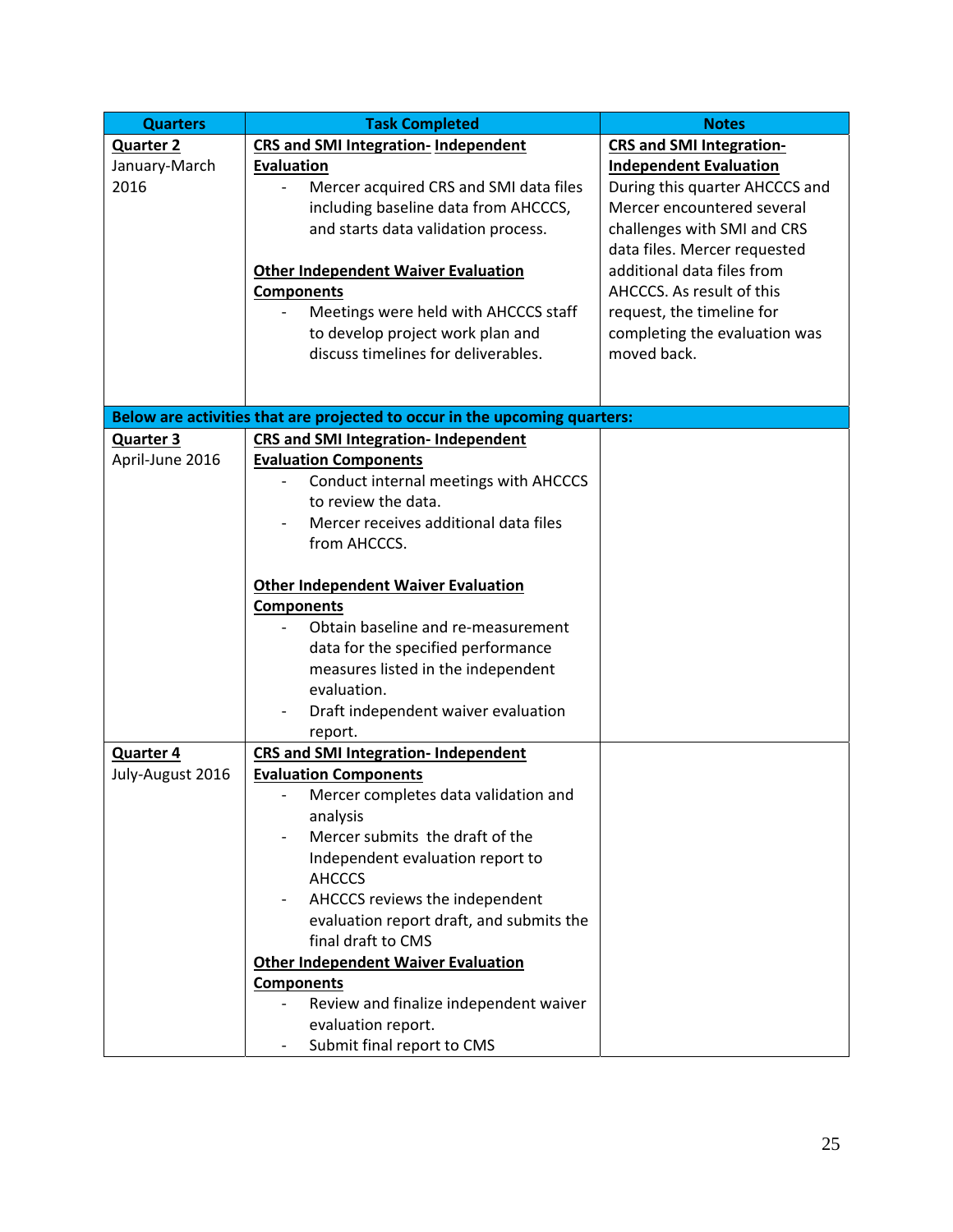#### Arizona Health Care Cost Containment System (AHCCCS) Quarterly Random Moment Time Study Report January 2016 – March 2016

The January through March 2016 quarter for the Medicaid School Based Claiming (MSBC) program Random Moment Time Study (RMTS) was completed successfully with the administrative, direct service, and personal care time study cost pools.

### *Active Participants*

The "*Medicaid Administrative Claiming Program Guide*" mandates that all school district employees identified by the district's RMTS coordinator as being qualified to provide direct services or administrative activities participate in a RMTS. Staff rosters are updated by RMTS coordinators on a quarterly basis to ensure accuracy of participants in the time study. The table below shows the number of participants in the administrative, direct service, and personal care time study staff pools at the beginning of the quarter.

| <b>Staff Pool</b> | January – March 2016 |
|-------------------|----------------------|
| Administrative    | 3.226                |
| Direct Service    | 3.145                |
| Personal Care     | 4.716                |

The table below demonstrates the administrative, direct service, and personal care time study achieved the 85% return rate in the January to March 2016 quarter.

The return rate reflects number of responses received divided by the total number of moments generated per quarter.

### *Return Rate*

| Cost Pool      | <b>Moments</b><br>Generated | Valid<br>Response | <b>Return Rate</b> |
|----------------|-----------------------------|-------------------|--------------------|
| Administrative | 3.200                       | 3.107             | 97.09%             |
| Direct Service | 3.400                       | 3.259             | 95.85%             |
| Personal Care  | 3,500                       | 3.132             | 89.49%             |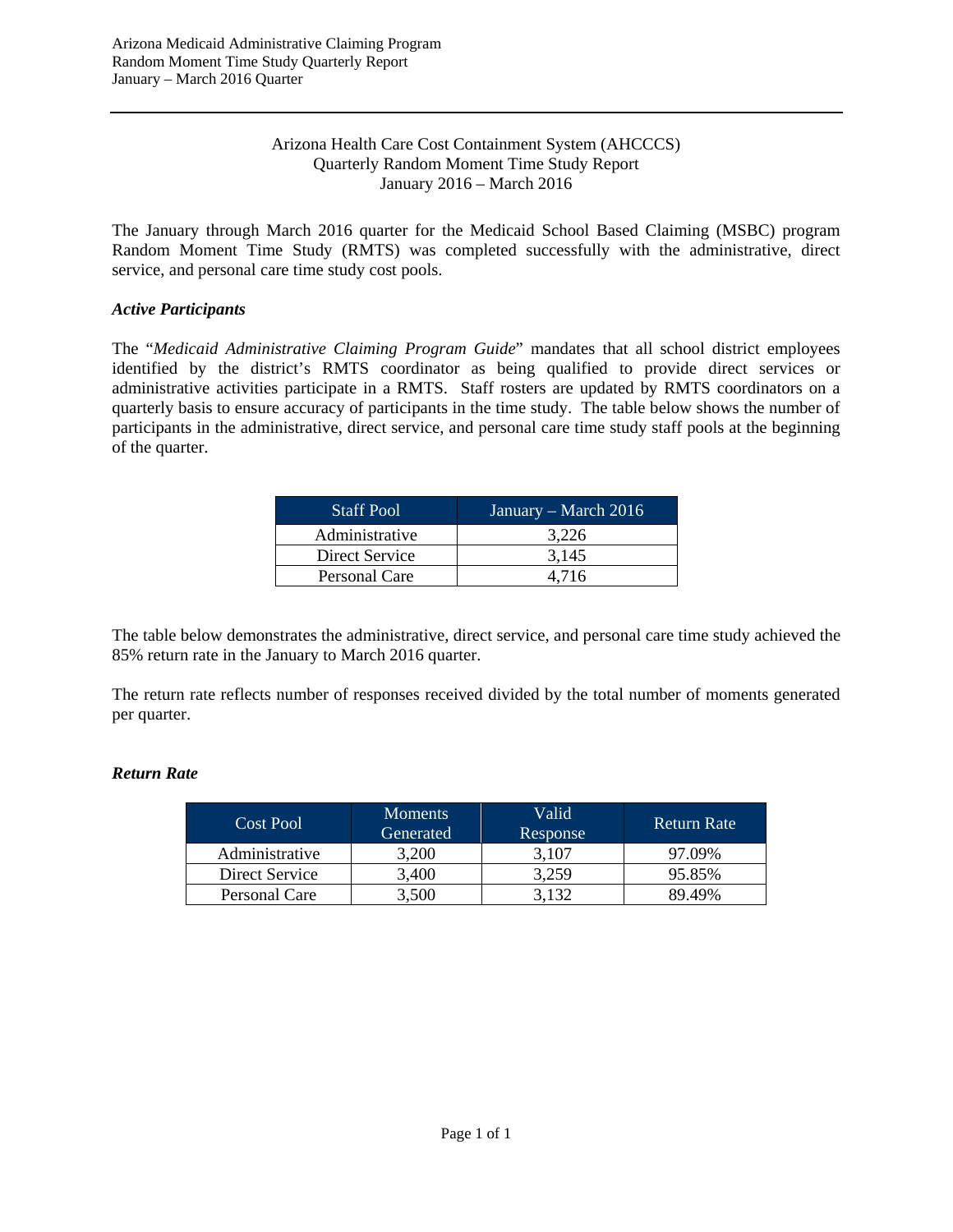#### I. CALCULATION OF BUDGET NEUTRALITY LIMIT BY DEMONSTRATION YEAR (WITHOUT WAIVER CEILING FEDERAL SHARE)

WAIVER PERIOD OCTOBER 1, 2011 THROUGH SEPTEMBER 30, 2016:

|                                     |                          |               |                   |                          | Federal           |                          |                   | <b>Member Months</b> |                   |                      |                                                        |                                          |
|-------------------------------------|--------------------------|---------------|-------------------|--------------------------|-------------------|--------------------------|-------------------|----------------------|-------------------|----------------------|--------------------------------------------------------|------------------------------------------|
|                                     | <b>FFY 2012</b><br>PM/PM | Trend<br>Rate | DY 01<br>PM/PM    | Effective<br><b>FMAP</b> | Share<br>PM/PM    | QE 12/11                 | QE 3/12           | QE 6/12              | QE 9/12           | Total                | <b>Federal Share Budget</b><br><b>Neutrality Limit</b> |                                          |
| AFDC/SOBRA                          | 556.34                   | 1.052         | 585.28            | 69.84%                   | 408.78            | 2,932,642                | 2,920,345         | 2,914,216            | 2,938,965         | 11,706,168           | \$<br>4,785,268,539                                    |                                          |
| SSI<br>AC <sup>1</sup>              | 835.29                   | 1.06          | 885.41            | 69.10%                   | 611.78            | 487,500                  | 488,912           | 488,925              | 491,549           | 1,956,886            | 1,197,192,694                                          |                                          |
| ALTCS-DD                            | 4643.75                  | 1.06          | 562.10<br>4922.38 | 69.74%<br>67.38%         | 391.98<br>3316.47 | 527,244<br>72,528        | 430,723<br>73,164 | 365,132<br>73,974    | 310,396<br>74,829 | 1,633,495<br>294,495 | 640,302,062<br>976,683,118                             |                                          |
| ALTCS-EPD                           | 4503.21                  | 1.052         | 4737.37           | 67.50%                   | 3197.92           | 85,451                   | 85,497            | 85,721               | 86,503            | 343,172              | 1,097,437,831                                          |                                          |
| Family Plan Ext <sup>1</sup>        |                          | 1.058         | 17.04             | 90.00%                   | 15.33             | 12,471                   | 12,424            | 12,440               | 12,689            | 50,024               | 767,009                                                |                                          |
|                                     |                          |               |                   |                          |                   |                          |                   |                      |                   |                      | \$<br>8,697,651,253                                    | <b>MAP Subtotal</b>                      |
|                                     |                          |               |                   |                          |                   |                          |                   |                      |                   |                      | 103,890,985                                            | Add DSH Allotment                        |
|                                     |                          |               |                   |                          |                   |                          |                   |                      |                   |                      | \$<br>8,801,542,238                                    | <b>Total BN Limit</b>                    |
|                                     |                          |               | DY 02             |                          |                   |                          |                   | <b>Member Months</b> |                   |                      |                                                        |                                          |
|                                     |                          |               | PM/PM             |                          |                   | QE 12/12                 | QE 3/13           | QE 6/13              | QE 9/13           | Total                |                                                        |                                          |
| AFDC/SOBRA                          |                          |               | 615.71            | 68.85%                   | 423.92            | 2,911,626                | 2,891,396         | 2,903,258            | 2,919,185         | 11,625,465           | \$<br>4,928,233,167                                    |                                          |
| SSI                                 |                          |               | 938.53            | 67.86%                   | 636.89            | 494,615                  | 496,974           | 499,543              | 503,039           | 1,994,171            | 1,270,076,904                                          |                                          |
| AC <sup>1</sup>                     |                          |               | 601.42            | 68.73%                   | 413.37            | 274,990                  | 248,817           | 228,204              | 217,114           | 969,125              | 400,604,553                                            |                                          |
| ALTCS-DD                            |                          |               | 5217.72           | 65.83%                   | 3434.67           | 75,648                   | 76,477            | 77,293               | 78,047            | 307,465              | 1,056,040,588                                          |                                          |
| ALTCS-EPD                           |                          |               | 4983.71           | 66.02%                   | 3290.02           | 86,820                   | 86,065            | 86,291               | 87,121            | 346,297              | 1,139,322,440                                          |                                          |
| Family Plan Ext                     |                          |               | 18.42             | 90.00%                   | 16.58             | 13,104                   | 13,824            | 14,187               | 14,856            | 55,971               | \$<br>927,946<br>8,795,205,598                         | <b>MAP Subtotal</b>                      |
|                                     |                          |               |                   |                          |                   |                          |                   |                      |                   |                      | 106,384,369                                            | Add DSH Allotment                        |
|                                     |                          |               |                   |                          |                   |                          |                   |                      |                   |                      | \$<br>8,901,589,967                                    | <b>Total BN Limit</b>                    |
|                                     |                          |               |                   |                          |                   |                          |                   | <b>Member Months</b> |                   |                      |                                                        |                                          |
|                                     |                          |               | DY 03<br>PM/PM    |                          |                   | QE 12/13                 | QE 3/14           | QE 6/14              | QE 9/14           | <b>Total</b>         |                                                        |                                          |
| AFDC/SOBRA                          |                          |               | 647.73            | 70.57%                   | 457.09            | 2,892,129                | 2,839,858         | 2,956,309            | 3,114,391         | 11,802,687           | \$<br>5,394,907,536                                    |                                          |
| SSI                                 |                          |               | 994.84            | 69.28%                   | 689.20            | 506,301                  | 513,523           | 521,992              | 527,784           | 2,069,600            | 1,426,369,115                                          |                                          |
| AC <sup>1</sup>                     |                          |               | 605.20            | 69.85%                   | 422.70            | 206,419                  | 87                | $\overline{2}$       |                   | 206,508              | 87,291,883                                             |                                          |
| ALTCS-DD                            |                          |               | 5530.78           | 67.35%                   | 3725.18           | 78,855                   | 79,695            | 80,684               | 81,770            | 321,004              | 1,195,798,184                                          |                                          |
| ALTCS-EPD                           |                          |               | 5242.86           | 67.53%                   | 3540.53           | 87,664                   | 87,881            | 88,722               | 89,345            | 353,612              | 1,251,972,244                                          |                                          |
| Family Plan Ext <sup>1</sup>        |                          |               | 13.39             | 90.00%                   | 12.05             | 14,885                   |                   |                      |                   | 14,885               | 179,426.00                                             |                                          |
| Expansion State Adults <sup>1</sup> |                          |               | 643.61            | 85.32%                   | 549.10            |                          | 444,482           | 625,121              | 756,994           | 1,826,597            | \$<br>1,002,977,504                                    |                                          |
|                                     |                          |               |                   |                          |                   |                          |                   |                      |                   |                      | 10,359,495,892<br>107,980,135                          | <b>MAP Subtotal</b><br>Add DSH Allotment |
|                                     |                          |               |                   |                          |                   |                          |                   |                      |                   |                      | \$<br>10,467,476,027                                   | <b>Total BN Limit</b>                    |
|                                     |                          |               | DY 04             |                          |                   |                          |                   | Member Months        |                   |                      |                                                        |                                          |
|                                     |                          |               | PM/PM             |                          |                   | QE 12/14                 | QE 3/15           | QE 6/15              | QE 9/15           | <b>Total</b>         |                                                        |                                          |
| AFDC/SOBRA                          |                          |               | 681.41            | 71.41%                   | 486.58            | 3,146,974                | 3,086,105         | 3,106,937            | 3,212,278         | 12,552,294           | \$<br>6,107,714,586                                    |                                          |
| SSI<br>AC                           |                          |               | 1054.53<br>0.00   | 70.23%<br>68.41%         | 740.59<br>0.00    | 534,911                  | 541,107           | 541,410              | 540,540           | 2,157,968            | 1,598,168,600                                          |                                          |
| ALTCS-DD                            |                          |               | 5862.63           | 68.54%                   | 4018.31           | 82,735                   | 83,839            | 84,845               | 85,622            | 337,041              | 1,354,335,154                                          |                                          |
| ALTCS-EPD                           |                          |               | 5515.49           | 68.68%                   | 3788.03           | 89,995                   | 89,864            | 89,914               | 89,991            | 359,764              | 1,362,798,060                                          |                                          |
| Family Plan Ext                     |                          |               | 0.00              | 90.00%                   | 0.00              |                          |                   |                      |                   |                      |                                                        |                                          |
| <b>Expansion State Adults</b>       |                          |               | 588.31            | 87.69%                   | 515.92            | 818,854                  | 837,153           | 847,551.00           | 868,740.00        | 3,372,298            | 1,739,829,881                                          |                                          |
|                                     |                          |               |                   |                          |                   |                          |                   |                      |                   |                      | \$<br>12,162,846,281                                   | <b>MAP Subtotal</b>                      |
|                                     |                          |               |                   |                          |                   |                          |                   |                      |                   |                      | 109,707,817                                            | Add DSH Allotment                        |
|                                     |                          |               |                   |                          |                   |                          |                   |                      |                   |                      | \$<br>12,272,554,098                                   | <b>Total BN Limit</b>                    |
| DY 05                               |                          |               |                   |                          |                   |                          | Member Months     |                      |                   |                      |                                                        |                                          |
|                                     |                          |               | PM/PM             |                          |                   | QE 12/15                 | QE 3/16           | QE 6/16              | QE 9/16           | <b>Total</b>         |                                                        |                                          |
| AFDC/SOBRA                          |                          |               | 716.85            | 70.85%                   | 507.89            | 3,265,463                | 3,251,815         |                      |                   | 6,517,278            | \$<br>3,310,091,993                                    |                                          |
| SSI                                 |                          |               | 1117.81           | 70.13%                   | 783.94            | 543,185                  | 542,300           |                      |                   | 1,085,485            | 850,957,588                                            |                                          |
| АC                                  |                          |               | 0.00              | 70.08%                   | 0.00              | $\blacksquare$           | $\sim$            |                      |                   | $\sim$               | $\sim$                                                 |                                          |
| ALTCS-DD                            |                          |               | 6214.39           | 68.96%                   | 4285.56           | 86,350                   | 86,788            |                      |                   | 173,138              | 741,993,275                                            |                                          |
| ALTCS-EPD                           |                          |               | 5802.30           | 69.01%                   | 4004.26           | 89,684                   | 87,753            |                      |                   | 177,437              | 710,503,591                                            |                                          |
| Family Plan Ext                     |                          |               | 0.00              | 90.00%                   | 0.00              | $\overline{\phantom{a}}$ | $\sim$            |                      |                   | ÷.                   | $\overline{\phantom{a}}$                               |                                          |
| <b>Expansion State Adults</b>       |                          |               | 532.21            | 89.71%                   | 477.46            | 919,879                  | 932,600           |                      |                   | 1,852,479            | \$<br>884,477,619<br>6,498,024,065                     | <b>MAP Subtotal</b>                      |

1 Pursuant to the CMS 1115 Waiver, Special Term and Condition 61(a)(iii), the Without Waiver PMPM is adjusted to equal the With Waiver PMPM for the AC, the Expansion State Adults and the Family Planning Extension Program eligibility groups.

Based on CMS-64 certification date of 3/31/2016

110,036,940 Add DSH Allotment<br>\$6,608,061,005 Total BN Limit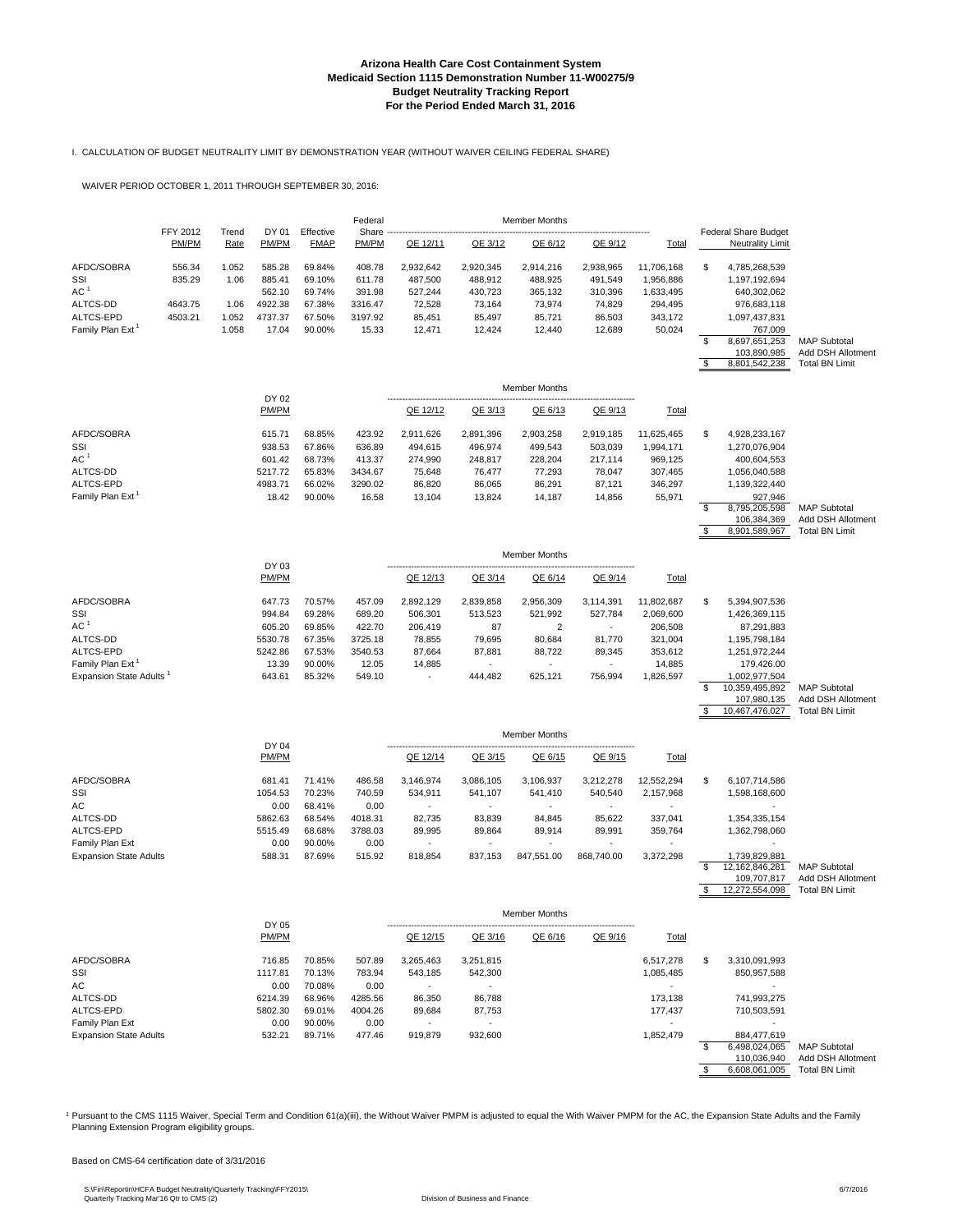II. WAIVER COSTS AND VARIANCE FROM BUDGET NEUTRALITY LIMIT - BY QUARTER, BY DATE OF PAYMENT

|             |                  | Budget Neutrality Limit - Federal Share                   |                          |                                                                                                                                                                                                 |             |                     |                   | Expenditures from CMS-64 - Federal Share |             |             |                          |            |                          |               |                 |                     |
|-------------|------------------|-----------------------------------------------------------|--------------------------|-------------------------------------------------------------------------------------------------------------------------------------------------------------------------------------------------|-------------|---------------------|-------------------|------------------------------------------|-------------|-------------|--------------------------|------------|--------------------------|---------------|-----------------|---------------------|
|             |                  | WAIVER PERIOD OCTOBER 1, 2011 THROUGH SEPTEMBER 30, 2016; |                          |                                                                                                                                                                                                 |             |                     |                   |                                          |             |             |                          |            |                          |               |                 |                     |
|             | <b>MAP</b>       | <b>DSH</b>                                                | Total                    | AFDC/SOBRA                                                                                                                                                                                      | <u>SSI</u>  | AC                  | ALTCS-DD          | ALTCS-EPD                                | Family Plan | DSH/CAHP    | SNCP/DSHP                | UNC CARE   | MED                      | Exp St Adults | Total           | <b>VARIANCE</b>     |
| QE 12/11 \$ | 2.217.720.051    | \$103.890.985                                             | 2.321.611.036            | 502.890.921                                                                                                                                                                                     | 191.249.757 | 175.610.617<br>- \$ | 151.638.753<br>-S | 164.685.415 \$                           | 167.197 \$  |             | - \$                     | - \$       | \$458.635\$              |               | \$1.186.701.295 | 1.134.909.741<br>-S |
| QE 3/12     | 2.177.978.180    |                                                           | 2.177.978.180            | 577.297.998                                                                                                                                                                                     | 217,984,093 | 165.596.401         | 156.526.315       | 176.620.644                              | 179.167     | 572,050     |                          |            | (4,080)                  |               | 1.294.772.588   | 883.205.592         |
| QE 6/12     | 2.153.173.080    | $\overline{\phantom{a}}$                                  | 2.153.173.080            | 581.722.121                                                                                                                                                                                     | 227.516.987 | 145.886.387         | 115.946.434       | 179.020.266                              | 185,175     | 79.564.550  | 100,950,000              | 4.480.769  | (889)                    |               | 1.435.271.800   | 717.901.280         |
| QE 9/12     | 2,148,779,943    | $\overline{\phantom{a}}$                                  | 2,148,779,943            | 579,782,505                                                                                                                                                                                     | 222,428,252 | 118,032,081         | 205,664,611       | 175,615,524                              | 201,702     | 6,248,670   | 14,312,682               | 18,367,266 | 294                      |               | 1,340,653,587   | 808,126,356         |
| QE 12/12    | 2,208,659,762    | 106,384,369                                               | 2.315.044.131            | 617,247,020                                                                                                                                                                                     | 242,322,491 | 118,103,369         | 159,452,070       | 179,452,256                              | 230,267     | 11,346,623  | 95,263,307               | 14.871.980 | $\overline{\phantom{a}}$ |               | 1,438,289,383   | 876,754,748         |
| QE 3/13     | 2.191.142.608    |                                                           | 2.191.142.608            | 589.464.629                                                                                                                                                                                     | 239.092.492 | 96,180,297          | 163.937.798       | 192,970,394                              | 257.756     | 867.795     | 32,840,000               | 28.744.095 |                          |               | 1.344.355.256   | 846.787.352         |
| QE 6/13     | 2.192.838.808    |                                                           | 2,192,838,808            | 588,378,705                                                                                                                                                                                     | 241,298,377 | 88,125,077          | 102.142.130       | 187,310,029                              | 227,668     | 78,756,901  | 111,555,510              | 17,514,148 |                          |               | 1,415,308,545   | 777,530,263         |
| QE 9/13     | 2,202,564,420    |                                                           | 2.202.564.420            | 596.611.333                                                                                                                                                                                     | 237,327,560 | 84.327.037          | 230,955,206       | 190,188,088                              | 228,524     | 558,280     | 144,169,561              | 35,937,456 |                          |               | 1,520,303,045   | 682,261,375         |
| QE 12/13    | 2,362,469,830    | 107,980,135                                               | 2,470,449,965            | 623,051,060                                                                                                                                                                                     | 253,112,363 | 84,773,209          | 180,587,089       | 208,608,187                              | 221,957     | 6,098,257   | 128,610,551              | 20,561,018 | $\overline{\phantom{a}}$ |               | 1,505,623,691   | 964,826,274         |
| QE 3/14     | 2,504,118,525    |                                                           | 2,504,118,525            | 609,066,404                                                                                                                                                                                     | 242.247.737 | 19,448,214          | 172.865.678       | 191,271,321                              | (15,809)    | 3,076,720   | $\sim$                   | 14,814,313 | $\sim$                   | 231,876,797   | 1,484,651,375   | 1,019,467,150       |
| QE 6/14     | 2,668,998,170    | $\overline{\phantom{a}}$                                  | 2,668,998,170            | 584,523,581                                                                                                                                                                                     | 274,963,993 | (3,697,277)         | 132,811,366       | 206,922,285                              | (9,314)     | 4,725,87    | 46,518,282               | 17,460,925 | $\sim$                   | 343,805,363   | 1,608,025,075   | 1,060,973,095       |
| QE 9/14     | 2,823,909,367    |                                                           | 2,823,909,367            | 642,058,425                                                                                                                                                                                     | 286,491,486 | 1,044,222           | 234,971,144       | 202,325,318                              | 735         | 83,398,590  | 14,595,643               | 716,900    |                          | 398,971,566   | 1,864,574,029   | 959,335,338         |
| QE 12/14    | 3.023.229.579    | 109.707.817                                               | 3.132.937.396            | 768.767.395                                                                                                                                                                                     | 322.908.117 | 24.114.620          | 197.157.685       | 209.877.907                              | 254         | 9.813.379   | 78.963.846               | 3.397.109  | $\sim$                   | 411.351.488   | 2.026.351.800   | 1.106.585.596       |
| QE 3/15     | 3.011.581.308    |                                                           | 3.011.581.308            | 643.924.687                                                                                                                                                                                     | 297.141.870 | 3.771.216           | 198.833.968       | 208,709,812                              | (475)       | 1.474.261   | $\overline{\phantom{a}}$ | 2,362,678  | $\overline{\phantom{a}}$ | 397,361,264   | 1.753.579.281   | 1.258.002.027       |
| QE 6/15     | 3,031,538,512    |                                                           | 3,031,538,512            | 676,953,007                                                                                                                                                                                     | 301,501,985 | 1,376,095           | 136,222,624       | 210,766,873                              | (1,609)     | 111,644,096 | 32,871,414               | 4,867,076  |                          | 434,840,685   | 1,911,042,246   | 1,120,496,266       |
| QE 9/15     | 3,096,496,882    |                                                           | 3,096,496,882            | 660,928,120                                                                                                                                                                                     | 297,720,765 | (1,214,417)         | 269,436,928       | 218,219,020                              | (26)        | 1,465,978   | (14,698,940)             | 2,512,551  |                          | 449,692,969   | 1,884,062,948   | 1,212,433,934       |
| QE 12/15    | 3.252.715.515    |                                                           | 3.252.715.515            | 745.437.161                                                                                                                                                                                     | 343,103,540 | 21,576,137          | 214.617.413       | 214,987,023                              | $\sim$      | 9,941,072   | $\overline{\phantom{a}}$ |            | $\overline{\phantom{a}}$ | 473,302,437   | 2,022,964,783   | 1,229,750,732       |
| QE 3/16     | 3.245.308.550    | 110,036,940                                               | 3.355.345.490            | 648,184,948                                                                                                                                                                                     | 306,551,003 | (1,729,262)         | 213,667,327       | 223,755,826                              | (1)         | 20,729,076  | 43,581,049               | 3,093,001  |                          | 482,768,728   | 1,940,601,695   | 1,414,743,795       |
| QE 6/16     |                  |                                                           |                          |                                                                                                                                                                                                 |             |                     |                   |                                          |             |             |                          |            |                          |               |                 |                     |
| QE 9/16     |                  | $\overline{\phantom{a}}$                                  | $\overline{\phantom{a}}$ |                                                                                                                                                                                                 |             |                     |                   |                                          |             |             |                          |            |                          |               |                 |                     |
|             | \$46.513.223.090 |                                                           |                          | \$538,000.246 \$47.051.223.336 \$11.236.290.020 \$4.744.962.868 \$1.141.324.023 \$3.237.434.539 \$3.541.306.188 \$1.873.168 \$430.282.169 \$829.532.905 \$189.701.285 \$453.960 \$3.623.971.297 |             |                     |                   |                                          |             |             |                          |            |                          |               |                 |                     |

Last Updated: 5/3/2016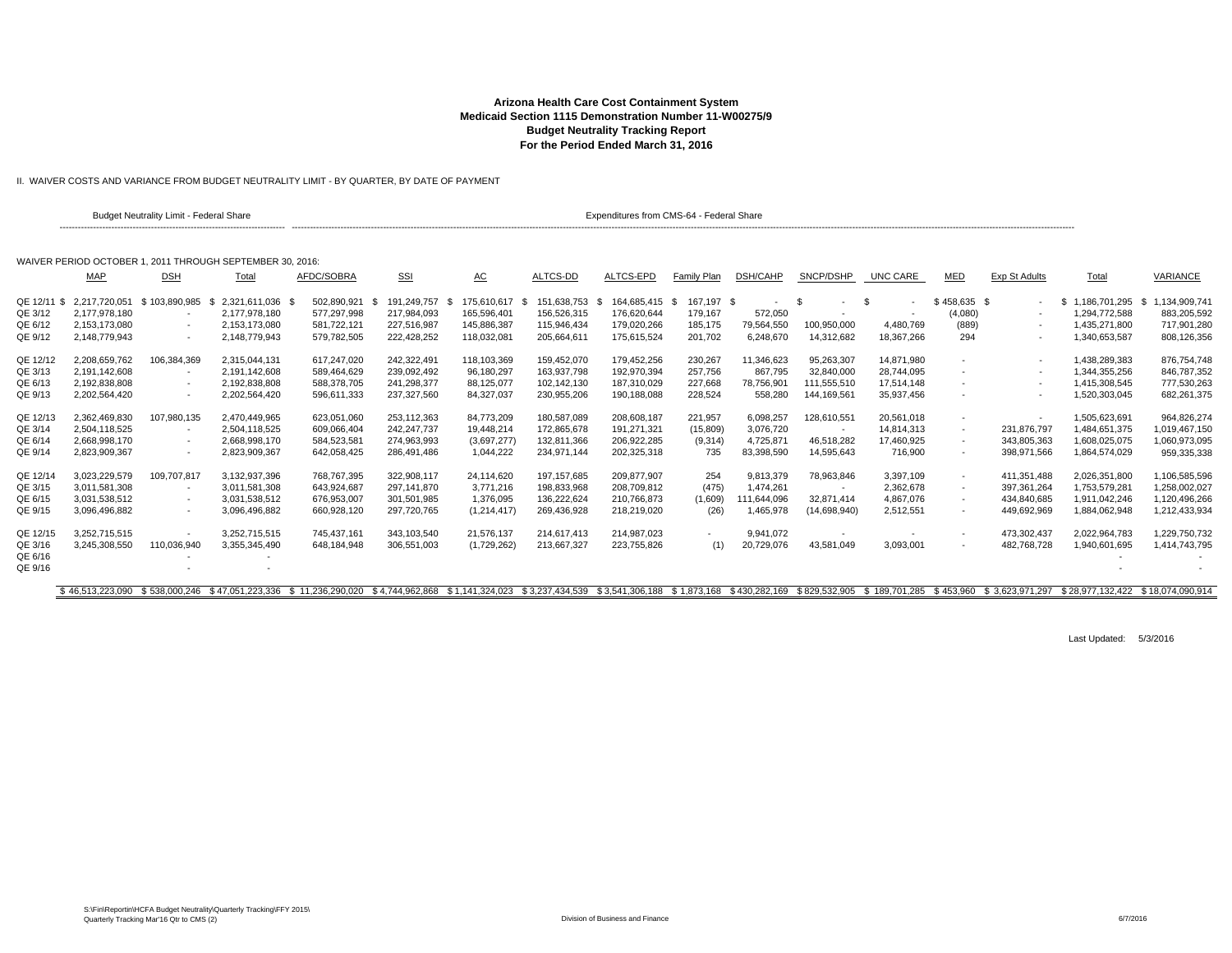#### III. SUMMARY BY DEMONSTRATION YEAR

|                                           | Federal Share of<br><b>Budget Neutrality</b><br>Limit                                     | Federal Share of<br>Waiver Costs on<br>CMS-64                                     | Annual<br>Variance                                                                       | As % of Annual<br><b>Budget</b><br><b>Neutrality Limit</b> | Cumulative Federal<br>Share of Budget<br><b>Neutrality Limit</b> | Cumulative Federal<br>Share of Waiver<br>Costs on CMS-64 | Cumulative Federal<br>Share Variance | As % of<br>Cumulative<br><b>Budget</b><br><b>Neutrality Limit</b> |
|-------------------------------------------|-------------------------------------------------------------------------------------------|-----------------------------------------------------------------------------------|------------------------------------------------------------------------------------------|------------------------------------------------------------|------------------------------------------------------------------|----------------------------------------------------------|--------------------------------------|-------------------------------------------------------------------|
|                                           | WAIVER PERIOD OCTOBER 1. 2011 THROUGH SEPTEMBER 30. 2016                                  |                                                                                   |                                                                                          |                                                            |                                                                  |                                                          |                                      |                                                                   |
| DY 01<br>DY 02<br>DY 03<br>DY 04<br>DY 05 | 8.801.542.238<br>£.<br>8.901.589.967<br>10.467.476.027<br>12.272.554.098<br>6.608.061.005 | 5.636.740.734<br>5.847.766.643<br>6.501.446.304<br>7.377.220.432<br>3.613.958.309 | 3.164.801.504<br>\$.<br>3,053,823,324<br>3.966.029.723<br>4,895,333,666<br>2.994.102.696 | 35.96%<br>34.31%<br>37.89%<br>39.89%<br>45.31%             | 47.051.223.336<br>S.                                             | \$28,977,132,422                                         | \$18.074.090.914                     | 38.41%                                                            |
|                                           | 47,051,223,336                                                                            | 28.977.132.422                                                                    | 18.074.090.914                                                                           |                                                            |                                                                  |                                                          |                                      |                                                                   |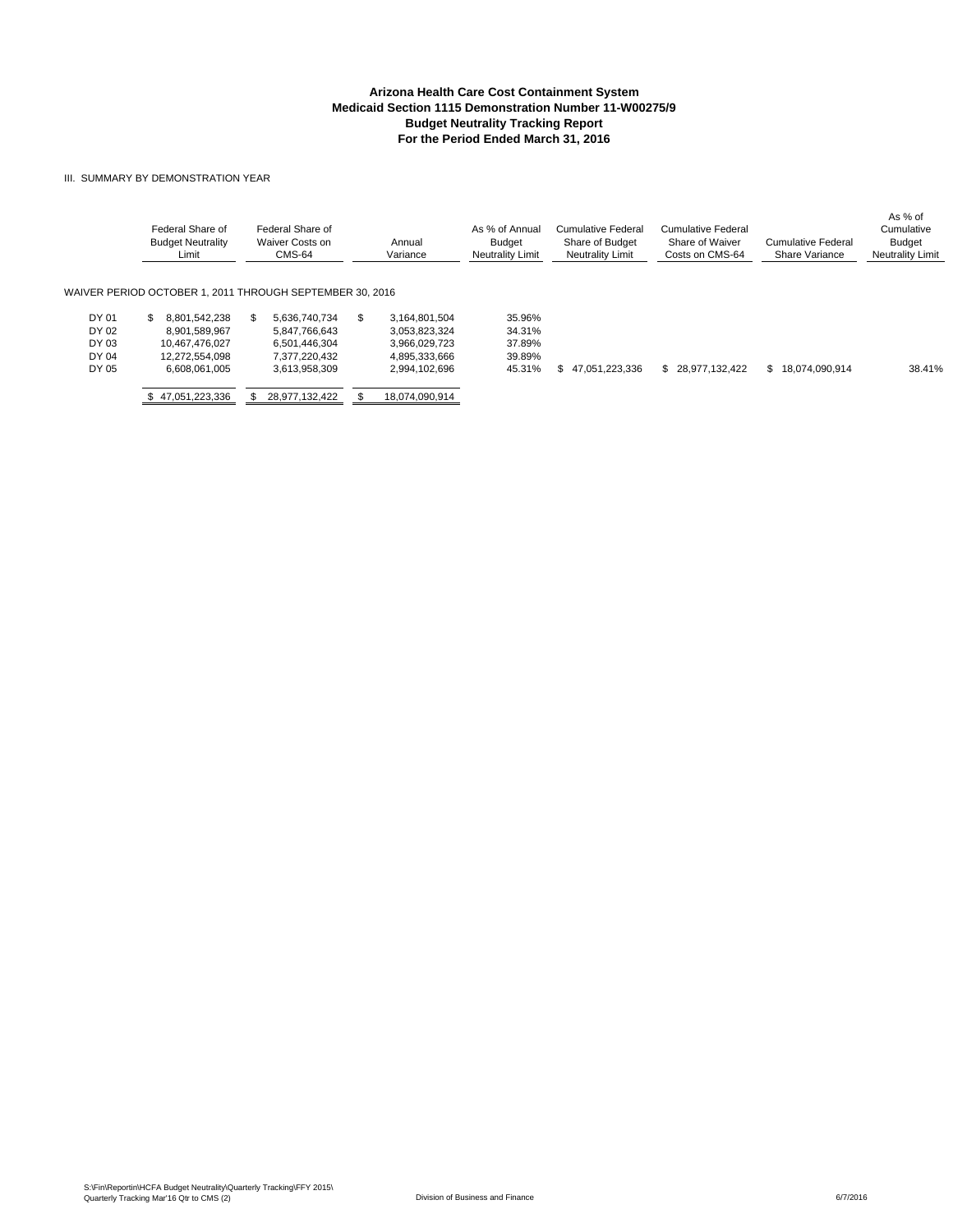IV. Schedule C as Adjusted for Manual Entries and Waiver PMPM Groupings

#### **Schedule C Waiver 11-W00275/9**

**Total Computable**

| Waiver Name                   | 01            | 02            | 03            | 04             | 05            | Total          |
|-------------------------------|---------------|---------------|---------------|----------------|---------------|----------------|
| AC                            | 917.873.228   | 582.641.947   | 124.890.894   | 19.811.713     | (28,099)      | 1,645,189,683  |
| AFDC/SOBRA                    | 3.415.795.264 | 3.586.548.727 | 3.542.219.785 | 3.599.472.430  | 1.850.319.895 | 15.994.356.101 |
| ALTCS-EPD                     | 1.062.184.808 | 1.167.097.458 | 1.185.581.103 | 1.241.251.898  | 580.633.815   | 5.236.749.082  |
| ALTCS-DD                      | 939.086.691   | 1.005.678.145 | 1.067.625.094 | 1.170.211.844  | 611.283.493   | 4,793,885,267  |
| DSH/CAHP                      | 155.762.651   | 163.516.194   | 161.993.800   | 154.152.100    | 5.245.950     | 640.670.695    |
| <b>Expansion State Adults</b> |               |               | 1.175.387.547 | 1.980.922.342  | 984.338.245   | 4.140.648.134  |
| Family Planning Extension     | 830.631       | 1.008.110     | 195.976       | (1, 337)       | (1)           | 2.033.379      |
| <b>MED</b>                    | 673.818       |               |               |                |               | 673,818        |
| SNCP/DSHP                     | 296.636.120   | 564.951.230   | 240.250.917   | 119.071.612    | 22.924.710    | 1.243.834.589  |
| SSI                           | 1.349.749.974 | 1.427.933.003 | 1.540.913.999 | 1.709.275.345  | 820.361.519   | 6.848.233.840  |
| Uncomp Care IHS/638           | 22.866.717    | 97.192.513    | 53.888.765    | 13,437,080     | 2.538.353     | 189.923.428    |
| Subtotal                      | 8.161.459.902 | 8.596.567.327 | 9.092.947.880 | 10.007.605.027 | 4.877.617.880 | 40.736.198.016 |
| New Adult Group               |               |               | 108.400.435   | 306.903.621    | 216.613.957   | 631.918.013    |
| Total                         | 8.161.459.902 | 8.596.567.327 | 9.201.348.315 | 10.314.508.648 | 5.094.231.837 | 41.368.116.029 |

**Federal Share**

| Waiver Name                   | 01            | 02            | 03            | 04            | 05            | Total          |
|-------------------------------|---------------|---------------|---------------|---------------|---------------|----------------|
| AC.                           | 640.091.028   | 400.466.129   | 87.232.892    | 13.553.662    | (19,688)      | 1,141,324,023  |
| AFDC/SOBRA                    | 2.385.748.434 | 2.469.360.749 | 2.499.708.905 | 2.570.449.051 | 1.311.022.881 | 11.236.290.020 |
| ALTCS-EPD                     | 717.019.792   | 770.463.878   | 800.627.442   | 852.490.379   | 400.704.697   | 3,541,306,188  |
| ALTCS-DD                      | 632.712.981   | 662.008.210   | 719.084.275   | 802.076.171   | 421.552.902   | 3.237.434.539  |
| <b>DSH/CAHP</b>               | 104.828.265   | 107.397.436   | 108.908.432   | 105.532.527   | 3.615.509     | 430.282.169    |
| <b>Expansion State Adults</b> |               |               | 1,002,827,421 | 1,737,746,134 | 883,397,742   | 3,623,971,297  |
| Family Planning Extension     | 767.009       | 927.946       | 179.426       | (1.212)       | (1)           | 1.873.168      |
| <b>MED</b>                    | 453.960       |               |               |               |               | 453.960        |
| SNCP/DSHP                     | 199.636.108   | 371.059.969   | 161.520.692   | 81.516.426    | 15.799.710    | 829,532,905    |
| SSI                           | 932.635.122   | 969.014.647   | 1.067.510.989 | 1.200.450.305 | 575.351.805   | 4,744,962,868  |
| Uncomp Care IHS/638           | 22.848.035    | 97.067.679    | 53,845,830    | 13,406,989    | 2,532,752     | 189,701,285    |
| Subtotal                      | 5.636.740.734 | 5.847.766.643 | 6.501.446.304 | 7.377.220.432 | 3.613.958.309 | 28,977,132,422 |
| New Adult Group               |               |               | 108.400.435   | 306.903.621   | 216.613.957   | 631.918.013    |
| Total                         | 5.636.740.734 | 5.847.766.643 | 6.609.846.739 | 7.684.124.053 | 3.830.572.266 | 29.609.050.435 |

#### **Adjustments to Schedule C Waiver 11-W00275/9**

|                                      |               |               | <b>Total Computable</b> |                |             |                |
|--------------------------------------|---------------|---------------|-------------------------|----------------|-------------|----------------|
| Waiver Name                          | 01            | 02            | 03                      | 04             | 05          | Total          |
| АC                                   | 313,572       | 210,756       | 87,745                  | (7)            | 253         | 612,319        |
| AFDC/SOBRA                           | 1,014,881     | 1,090,143     | 990,293                 | 5,056,392      | 2,507,421   | 10,659,130     |
| SSI                                  | 365,158       | 399,101       | 398,723                 | 2,391,771      | 1,171,421   | 4,726,174      |
| <b>Expansion State Adults</b>        |               |               | 223,239                 | 3,043,744      | 1,566,856   | 4,833,839      |
| ALTCS-DD (Cost Sharing) <sup>1</sup> |               |               |                         |                |             |                |
| CAHP <sup>2</sup>                    | (1,693,611)   | (1,700,000)   | (1,700,000)             | (10, 491, 900) | (5,245,950) | (20, 831, 461) |
| Total                                |               |               |                         |                |             | 0              |
|                                      |               |               | <b>Federal Share</b>    |                |             |                |
| Waiver Name                          | 01            | 02            | 03                      | 04             | 05          | Total          |
| АC                                   | 211,034       | 138,424       | 58,991                  | (5)            | 174         | 408,618        |
| AFDC/SOBRA                           | 683,014       | 716,006       | 665,774                 | 3,461,607      | 1,728,114   | 7,254,515      |
| SSI                                  | 245,752       | 262,130       | 268,062                 | 1,637,406      | 807,344     | 3,220,694      |
| <b>Expansion State Adults</b>        |               |               | 150,083                 | 2,083,747      | 1,079,877   | 3,313,707      |
| ALTCS-DD (Cost Sharing) <sup>1</sup> |               |               |                         |                |             |                |
| CAHP <sup>2</sup>                    | (1, 139, 800) | (1, 116, 560) | (1, 142, 910)           | (7, 182, 755)  | (3,615,509) | (14, 197, 534) |
| Total                                |               |               |                         |                |             |                |

<sup>2</sup> The Critical Access Hospital Payment (CAHP) waiver expenditures are included in the AFDC\SOBRA, AC, SSI, and Expansion State Adults rate development while the expenditures are required to be reported on separate Forms CMS-64.9 and CMS-64.9P Waiver. This adjustment transfers the CAHP expenditures to the AFDC\SOBRA, AC, SSI and Expansion State Adults waiver categories for budget neutrality comparison purposes. The CAHP expenditures are allocated to the waiver categories in the same proportion as the capitation payments made for the CAHP service period. 1 The CMS 1115 Waiver, Special Term and Condition 42,d requires that premiums collected by the State shall be reported on Form CMS-64 Summary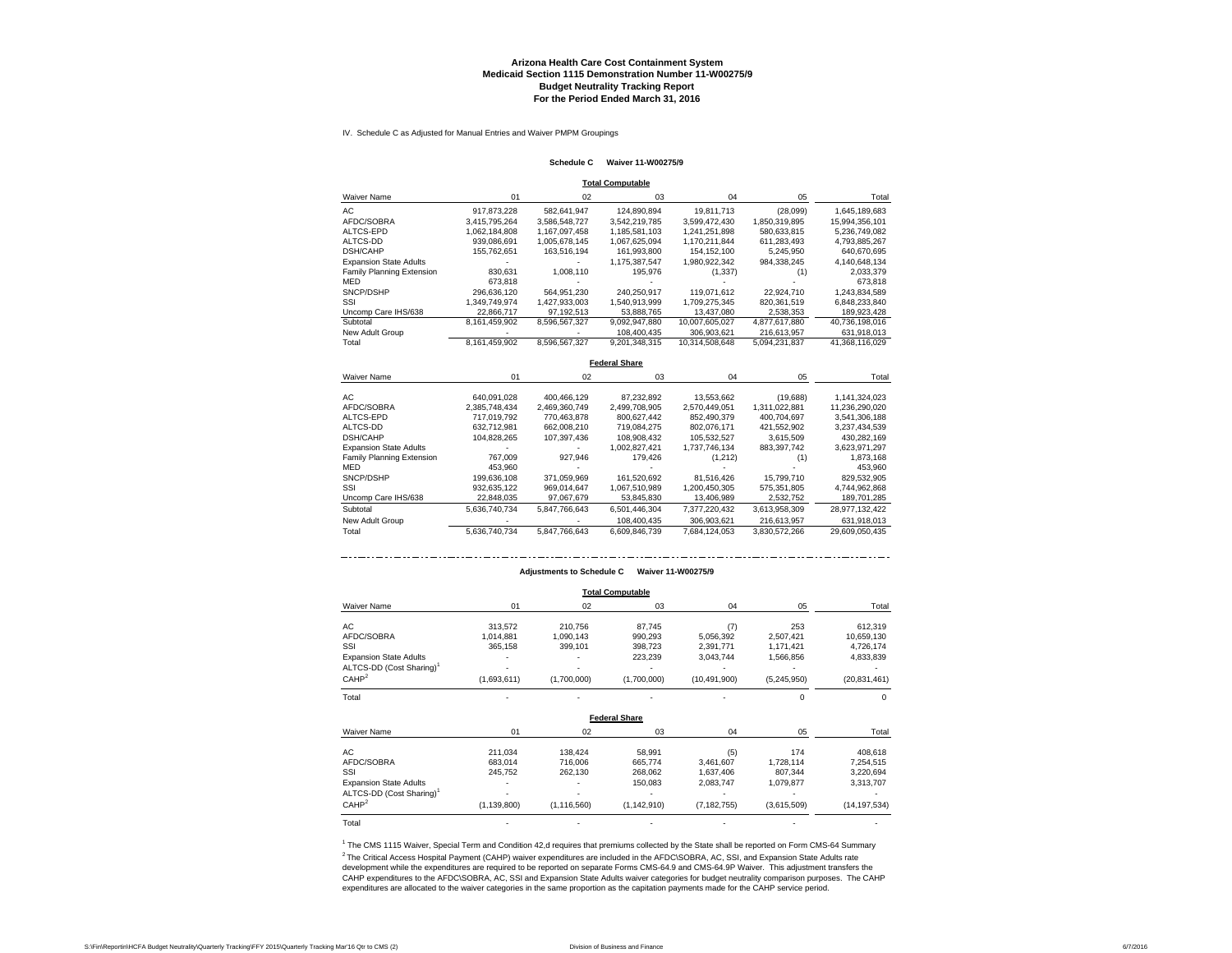IV. Schedule C as Adjusted for Manual Entries and Waiver PMPM Groupings

#### **Revised Schedule C Waiver 11-W00275/9**

**Total Computable**

| <b>Waiver Name</b>            | 01            | 02            | 03            | 04             | 05            | Total          |
|-------------------------------|---------------|---------------|---------------|----------------|---------------|----------------|
| AC                            | 918.186.800   | 582.852.703   | 124.978.639   | 19.811.706     | (27, 846)     | 1.645.802.002  |
| AFDC/SOBRA                    | 3.416.810.145 | 3.587.638.870 | 3.543.210.078 | 3.604.528.822  | 1.852.827.316 | 16.005.015.231 |
| ALTCS-EPD                     | 1.062.184.808 | 1.167.097.458 | 1.185.581.103 | 1.241.251.898  | 580.633.815   | 5,236,749,082  |
| ALTCS-DD                      | 939.086.691   | 1,005,678,145 | 1,067,625,094 | 1,170,211,844  | 611,283,493   | 4,793,885,267  |
| <b>DSH/CAHP</b>               | 154.069.040   | 161.816.194   | 160.293.800   | 143.660.200    |               | 619.839.234    |
| <b>Expansion State Adults</b> |               |               | 1.175.610.786 | 1.983.966.086  | 985.905.101   | 4,145,481,973  |
| Family Planning Extension     | 830.631       | 1.008.110     | 195.976       | (1, 337)       | (1)           | 2,033,379      |
| MED                           | 673.818       |               |               |                |               | 673.818        |
| SNCP/DSHP                     | 296.636.120   | 564.951.230   | 240.250.917   | 119.071.612    | 22.924.710    | 1.243.834.589  |
| SSI                           | 1.350.115.132 | 1,428,332,104 | 1.541.312.722 | 1.711.667.116  | 821.532.940   | 6.852.960.014  |
| Uncomp Care IHS/638           | 22,866,717    | 97,192,513    | 53,888,765    | 13,437,080     | 2,538,353     | 189,923,428    |
| Subtotal                      | 8.161.459.902 | 8.596.567.327 | 9.092.947.880 | 10.007.605.027 | 4.877.617.880 | 40.736.198.016 |
| New Adult Group               |               |               | 108.400.435   | 306.903.621    | 216.613.957   | 631,918,013    |
| Total                         | 8.161.459.902 | 8.596.567.327 | 9.201.348.315 | 10.314.508.648 | 5.094.231.837 | 41.368.116.029 |

**Federal Share**

| Waiver Name                   | 01            | 02            | 03            | 04            | 05            | Total          |
|-------------------------------|---------------|---------------|---------------|---------------|---------------|----------------|
| AС                            | 640.302.062   | 400.604.553   | 87.291.883    | 13.553.657    | (19, 514)     | 1,141,732,641  |
| AFDC/SOBRA                    | 2,386,431,448 | 2,470,076,755 | 2,500,374,679 | 2,573,910,658 | 1,312,750,995 | 11,243,544,535 |
| ALTCS-EPD                     | 717.019.792   | 770.463.878   | 800.627.442   | 852.490.379   | 400.704.697   | 3.541.306.188  |
| ALTCS-DD                      | 632.712.981   | 662.008.210   | 719.084.275   | 802.076.171   | 421.552.902   | 3,237,434,539  |
| DSH/CAHP                      | 103.688.465   | 106.280.876   | 107.765.522   | 98.349.772    |               | 416,084,635    |
| <b>Expansion State Adults</b> |               |               | 1.002.977.504 | 1.739.829.881 | 884.477.619   | 3,627,285,004  |
| Family Planning Extension     | 767.009       | 927.946       | 179,426       | (1,212)       | (1)           | 1.873.168      |
| MED                           | 453.960       |               |               |               |               | 453.960        |
| SNCP/DSHP                     | 199.636.108   | 371.059.969   | 161.520.692   | 81.516.426    | 15,799,710    | 829,532,905    |
| SSI                           | 932.880.874   | 969.276.777   | 1.067.779.051 | 1.202.087.711 | 576.159.149   | 4.748.183.562  |
| Uncomp Care IHS/638           | 22,848,035    | 97.067.679    | 53.845.830    | 13,406,989    | 2.532.752     | 189,701,285    |
| Subtotal                      | 5.636.740.734 | 5.847.766.643 | 6.501.446.304 | 7.377.220.432 | 3.613.958.309 | 28.977.132.422 |
| New Adult Group               |               |               | 108,400,435   | 306.903.621   | 216,613,957   | 631,918,013    |
| Total                         | 5.636.740.734 | 5.847.766.643 | 6.609.846.739 | 7.684.124.053 | 3.830.572.266 | 29.609.050.435 |

#### **Calculation of Effective FMAP:**

| AFDC/SOBRA             |               |               |               |               |               |
|------------------------|---------------|---------------|---------------|---------------|---------------|
| Federal                | 2,386,431,448 | 2,470,076,755 | 2,500,374,679 | 2,573,910,658 | 1,312,750,995 |
| Total                  | 3,416,810,145 | 3,587,638,870 | 3,543,210,078 | 3,604,528,822 | 1,852,827,316 |
| <b>Effective FMAP</b>  | 0.698438411   | 0.688496486   | 0.705680618   | 0.71407687    | 0.708512328   |
|                        |               |               |               |               |               |
| SSI                    |               |               |               |               |               |
| Federal                | 932,880,874   | 969,276,777   | 1,067,779,051 | 1,202,087,711 | 576,159,149   |
| Total                  | 1,350,115,132 | 1,428,332,104 | 1,541,312,722 | 1,711,667,116 | 821.532.940   |
| <b>Effective FMAP</b>  | 0.690963942   | 0.678607429   | 0.692772489   | 0.702290591   | 0.701322029   |
| ALTCS-EPD              |               |               |               |               |               |
| Federal                | 717,019,792   | 770,463,878   | 800,627,442   | 852,490,379   | 400,704,697   |
| Total                  | 1,062,184,808 | 1,167,097,458 | 1,185,581,103 | 1,241,251,898 | 580,633,815   |
| <b>Effective FMAP</b>  | 0.675042409   | 0.660153848   | 0.675303815   | 0.686798852   | 0.690116019   |
|                        |               |               |               |               |               |
| ALTCS-DD               |               |               |               |               |               |
| Federal                | 632,712,981   | 662,008,210   | 719,084,275   | 802,076,171   | 421,552,902   |
| Total                  | 939.086.691   | 1,005,678,145 | 1.067.625.094 | 1,170,211,844 | 611.283.493   |
| <b>Effective FMAP</b>  | 0.673753538   | 0.658270455   | 0.673536318   | 0.685411086   | 0.689619312   |
| AС                     |               |               |               |               |               |
| Federal                | 640,302,062   | 400,604,553   | 87,291,883    | 13,553,657    | (19, 514)     |
| Total                  | 918.186.800   | 582,852,703   | 124,978,639   | 19.811.706    | (27, 846)     |
| <b>Effective FMAP</b>  | 0.697354898   | 0.687316969   | 0.698454421   | 0.684123669   | 0.700769542   |
|                        |               |               |               |               |               |
| Expansion State Adults |               |               |               |               |               |
| Federal                |               |               | 1,002,977,504 | 1,739,829,881 | 884,477,619   |
| Total                  |               |               | 1,175,610,786 | 1,983,966,086 | 985,905,101   |
| <b>Effective FMAP</b>  |               |               | 0.853154391   | 0.876945374   | 0.89712247    |
| New Adult Group        |               |               |               |               |               |
| Federal                |               |               | 108,400,435   | 306,903,621   | 216,613,957   |
| Total                  |               |               | 108,400,435   | 306,903,621   | 216,613,957   |
| Effective FMAP         |               |               |               |               |               |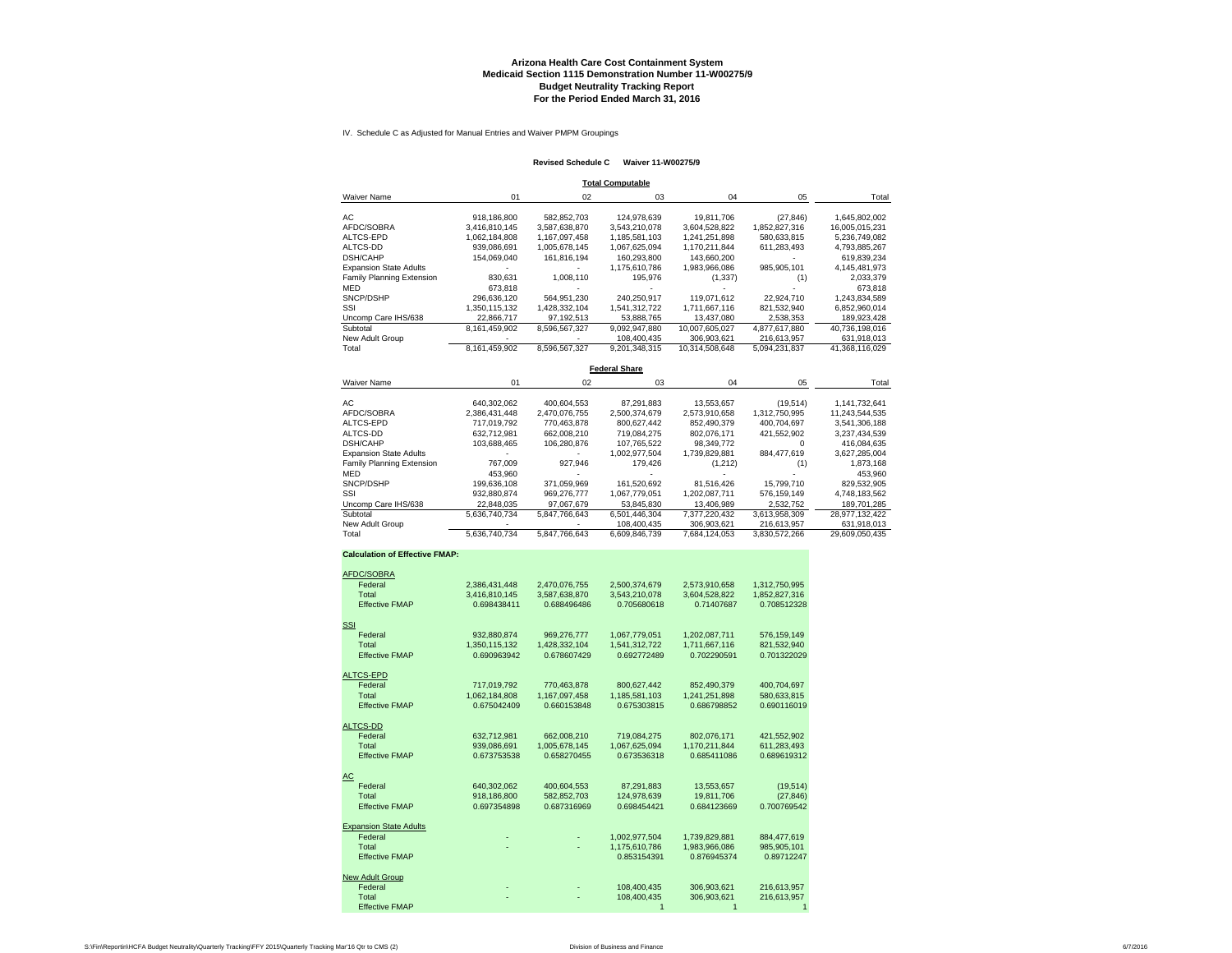#### **Arizona Health Care Cost Containment System Medicaid Section 1115 Demonstration Number 11-W00275/9 Budget Neutrality Tracking Report For the Period Ended March 31, 2016**

V. Budget Neutrality Member Months and Cost Sharing Premium Collections

|                                         |                   |         |                 |                  |                          |                          | Family                   | Expan St      | <b>New Adult</b> |
|-----------------------------------------|-------------------|---------|-----------------|------------------|--------------------------|--------------------------|--------------------------|---------------|------------------|
| <b>Budget Neutrality Member Months:</b> | <b>AFDC/SOBRA</b> | SSI     | <b>ALTCS-DD</b> | <b>ALTCS-EPD</b> | AC                       | MED                      | <b>Plan Ext</b>          | <b>Adults</b> | Group            |
| Quarter Ended December 31, 2011         | 2.932.642         | 487,500 | 72,528          | 85,451           | 527,244                  | 467                      | 12.471                   |               |                  |
| Quarter Ended March 31, 2012            | 2,920,345         | 488,912 | 73,164          | 85,497           | 430,723                  |                          | 12,424                   |               |                  |
| Quarter Ended June 30, 2012             | 2,914,216         | 488,925 | 73,974          | 85,721           | 365,132                  | $\overline{\phantom{a}}$ | 12,440                   |               |                  |
| Quarter Ended September 30, 2012        | 2,938,965         | 491,549 | 74,829          | 86,503           | 310,396                  |                          | 12,689                   |               |                  |
| Quarter Ended December 31, 2012         | 2,911,626         | 494,615 | 75,648          | 86,820           | 274,990                  |                          | 13.104                   |               |                  |
| Quarter Ended March 31, 2013            | 2,891,396         | 496,974 | 76,477          | 86,065           | 248,817                  |                          | 13,824                   |               |                  |
| Quarter Ended June 30, 2013             | 2,903,258         | 499,543 | 77,293          | 86,291           | 228,204                  | $\overline{\phantom{a}}$ | 14.187                   |               |                  |
| Quarter Ended September 30, 2013        | 2,919,185         | 503,039 | 78,047          | 87,121           | 217,114                  |                          | 14,856                   |               |                  |
| Quarter Ended December 31, 2013         | 2,892,129         | 506,301 | 78,855          | 87,664           | 206,419                  |                          | 14,885                   |               |                  |
| Quarter Ended March 31, 2014            | 2,839,858         | 513,523 | 79,695          | 87,881           | 87                       |                          | $\overline{\phantom{0}}$ | 444,482       | 39,040           |
| Quarter Ended June 30, 2014             | 2,956,309         | 521,992 | 80,684          | 88,722           | 2                        | $\overline{\phantom{0}}$ | $\sim$                   | 625,121       | 86,627           |
| Quarter Ended September 30, 2014        | 3,114,391         | 527,784 | 81,770          | 89,345           | $\overline{\phantom{a}}$ |                          | $\overline{\phantom{0}}$ | 756.994       | 123,013          |
| Quarter Ended December 31, 2014         | 3,146,974         | 534.911 | 82,735          | 89,995           | $\overline{\phantom{a}}$ |                          |                          | 818.854       | 149,841          |
| Quarter Ended March 31, 2015            | 3,086,105         | 541,107 | 83,839          | 89,864           | $\overline{\phantom{a}}$ |                          |                          | 837,153       | 191,217          |
| Quarter Ended June 30, 2015             | 3,106,937         | 541,410 | 84,845          | 89,914           | $\overline{\phantom{a}}$ |                          | $\overline{\phantom{0}}$ | 847,551       | 245,371          |
| Quarter Ended September 30, 2015        | 3,212,278         | 540,540 | 85,622          | 89,991           | $\overline{\phantom{a}}$ |                          | $\overline{\phantom{0}}$ | 868.740       | 285,006          |
| Quarter Ended December 31, 2015         | 3,265,463         | 543,185 | 86,350          | 89,684           | $\overline{\phantom{a}}$ |                          | $\overline{\phantom{0}}$ | 919,879       | 312,453          |
| Quarter Ended March 31, 2016            | 3,251,815         | 542,300 | 86,788          | 87,753           |                          |                          | ٠                        | 932,600       | 329,873          |
| Quarter Ended June 30, 2016             |                   |         |                 |                  |                          |                          |                          |               |                  |

| Quarter Ended September 30, 2016 |  |
|----------------------------------|--|
|                                  |  |

|                                          | <b>ALTCS Developmentally</b> |         |
|------------------------------------------|------------------------------|---------|
|                                          | <b>Disabled</b>              |         |
|                                          | Total                        | Federal |
| <b>Cost Sharing Premium Collections:</b> | Computable                   | Share   |
| Quarter Ended December 31, 2011          |                              |         |
| Quarter Ended March 31, 2012             |                              |         |
| Quarter Ended June 30, 2012              |                              |         |
| Quarter Ended September 30, 2012         |                              |         |
| Quarter Ended December 31, 2012          |                              |         |
| Quarter Ended March 31, 2013             |                              |         |
| Quarter Ended June 30, 2013              |                              |         |
| Quarter Ended September 30, 2013         |                              |         |
| Quarter Ended December 31, 2013          |                              |         |
| Quarter Ended March 31, 2014             |                              |         |
| Quarter Ended June 30, 2014              |                              |         |
| Quarter Ended September 30, 2014         |                              |         |
| Quarter Ended December 31, 2014          |                              |         |
| Quarter Ended March 31, 2015             |                              |         |
| Quarter Ended June 30, 2015              |                              |         |
| Quarter Ended September 30, 2015         |                              |         |
| Quarter Ended December 31, 2015          |                              |         |
| Quarter Ended March 31, 2016             |                              |         |
| Quarter Ended June 30, 2016              |                              |         |
| Quarter Ended September 30, 2016         |                              |         |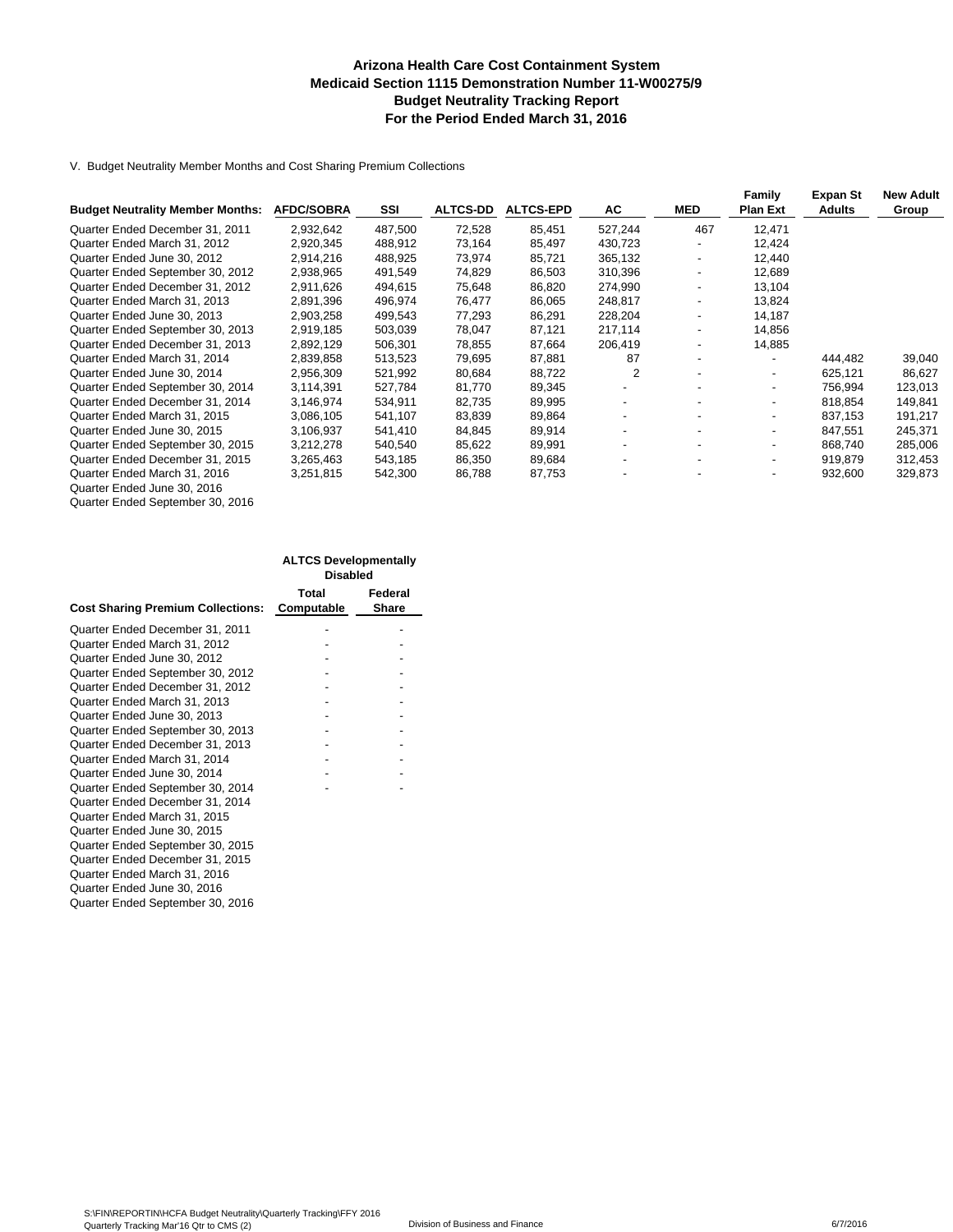#### VI. Allocation of Disproportionate Share Hospital Payments

#### **Federal Share**

|                                       | <b>FFY 2012</b> | <b>FFY 2013</b> | <b>FFY 2014</b> | <b>FFY 2015</b> | <b>FFY 2016</b> |             |
|---------------------------------------|-----------------|-----------------|-----------------|-----------------|-----------------|-------------|
| <b>Total Allotment</b>                | 103,890,985     | 106,384,369     | 107,980,135     | 109,707,817     | 110,036,940     | 538,000,246 |
|                                       |                 |                 |                 |                 |                 |             |
| Reported in<br>$\mathsf{Q}\mathsf{E}$ |                 |                 |                 |                 |                 |             |
| Dec-11                                |                 |                 |                 |                 |                 |             |
| Mar-12                                |                 |                 |                 |                 |                 |             |
| $Jun-12$                              | 78,996,800      |                 |                 |                 |                 | 78,996,800  |
| Sep-12                                | 6,248,670       |                 |                 |                 |                 | 6,248,670   |
| Dec-12                                | 11,346,623      |                 |                 |                 |                 | 11,346,623  |
| Mar-13                                | 309,515         |                 |                 |                 |                 | 309,515     |
| $Jun-13$                              | 1,022,914       | 77,733,987      |                 |                 |                 | 78,756,901  |
| Sep-13                                |                 |                 |                 |                 |                 |             |
| Dec-13                                |                 | 6,098,257       |                 |                 |                 | 6,098,257   |
| Mar-14                                | 2,505,265       |                 |                 |                 |                 | 2,505,265   |
| $Jun-14$                              |                 | 4,725,871       |                 |                 |                 | 4,725,871   |
| Sep-14                                | 3,258,682       |                 | 79,568,453      |                 |                 | 82,827,135  |
| Dec-14                                |                 |                 | 6,222,002       |                 |                 | 6,222,002   |
| Mar-15                                |                 | 1,474,261       |                 |                 |                 | 1,474,261   |
| Jun-15                                |                 | 16,248,501      | (219, 987)      | 92,024,206      |                 | 108,052,719 |
| Sep-15                                |                 |                 | 1,465,978       |                 |                 | 1,465,978   |
| Dec-15                                | (4)             |                 |                 | 6,325,567       |                 | 6,325,563   |
| Mar-16                                |                 |                 | 20,729,076      |                 |                 |             |
| Jun-16                                |                 |                 |                 |                 |                 |             |
| Sep-16                                |                 |                 |                 |                 |                 |             |
|                                       |                 |                 |                 |                 |                 |             |
| <b>Total Reported to Date</b>         | 103,688,465     | 106,280,876     | 107,765,522     | 98,349,773      |                 | 395,355,560 |
| <b>Unused Allotment</b>               | 202,520         | 103,493         | 214,613         | 11,358,044      | 110,036,940     | 142,644,686 |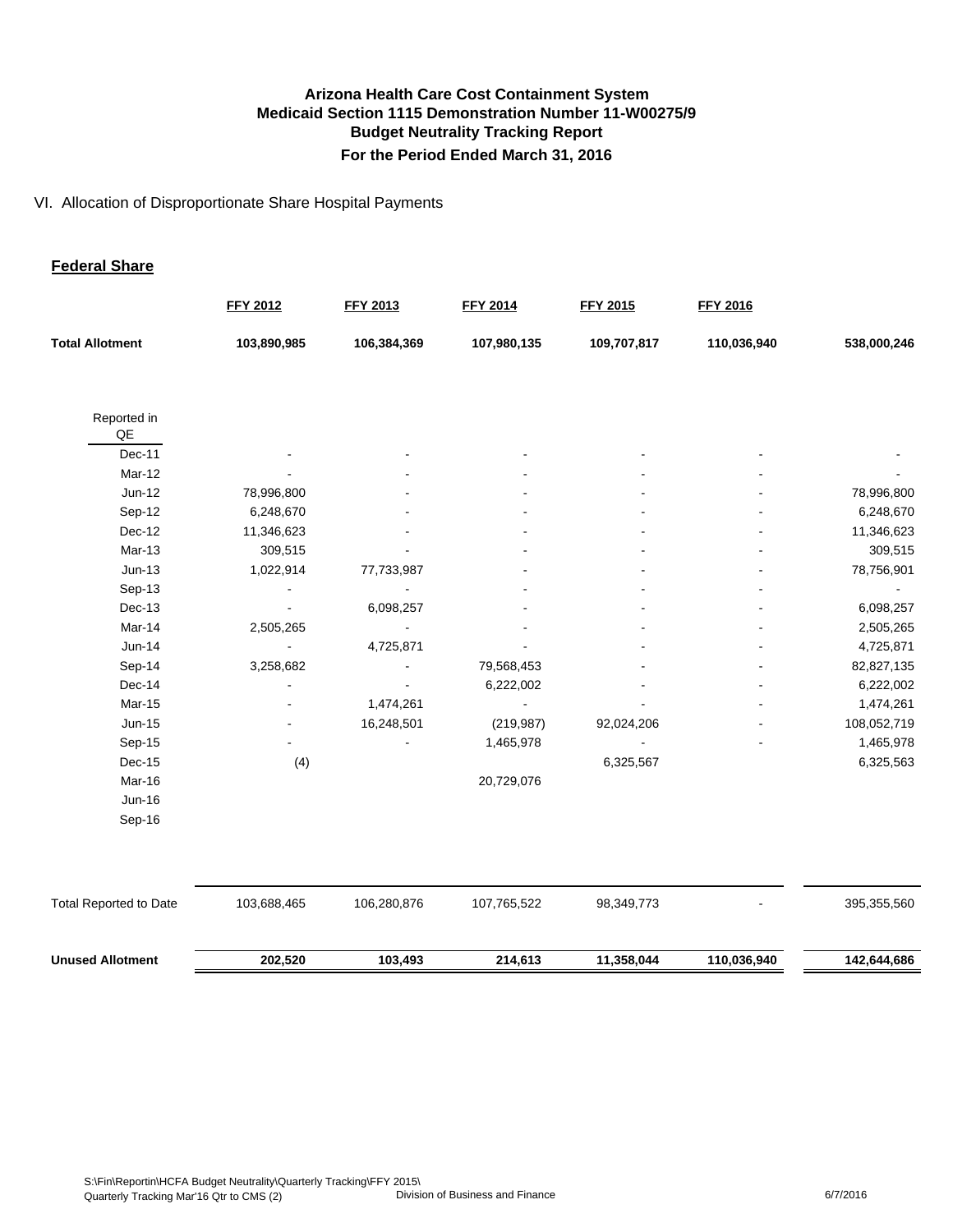#### **Arizona Health Care Cost Containment System Medicaid Section 1115 Demonstration Number 11-W00275/9 Budget Neutrality Tracking Report For the Period Ended March 31, 2016**

#### VII. BUDGET NEUTRALITY TRACKING SCHEDULE -- NEW ADULT GROUP

WAIVER PERIOD JANUARY 1, 2014 THROUGH SEPTEMBER 30, 2016:

I. CALCULATION OF BUDGET NEUTRALITY LIMIT BY DEMONSTRATION YEAR (WITHOUT WAIVER CEILING FEDERAL SHARE)

|                 | Trend | DY 03          |                          | Federal<br>Share | <b>Member Months</b>     |                      |         |         |         | <b>Federal Share</b><br><b>Budget Neutrality</b> |
|-----------------|-------|----------------|--------------------------|------------------|--------------------------|----------------------|---------|---------|---------|--------------------------------------------------|
|                 | Rate  | PM/PM          | Effective<br><b>FMAP</b> | PM/PM            | QE 12/13                 | QE 3/14              | QE 6/14 | QE 9/14 | Total   | Limit                                            |
| New Adult Group |       | 578.54         | 100.00%                  | 578.54           | $\overline{\phantom{a}}$ | 39,040               | 86,627  | 123,013 | 248,680 | 143,871,327                                      |
|                 |       |                |                          |                  |                          | <b>Member Months</b> |         |         |         |                                                  |
|                 |       | DY 04<br>PM/PM |                          |                  | QE 12/14                 | QE 3/15              | QE 6/15 | QE 9/15 | Total   |                                                  |
| New Adult Group | 1.047 | 605.73         | 100.00%                  | 605.73           | 149,841                  | 191,217              | 245,371 | 285,006 | 871,435 | 527,855,525                                      |
|                 |       | DY 05          |                          |                  |                          | <b>Member Months</b> |         |         |         |                                                  |
|                 |       | PM/PM          |                          |                  | QE 12/15                 | QE 3/16              | QE 6/16 | QE 9/16 | Total   |                                                  |
| New Adult Group | 1.047 | 634.20         | 100.00%                  | 634.20           | 312,453                  | 329,873              |         |         | 642,326 | 407,363,634                                      |

II. WAIVER COSTS AND VARIANCE FROM BUDGET NEUTRALITY LIMIT - BY QUARTER, BY DATE OF PAYMENT

|          |     | <b>Budget Neutrality Limit - Federal Share</b> |    |            | Expenditures |               |                   |   |               |
|----------|-----|------------------------------------------------|----|------------|--------------|---------------|-------------------|---|---------------|
|          |     | MAP                                            |    | <b>DSH</b> |              | Total         | New Adult Grp     |   | VARIANCE      |
| QE 12/13 | \$  |                                                | \$ |            | \$           |               | \$                | S |               |
| QE 3/14  |     | 22.586.202                                     |    |            |              | 22.586.202    | 13.870.414        |   | 8,715,788     |
| QE 6/14  |     | 50,117,185                                     |    |            |              | 50,117,185    | 34,313,342        |   | 15,803,843    |
| QE 9/14  |     | 71.167.941                                     |    |            |              | 71.167.941    | 47.984.458        |   | 23.183.483    |
| QE 12/14 |     | 90,763,396                                     |    |            |              | 90,763,396    | 46,004,135        |   | 44,759,261    |
| QE 3/15  |     | 115,826,137                                    |    |            |              | 115,826,137   | 70,387,348        |   | 45,438,789    |
| QE 6/15  |     | 148,628,914                                    |    |            |              | 148.628.914   | 85,319,153        |   | 63,309,761    |
| QE 9/15  |     | 172.637.078                                    |    |            |              | 172.637.078   | 97.948.283        |   | 74.688.795    |
| QE 12/15 |     | 198,157,928                                    |    |            |              | 198.157.928   | 113,800,738       |   | 84,357,190    |
| QE 3/16  |     | 209.205.706                                    |    |            |              | 209.205.706   | 122.290.142       |   | 86,915,564    |
| QE 6/16  |     |                                                |    |            |              |               |                   |   |               |
| QE 9/16  |     |                                                |    |            |              |               |                   |   |               |
|          | \$. | 1,079,090,486                                  | S  |            | S            | 1,079,090,486 | 631,918,013<br>\$ | S | 447, 172, 473 |

#### III. SUMMARY BY DEMONSTRATION YEAR

|                         | Federal Share of<br><b>Budget Neutrality</b><br>Limit | Federal Share of<br>Waiver Costs on<br>CMS-64 | Annual<br>Variance                       | As % of Annual<br><b>Budget Neutrality</b><br>Limit | Cumulative<br>Federal Share of<br>Cumulative Federal<br>Cumulative<br>Waiver Costs on<br><b>Federal Share</b><br>Share of Budget<br>Variance<br><b>Neutrality Limit</b><br>CMS-64 | As % of<br>Cumulative<br><b>Budget</b><br><b>Neutrality Limit</b> |
|-------------------------|-------------------------------------------------------|-----------------------------------------------|------------------------------------------|-----------------------------------------------------|-----------------------------------------------------------------------------------------------------------------------------------------------------------------------------------|-------------------------------------------------------------------|
| DY 03<br>DY 04<br>DY 05 | 143.871.327<br>527.855.525<br>407.363.634             | 96.168.214<br>299.658.919<br>236.090.880      | 47.703.113<br>228.196.606<br>171.272.754 | 33.16%<br>43.23%<br>42.04%                          | 1.079.090.486<br>631.918.013<br>\$447.172.473                                                                                                                                     | 41.44%                                                            |
|                         | 1.079.090.486                                         | 631.918.013                                   | 447.172.473                              |                                                     |                                                                                                                                                                                   |                                                                   |

#### Based on CMS-64 certification date of 3/31/2016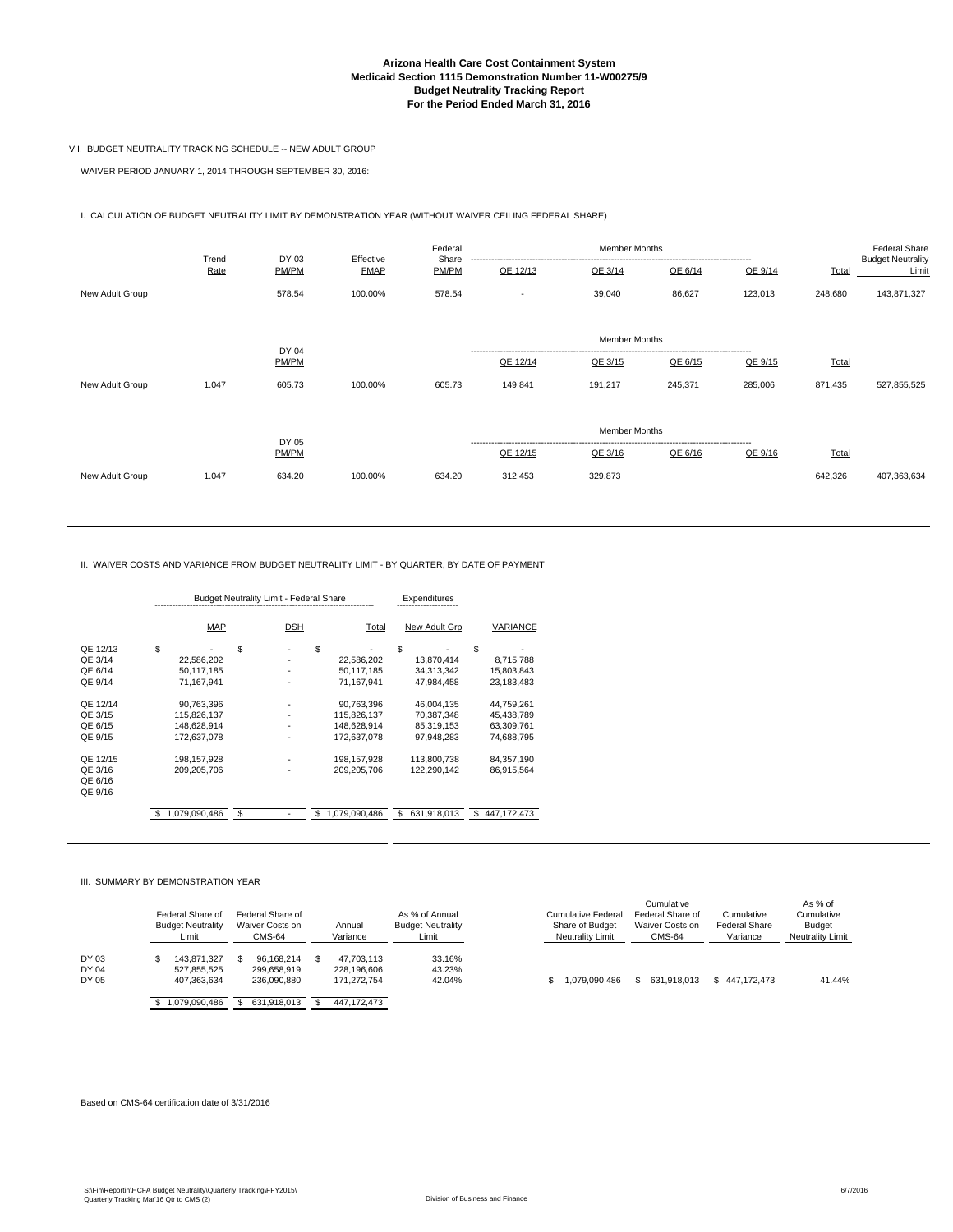# **OPT-OUT FOR CAUSE**

# **OPT** Out Requests:



| Oct 2015 - March 2016 Opt Out Request |                 |          |         |                 |       |       |
|---------------------------------------|-----------------|----------|---------|-----------------|-------|-------|
| October                               | <b>November</b> | December | January | <b>February</b> | March | Total |
| 70                                    | 29              | 20       | 18      |                 | 14    | 164   |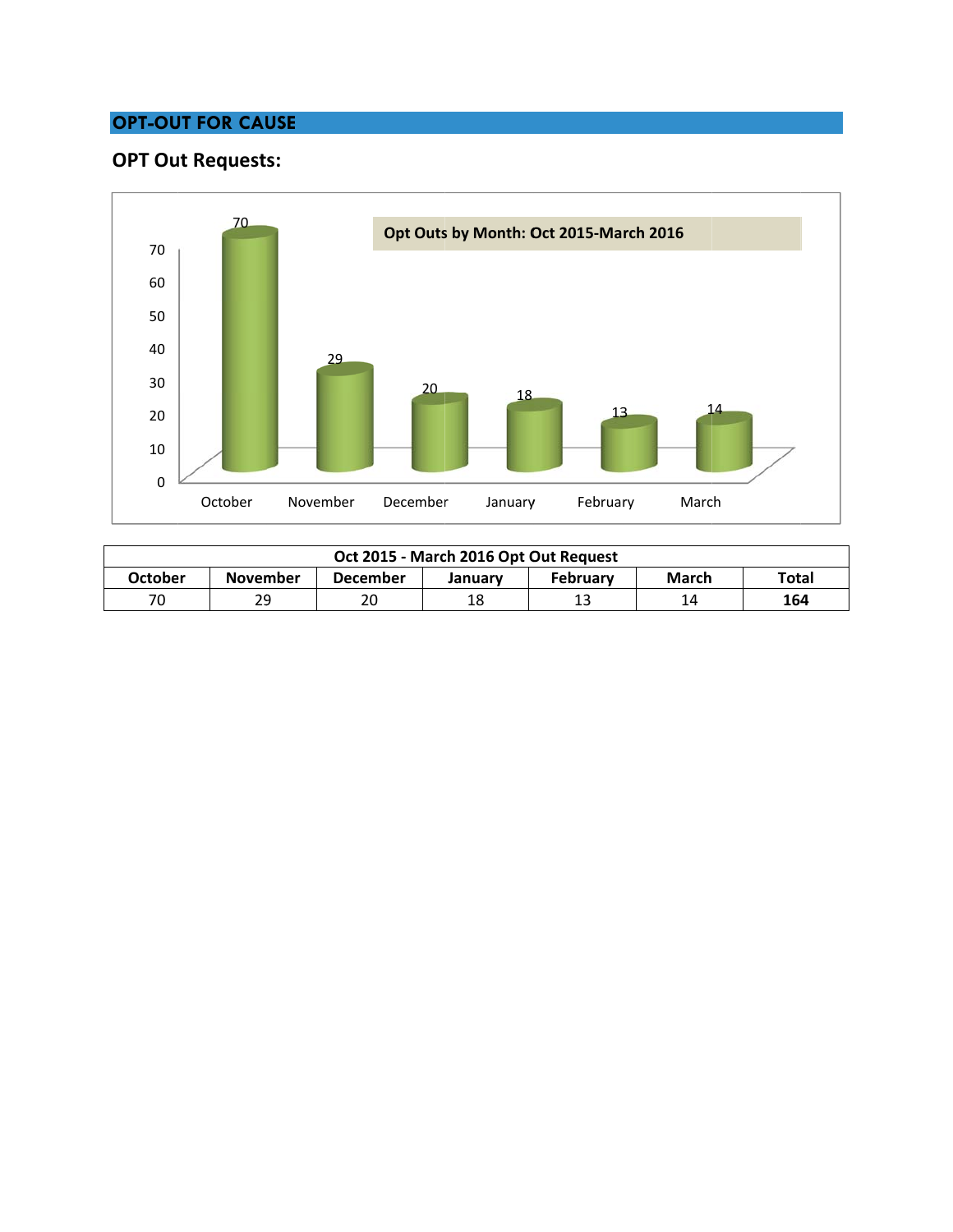

| Oct 2015 - March 2016 Opt Out Request |                                                          |                                                     |                                                           |  |  |
|---------------------------------------|----------------------------------------------------------|-----------------------------------------------------|-----------------------------------------------------------|--|--|
| <b>Counties</b>                       | <b>Health Choice</b><br><b>Integrated Care</b><br>(HCIC) | <b>Cenpatico</b><br><b>Integrated Care</b><br>(CIC) | <b>Mercy Maricopa</b><br><b>Integrated Care</b><br>(MMIC) |  |  |
| Apache                                |                                                          |                                                     |                                                           |  |  |
| Coconino                              | 4                                                        |                                                     |                                                           |  |  |
| Gila                                  | 1                                                        |                                                     |                                                           |  |  |
| Mohave                                |                                                          |                                                     |                                                           |  |  |
| Navajo                                | $\overline{2}$                                           |                                                     |                                                           |  |  |
| Yavapai                               | 21                                                       |                                                     |                                                           |  |  |
| Cochise                               |                                                          | $\mathbf{1}$                                        |                                                           |  |  |
| Graham                                |                                                          |                                                     |                                                           |  |  |
| Greenlee                              |                                                          |                                                     |                                                           |  |  |
| La Paz                                |                                                          | $\mathbf{1}$                                        |                                                           |  |  |
| Pinal                                 |                                                          | 8                                                   |                                                           |  |  |
| Pima                                  |                                                          | 45                                                  |                                                           |  |  |
| Yuma                                  |                                                          | 3                                                   |                                                           |  |  |
| Maricopa                              |                                                          |                                                     | 78                                                        |  |  |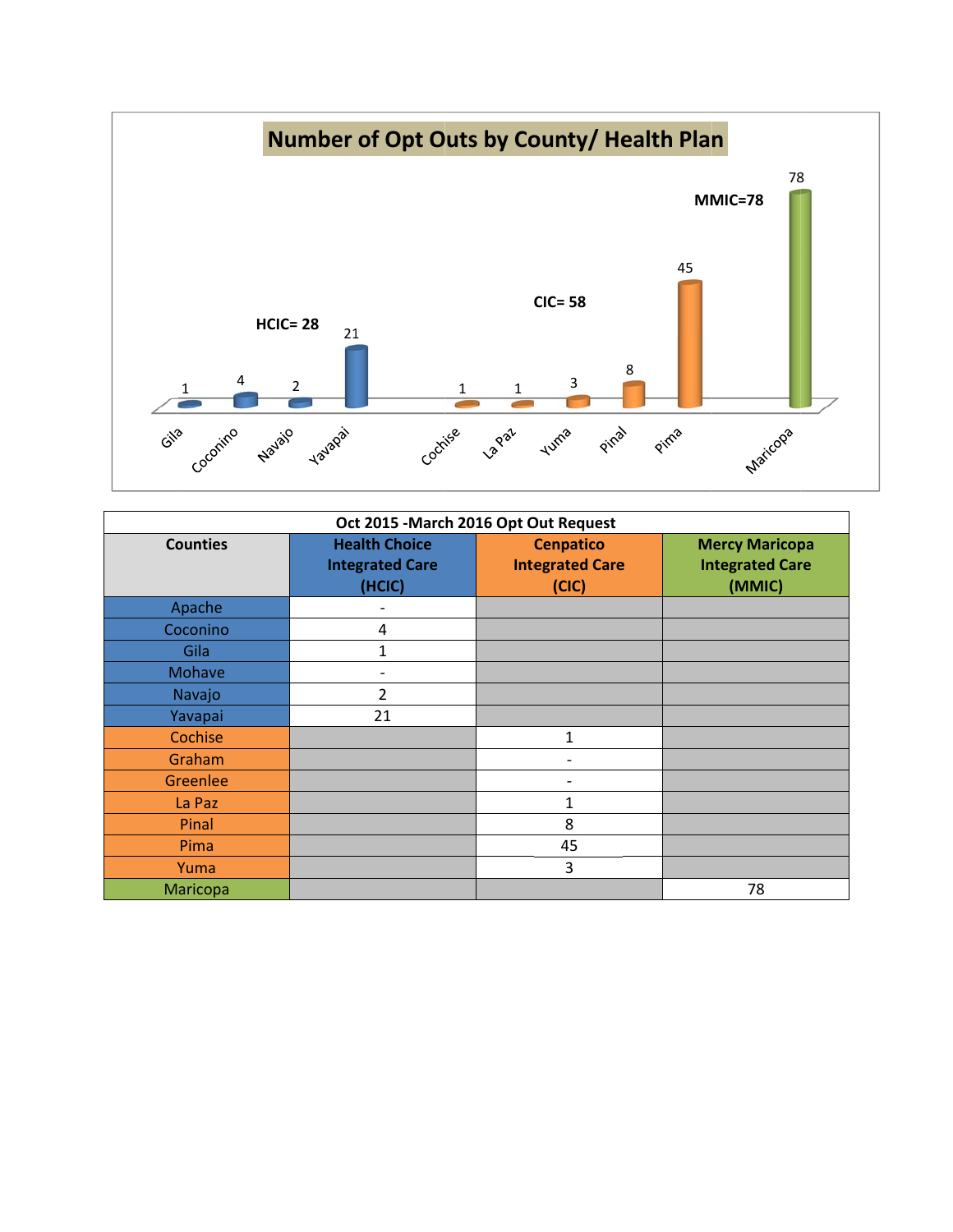

| Oct 2015 - March 2016 Opt Out Request |                       |                       |       |  |  |
|---------------------------------------|-----------------------|-----------------------|-------|--|--|
| <b>Network</b>                        | <b>Discrimination</b> | <b>Course of Care</b> | Other |  |  |
| 146                                   | 14                    |                       |       |  |  |



| Oct 15- March 2016 Opt Out Decisions |          |          |  |  |
|--------------------------------------|----------|----------|--|--|
| Denied                               | Withdraw | Approved |  |  |
| 149                                  |          |          |  |  |